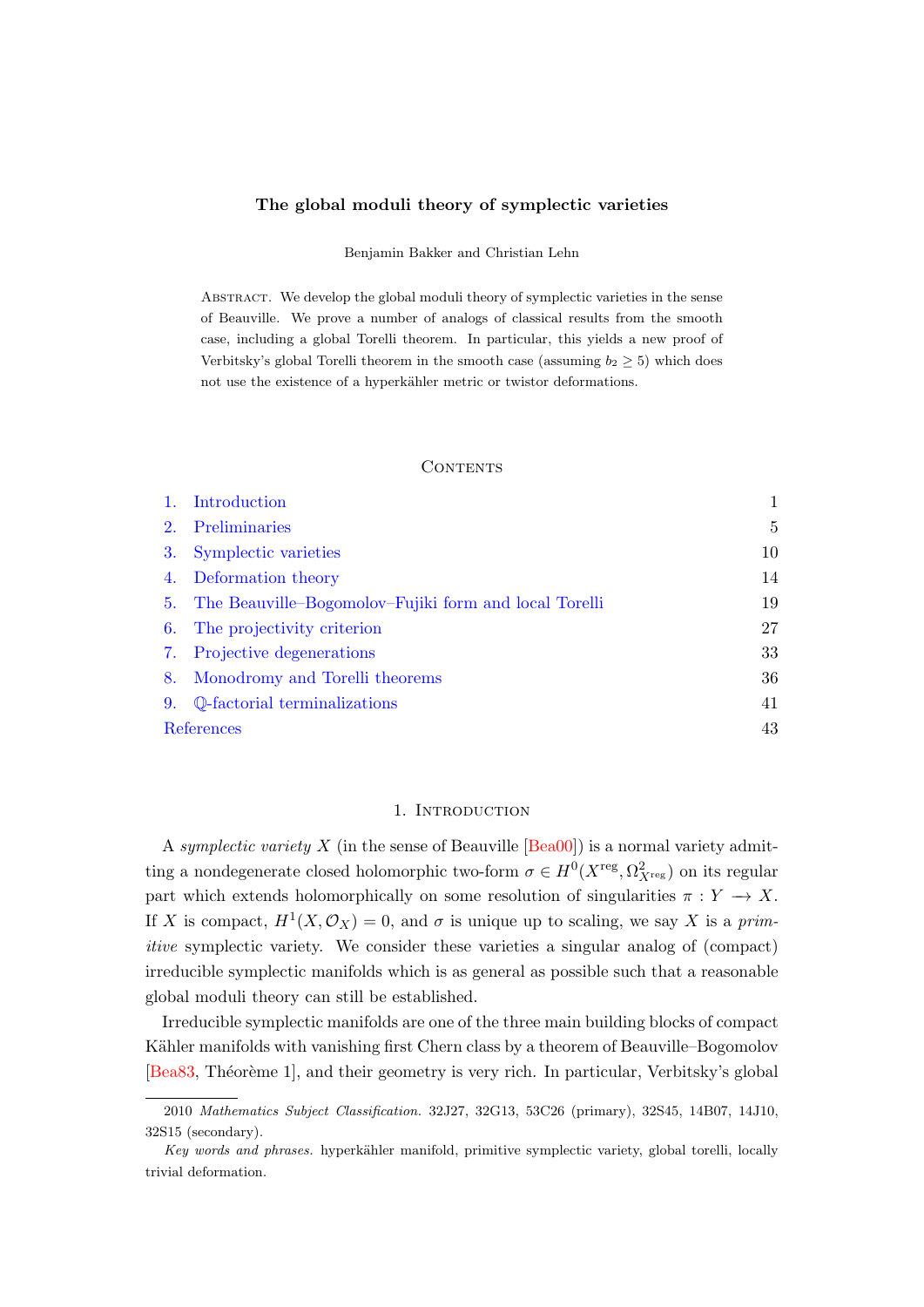<span id="page-1-3"></span>Torelli theorem [\[Ver13,](#page-46-0) Theorem 1.17] gives a precise description of the global deformations of a symplectic manifold in terms of the Hodge structure on its second cohomology.

Recent work of Druel–Greb–Guenancia–Höring–Kebekus–Peternell [\[GKKP11,](#page-43-0) [DG18,](#page-43-1) [Dru18,](#page-43-2) [Gue16,](#page-44-0) [GGK19,](#page-43-3) [HP19\]](#page-44-1) has shown a version of the above Beauville–Bogomolov decomposition theorem for singular projective varieties with trivial canonical class, see  $[HP19, Theorem 1.5]$  $[HP19, Theorem 1.5]$  $[HP19, Theorem 1.5]$  $[HP19, Theorem 1.5]$ , and the "holomorphic-symplectic" factors<sup>1</sup> that show up are a special case of the primitive symplectic varieties we consider. It is therefore desirable to have a good understanding of the geometry of primitive symplectic varieties. As in the smooth case, deformation theory—especially deformations to *non-projective* varieties—is an essential part of the picture.

Our main result is a global Torelli theorem for primitive symplectic varieties in general with surjectivity of the period map in the  $\mathbb Q$ -factorial<sup>[2](#page-1-1)</sup> terminal case. Before stating the theorem, let us fix some notation. The torsion-free part  $H^2(X,\mathbb{Z})_{\text{tf}} :=$  $H^2(X,\mathbb{Z})$ /torsion of the second cohomology of a primitive symplectic variety X carries a pure weight two Hodge structure (see Lemma [2.1\)](#page-5-0) which is further endowed with an integral locally trivial deformation-invariant quadratic form  $q_X$  called the Beauville– Bogomolov–Fujiki (BBF) form (see Section [5.1\)](#page-19-0). Fixing a lattice  $\Lambda$  and denoting its quadratic form by q, a  $\Lambda$ -marking of X is an isomorphism  $\mu : (H^2(X, \mathbb{Z})_{\text{tf}}, q_X) \xrightarrow{\cong}$  $(\Lambda, q)$ . The set of isomorphism classes of  $\Lambda$ -marked primitive symplectic varieties  $(X, \mu)$  is given the structure of an analytic space  $\mathfrak{M}_{\Lambda}$  by gluing the bases of *locally triv-*ial Kuranishi families (see Definition [6.13\)](#page-31-0). In fact,  $\mathfrak{M}_{\Lambda}$  is a not-necessarily-Hausdorff complex manifold by the unobstructedness of locally trivial deformations (see Theorem [4.7\)](#page-15-0).

We obtain a period map  $P: \mathfrak{M}_{\Lambda} \to \Omega_{\Lambda}$  to the period domain  $\Omega_{\Lambda} \subset \mathbb{P}(\Lambda_{\mathbb{C}})$  by sending  $(X,\mu)$  to  $\mu(H^{2,0}(X))$  and it is a local isomorphism (see Proposition [5.5\)](#page-20-0). There is a Hausdorff reduction  $H : \mathfrak{M}_{\Lambda} \to \overline{\mathfrak{M}}_{\Lambda}$  where  $\overline{\mathfrak{M}}_{\Lambda}$  is a Hausdorff complex manifold and  $H$  identifies inseparable points (see Section [8\)](#page-35-0), and we moreover have a factorization



We now state our main result:

<span id="page-1-2"></span>**Theorem 1.1.** Assume  $rk(\Lambda) \geq 5$ . Then for each connected component  $\mathfrak{M}$  of the  $\Lambda$ -marked moduli space  $\mathfrak{M}_{\Lambda}$  we have:

<span id="page-1-0"></span><sup>&</sup>lt;sup>1</sup>They were called *irreducible symplectic* by Greb-Kebekus-Peternell [\[GKP16,](#page-44-2) Definition 8.16], where *irreducible* refers to the decomposition theorem.

<span id="page-1-1"></span><sup>&</sup>lt;sup>2</sup>There is a subtlety with the definition of Q-factoriality in the analytic category: requiring every divisor to be Q-Cartier is potentially different from requiring every rank one torsion-free sheaf to have an invertible reflexive power (see Section [2.12\)](#page-8-0).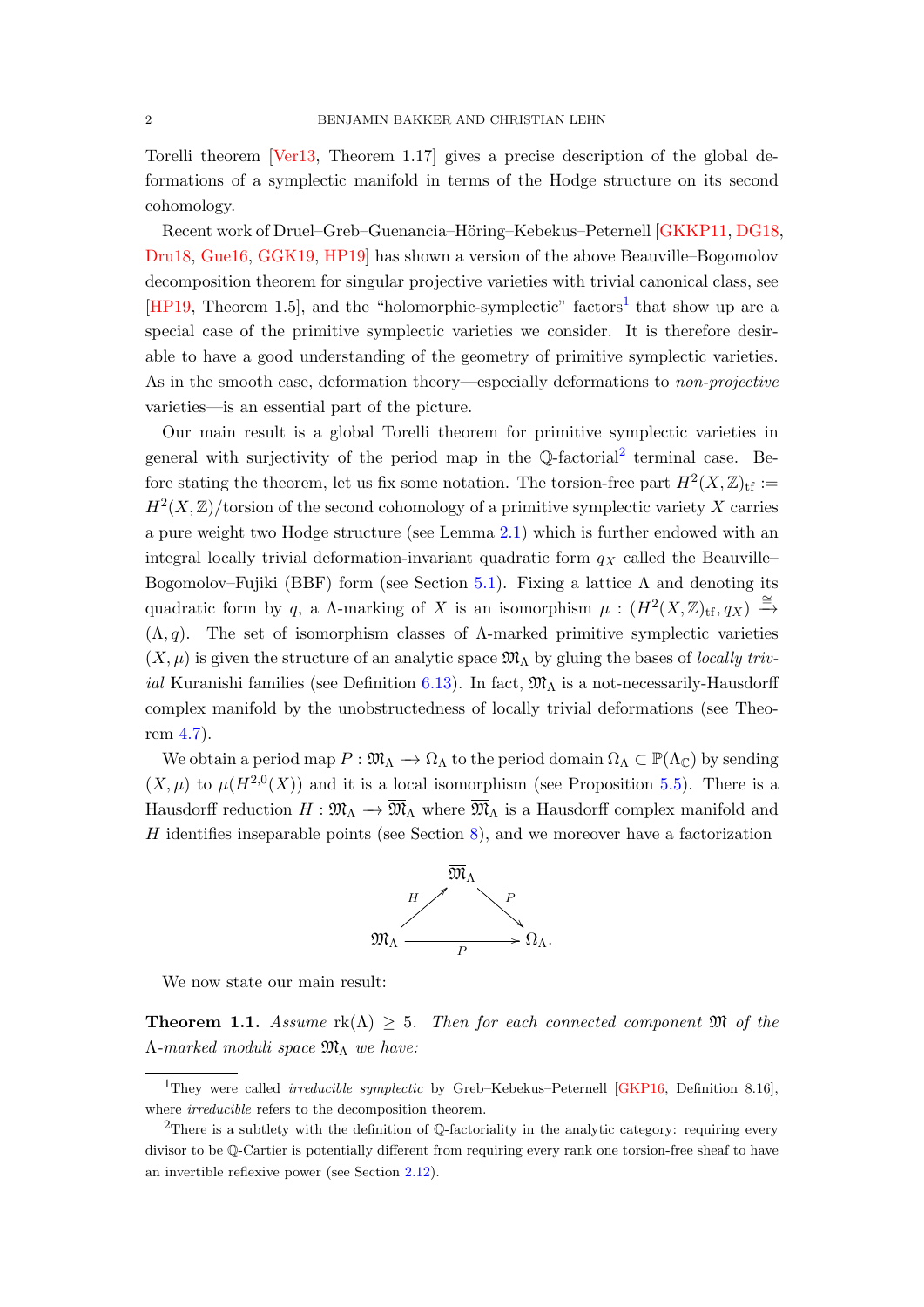- <span id="page-2-1"></span>(1) The monodromy group  $Mon(\mathfrak{M}) \subset O(\Lambda)$  is of finite index;
- (2)  $P: \mathfrak{M} \longrightarrow \Omega_{\Lambda}$  is bijective over Mumford–Tate general points and in general the fibers consist of pairwise bimeromorphic varieties;
- (3)  $\overline{P}$  :  $\overline{\mathfrak{M}} \longrightarrow \Omega_{\Lambda}$  is an isomorphism onto the complement of countably many maximal Picard rank periods;
- (4) If moreover one point of M corresponds to a primitive symplectic variety with Q-factorial terminal singularities, then the same is true of every point and  $\overline{P}: \overline{\mathfrak{M}} \longrightarrow \Omega_{\Lambda}$  is an isomorphism.

Theorem [1.1](#page-1-2) of course applies to the smooth case, and yields a new proof of Verbitsky's global Torelli theorem.

In  $|BL$ , Theorem 1.3 the authors prove Theorem [1.1](#page-1-2) (with surjectivity in part (3)) in the case where M parametrizes primitive symplectic varieties admitting a crepant resolution. The proof crucially uses that simultaneous crepant resolutions exist in locally trivial families of such varieties, as then Verbitsky's global Torelli theorem can be applied to the crepant resolution. Note that by definition,  $\mathfrak{M}$  consists of varieties of a fixed locally trivial deformation type which allows one to prove that either all varieties it parametrizes admit a crepant resolution or none.

The main difficulty in the general setting is that while one could try to reduce to the Q-factorial terminal case by passing to a simultaneous Q-factorial terminalization, even in this case a new strategy is needed as Verbitsky's proof (as well as Huybrechts' proof of the surjectivity of the period map [\[Huy99,](#page-44-3) Theorem 8.1]) fundamentally uses the existence of hyperkähler metrics and twistor deformations. We instead prove Theorem [1.1](#page-1-2) directly using global results on the geometry of the period domain via Ratner theory (as first investigated by Verbitsky [\[Ver15,](#page-46-1) [Ver17\]](#page-46-2)) together with finiteness results coming from algebraic geometry. The surjectivity in Theorem [1.1](#page-1-2) then follows from a generalization to the Q-factorial terminal case of work of Kollár–Laza–Saccà–Voisin [\[KLSV18\]](#page-45-0) on projective degenerations using MMP techniques.

In fact, there is another problem with the naive generalization of the argument of [\[BL\]](#page-42-3): Q-factorial terminalizations are not guaranteed to exist in the analytic setting. In the projective case the existence of a Q-factorial terminalization is a consequence of deep results of Birkar–Cascini–Hacon–McKernan [\[BCHM10\]](#page-42-4) on the termination of an appropriate version of the MMP, but it is not even clear a priori that a symplectic variety can be deformed to a projective one (although Namikawa [\[Nam02\]](#page-45-1) has results in this direction). For this reason, we need a projectivity criterion for symplectic varieties, analogous to Huybrechts' criterion  $[Huy99,$  Theorem 3.11 for hyperkähler manifolds:

<span id="page-2-0"></span>**Theorem 1.2.** Let X be a primitive symplectic variety, and assume  $\alpha \in H^2(X, \mathbb{Q})$  is a (1, 1)-class with  $q_X(\alpha) > 0$ . Then X is projective.

Corollary 1.3. Every primitive symplectic variety is locally trivially deformation equivalent to a projective primitive symplectic variety.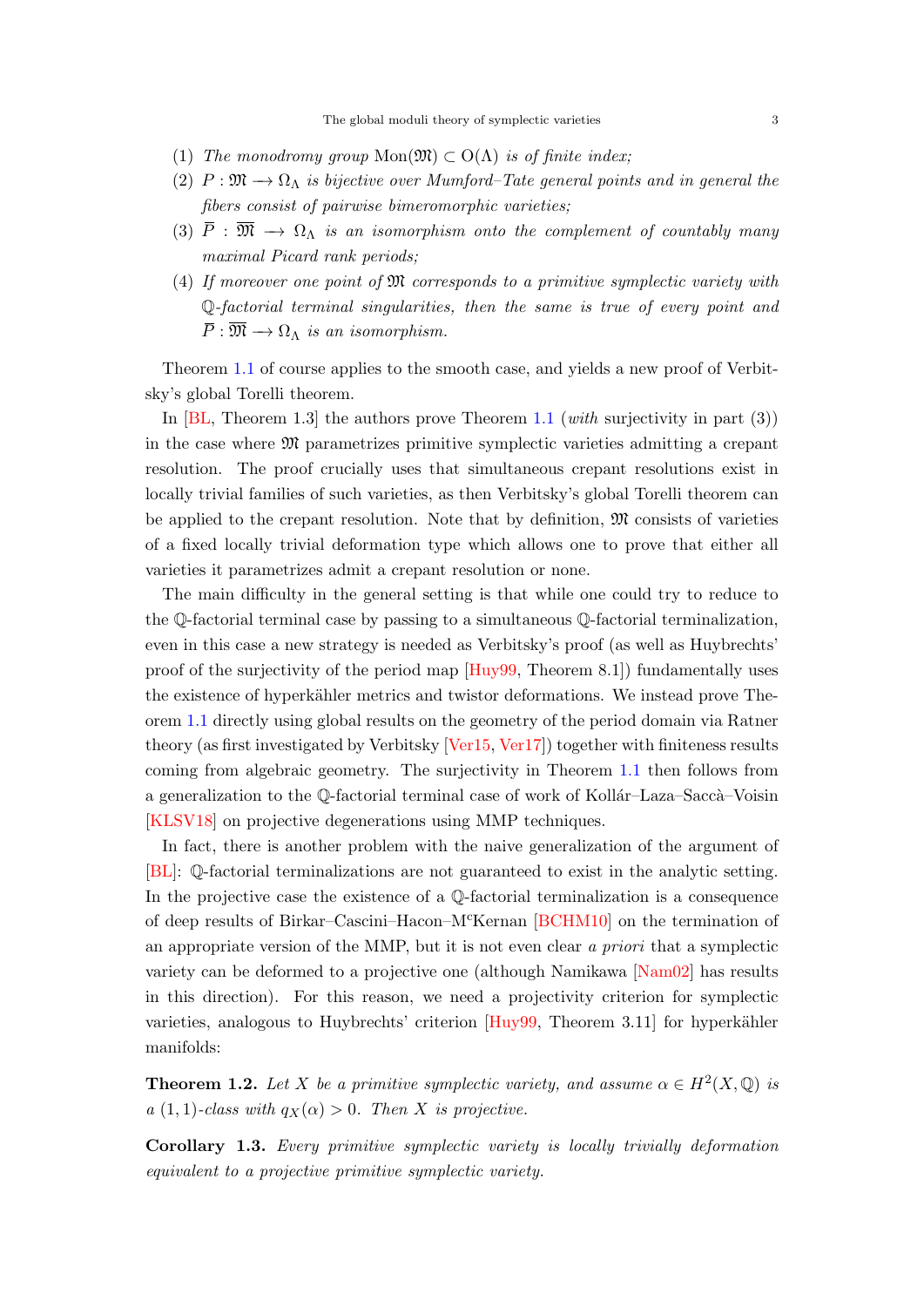<span id="page-3-1"></span>The proof uses a (weak) singular analog of the Demailly–P $\tilde{a}$ un theorem on the numerical characterization of the Kähler cone.

As an application of Theorem [1.1,](#page-1-2) we can in fact conclude that terminalizations of symplectic varieties exist in the *non-projective* case, up to a bimeromorphism:

<span id="page-3-0"></span>**Theorem 1.4.** Let X be a primitive symplectic variety with  $b_2(X) \geq 5$ . Then there is a primitive sympletic variety  $X'$  that is bimeromorphic and locally trivially deformationequivalent to  $X$  that admits a Q-factorial terminalization: that is, there exists a (compact) Q-factorial terminal Kähler variety Y and a crepant map  $\pi: Y \to X'$ .

We view Theorem [1.4](#page-3-0) as an indication that the deformation theoretic tools we develop might be used to generalize the MMP for projective symplectic varieties [\[Dru11,](#page-43-4) [LP16\]](#page-45-2) to the Kähler setting, and this will be pursued in a subsequent paper.

In addition to the global arguments, the proofs of Theorems [1.1,](#page-1-2) [1.2,](#page-2-0) and [1.4](#page-3-0) require a careful analysis of the infinitesimal locally trivial deformation theory of not-necessarilyprojective symplectic varieties. There are a number of new complications all critically stemming from the fact that one can no longer bootstrap classical results on the geometry of hyperkähler manifolds via passing to a crepant resolution. In particular, we must provide:

- (i) An analysis of the Hodge theory of rational and symplectic singularities in the non-projective setting, using recent results of Kebekus–Schnell [\[KS18\]](#page-45-3) on extending holomorphic forms.
- (ii) An adaptation of the results of Kollár–Laza–Saccà–Voisin  $[KLSV18]$  on limits of projective families in the singular setting. This requires a singular analog of a theorem of Verbitsky saying that for a primitive symplectic variety  $X$ , the cup product map  $Sym^k H^2(X, \mathbb{Q}) \to H^{2k}(X, \mathbb{Q})$  is injective for  $2k \leq \dim X$ .
- (iii) A description of the deformation theory of terminalizations. In particular, this requires a careful treatment of Q-factoriality in the analytic category, as there are several nonequivalent generalizations of the corresponding notion in the algebraic category.

Previous work. In [\[BL\]](#page-42-3) the authors extended many of the classical results about compact irreducible symplectic manifolds to primitive symplectic varieties admitting a crepant resolution through the study of their locally trivial deformations. Menet [\[Men20\]](#page-45-4) has proven a version of the global Torelli theorem for certain primitive symplectic varieties with orbifold singularities using twistor deformations. There are many interesting ideas in his work that have influenced parts of the present paper, especially concerning the projectivity criterion. The local deformation theory (and in particular the local Torelli theorem) of primitive symplectic varieties has been treated by many authors, notably by Namikawa [\[Nam01a,](#page-45-5) [Nam01b,](#page-45-6) [Nam06\]](#page-45-7) and Kirschner [\[Kir15\]](#page-44-4).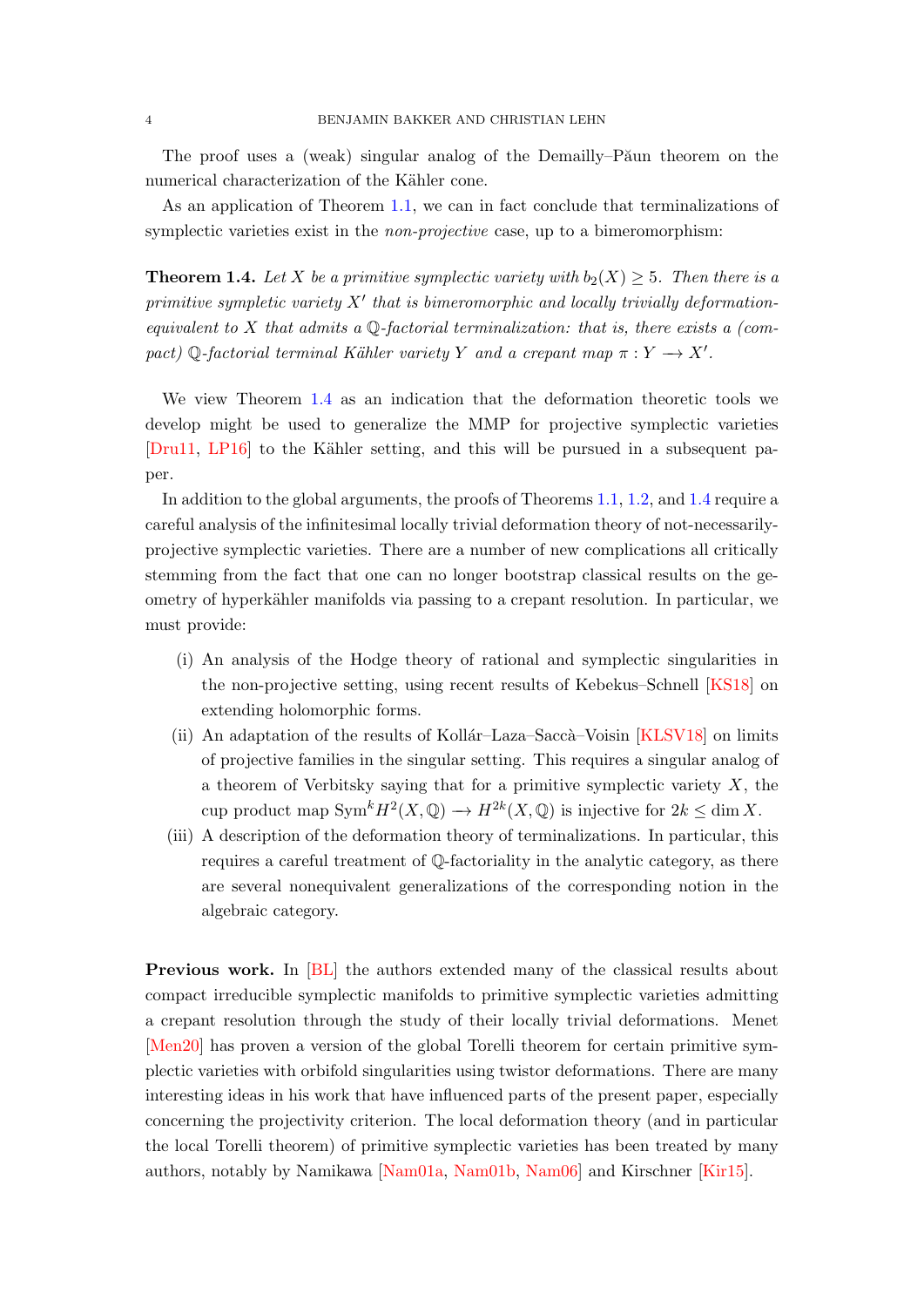<span id="page-4-2"></span>Outline. In Section [2](#page-4-0) we review basic notions and results about the Hodge theory of rational singularities, Kähler spaces, big and nef classes, and  $\mathbb{Q}$ -factoriality in the analytic category. Section [3](#page-9-0) is devoted to primitive symplectic varieties and their Hodge theory. In Section [4](#page-13-0) we show locally trivial deformations of symplectic varieties are unobstructed. In Section [5](#page-18-0) we recall the BBF form and deduce the local Torelli theorem. We also analyze the deformation theory of Q-factorial terminalizations and prove some topological results, including the existence of Fujiki relations and the analog of a theorem of Verbitsky discussed in (ii) above. In Section [6](#page-26-0) we prove a (weak) singular analog of the Demailly–P $\tilde{a}$ un theorem and apply it to deduce the projectivity criterion, Theorem [1.2](#page-2-0) (see Theorem [6.9\)](#page-29-0). We also prove analogs of results of Huybrechts [\[Huy99\]](#page-44-3) and [\[BL\]](#page-42-3) on the inseparability of bimeromorphic symplectic varieties in moduli, including part (2) of Theorem [1.1](#page-1-2) (see Theorem [6.14](#page-31-1) and Corollary [6.17\)](#page-32-1). In Section [7](#page-32-0) we indicate the necessary changes to [\[KLSV18\]](#page-45-0) to show the existence of limits of projective families for which the period does not degenerate in the Q-factorial terminal setting. In Section [8](#page-35-0) we prove parts  $(1)$ ,  $(3)$ , and  $(4)$  of Theorem [1.1](#page-1-2) (see Theorem [8.2\)](#page-35-1). In Section [9](#page-40-0) we apply the deformation theory of terminalizations and the global Torelli theorem to prove Theorem [1.4](#page-3-0) (see Theorem [9.1\)](#page-40-1).

For those interested in the proof of the global Torelli theorem in the smooth case, Section [8](#page-35-0) can be read independently, as the results used from previous sections are standard in the smooth case<sup>[3](#page-4-1)</sup>.

Acknowledgments. We benefited from discussions, remarks, emails of Valery Alexeev, Andreas Höring, Daniel Huybrechts, Stefan Kebekus, Manfred Lehn, Thomas Peternell, Antonio Rapagnetta, Bernd Schober, and Christian Schnell. The first named author would like to thank Giulia Saccà for conversations related to Section [7.](#page-32-0) Both authors are grateful to the referees for a very careful reading and many suggestions that have greatly improved the article.

Benjamin Bakker was partially supported by NSF grants DMS-1702149 and DMS-1848049. Christian Lehn was supported by the DFG through the research grants Le 3093/2-1, Le 3093/2-2, and Le 3093/3-1.

Notation and Conventions. A resolution of singularities of a variety  $X$  is a proper surjective bimeromorphic morphism  $\pi : Y \to X$  from a nonsingular variety Y. The term variety will denote an integral separated scheme of finite type over C in the algebraic setting or an irreducible and reduced separated complex space in the complex analytic setting.

# 2. Preliminaries

<span id="page-4-0"></span>A complex variety  $X$  is said to have rational singularities if it is normal and for any resolution of singularities  $\pi : Y \to X$  and any  $i > 0$  one has  $R^i \pi_* \mathcal{O}_Y = 0$ . Recall that the Fujiki class  $\mathscr C$  consists of all those compact complex varieties which

<span id="page-4-1"></span> ${}^{3}$ Except for the required results from [\[KLSV18\]](#page-45-0), which can be quoted without modification.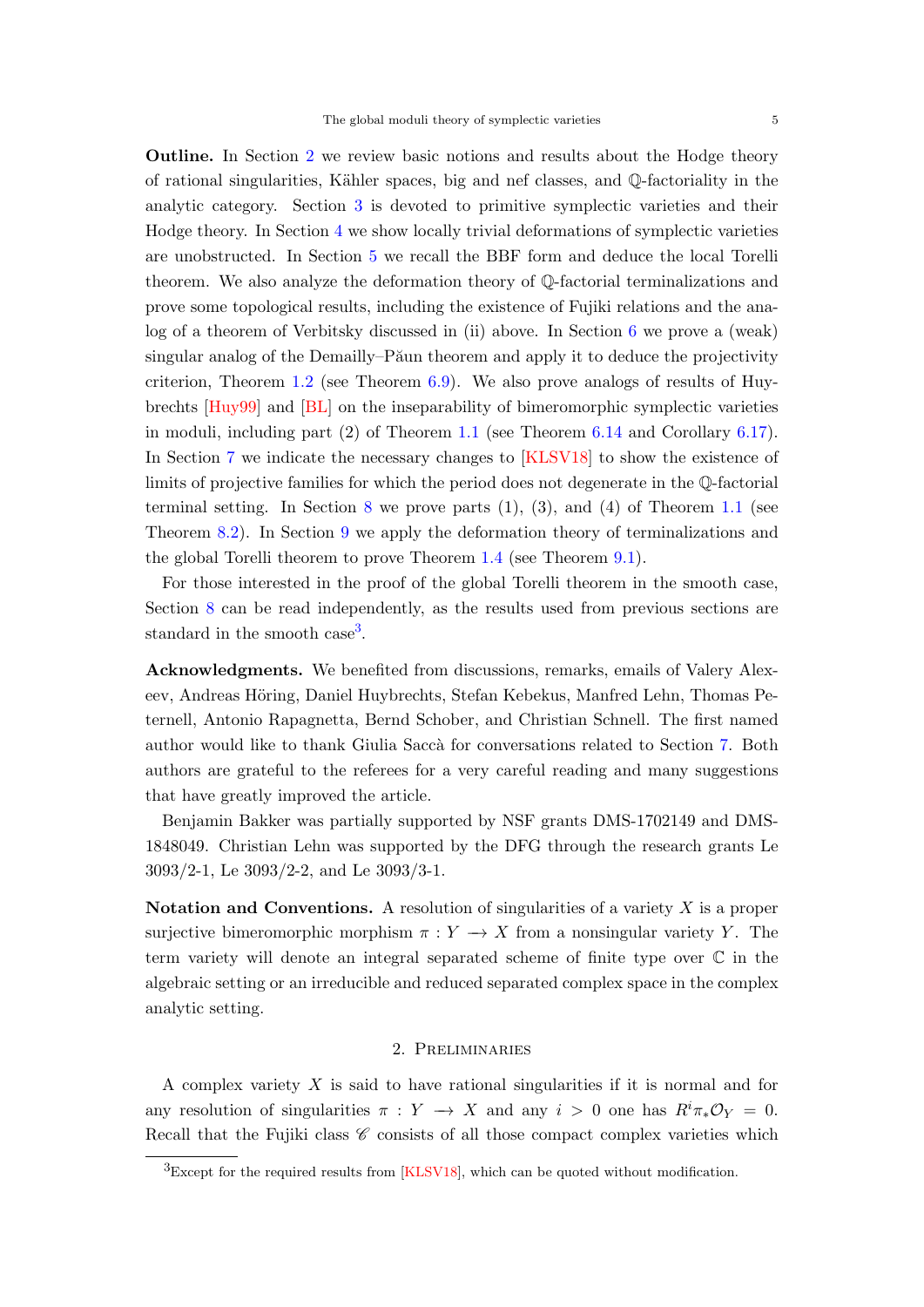<span id="page-5-2"></span>are meromorphically dominated by a compact Kähler manifold, see [\[Fuj78,](#page-43-5)  $\S1$ ]. This is equivalent to saying that there is a resolution of singularities by a compact Kähler manifold by Lemma 1.1 of op. cit.

The following lemma is well-known; we refer to [\[BL,](#page-42-3) Lemma 2.1] for a proof.

<span id="page-5-0"></span>**Lemma 2.1.** Let  $\pi : Y \to X$  be a proper bimeromorphic morphism where X is a complex variety with rational singularities. Then,  $\pi^*: H^1(X,\mathbb{Z}) \longrightarrow H^1(Y,\mathbb{Z})$  is an isomorphism and the sequence

(2.1) 
$$
0 \longrightarrow H^2(X,\mathbb{Z}) \xrightarrow{\pi^*} H^2(Y,\mathbb{Z}) \longrightarrow H^0(X,R^2\pi_*\mathbb{Z})
$$

is exact. In particular, if  $X$  is compact and  $Y$  is a compact manifold of Fujiki class *C*, then  $H^{i}(X, \mathbb{Z})$  carries a pure Hodge structure for  $i = 1, 2$ . Moreover,  $\pi^{*}H^{1,1}(X, \mathbb{Z})$ is the subspace of  $H^{1,1}(Y,\mathbb{Z})$  of all classes that vanish on the classes of  $\pi$ -exceptional curves.

For a complex space X, recall that  $\Omega_X^{[p]}$  denotes the sheaf of reflexive p-forms:

**Definition 2.2.** Let X be a complex space. The module of reflexive  $p$ -forms on X is defined as

$$
\Omega^{[p]}_X:=\left(\Omega^p_X\right)^{\vee\vee}
$$

where  $F^{\vee} = \text{Hom}_{\mathcal{O}_X}(F, \mathcal{O}_X)$  is the dual of a sheaf of  $\mathcal{O}_X$ -modules.

If X is a reduced normal complex space and  $j : U \hookrightarrow X$  denotes the inclusion of the regular locus, then  $\Omega_X^{[p]} = j_* \Omega_U^p$  $<sup>p</sup>$ . For a resolution of singularities π :  $Y$  → X</sup> we moreover have  $\pi_*\Omega_Y^p = \Omega_X^{[p]}$  by [\[KS18,](#page-45-3) Corollary 1.8] if in addition X has rational singularities. If finally X is also of Fujiki class  $\mathscr{C}$ , then for  $p + q \leq 2$  the graded pieces of the Hodge filtration can be identified with  $H^q(X, \Omega_X^{[p]}),$  see e.g. [\[BL,](#page-42-3) Corollary 2.3].

2.3. Kähler spaces. The notion of a Kähler complex space, which we now recall, is due to Grauert [\[Gra62,](#page-44-5) §3, 3., p. 346]. Recall that a smooth function on a complex space Z is by definition just a function  $f: Z \to \mathbb{R}$  such that under a local holomorphic embedding of Z into an open set  $U \subset \mathbb{C}^n$ , there is a smooth (i.e.,  $C^{\infty}$ ) function on U (in the usual sense) that restricts to  $f$  on  $Z$ .

**Definition 2.4.** Let  $Z$  be a complex space. A Kähler form for  $Z$  is given by an open covering  $Z = \bigcup_{i \in I} U_i$  and smooth strictly plurisubharmonic functions  $\varphi_i : U_i \to \mathbb{R}$ such that on  $U_{ij} := U_i \cap U_j$  the function  $\varphi_i|_{U_{ij}} - \varphi_j|_{U_{ij}}$  is pluriharmonic, i.e., locally the real part of a holomorphic function.

There are two important sheaves related to Kähler forms. We denote by  $PH_Z$  the sheaf of pluriharmonic functions on  $Z$  and by  $C_Z^{\infty}$  the sheaf of smooth real-valued functions on  $Z$ . Then we have the sequences

(2.2) 
$$
0 \to \text{PH}_Z \to C_Z^{\infty} \to C_Z^{\infty}/\text{PH}_Z \to 0
$$

<span id="page-5-1"></span>and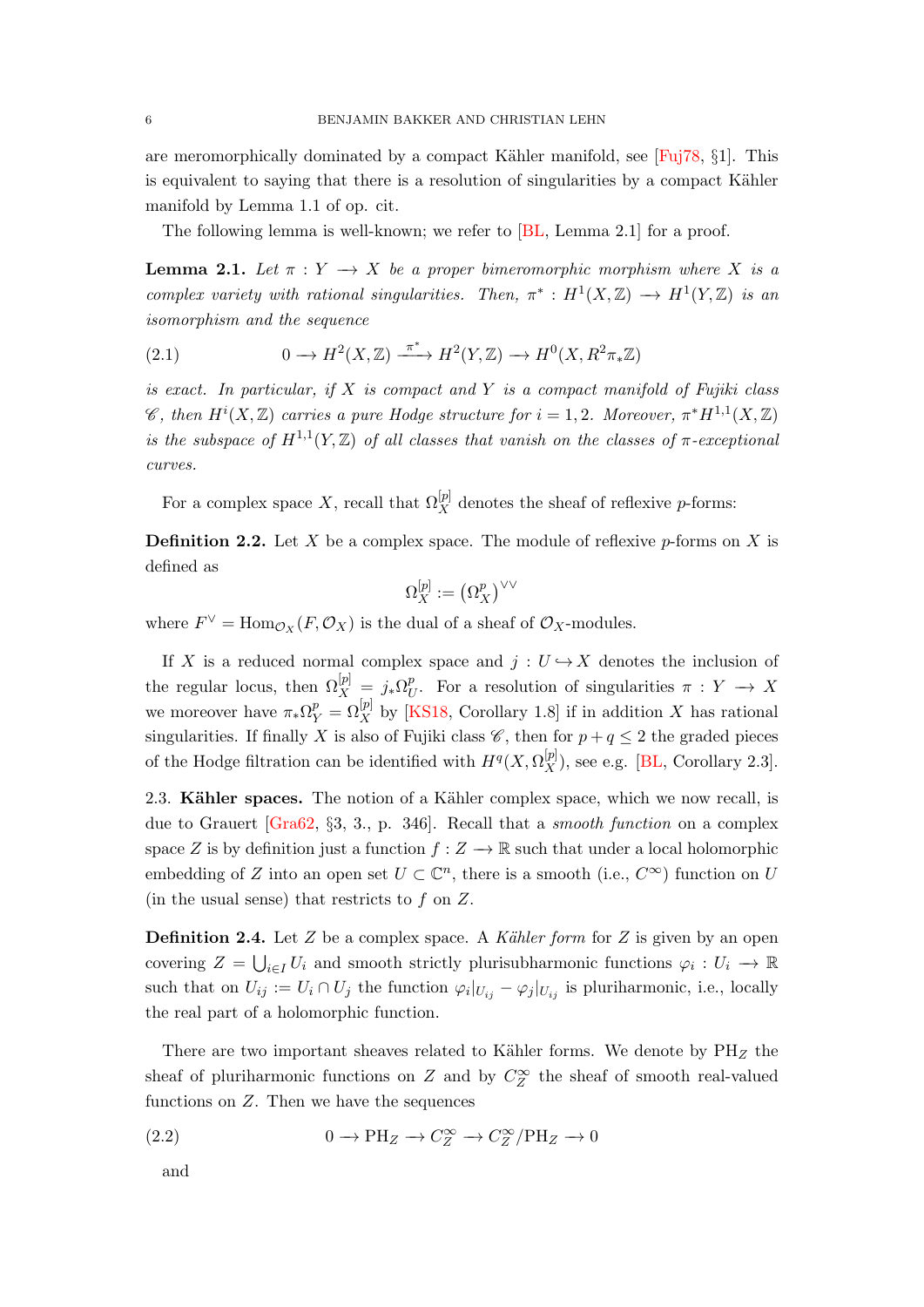<span id="page-6-4"></span><span id="page-6-0"></span>(2.3) 
$$
0 \to \mathbb{R}_Z \xrightarrow{i} \mathcal{O}_Z \xrightarrow{R} \mathrm{PH}_Z \to 0,
$$

where *i* stands for multiplication by  $\sqrt{-1}$  and R is given by taking the real part. Thus, a Kähler form on Z gives rise to an element  $\omega \in H^0(Z, C_Z^{\infty}/\text{PH}_Z)$ . Successively applying the connecting homomorphisms of [\(2.2\)](#page-5-1) and [\(2.3\)](#page-6-0) we obtain classes  $[\omega] \in H^1(Z, \text{PH}_Z)$ and  $[\omega] \in H^2(Z,\mathbb{R})$ . The latter is called the Kähler class of  $\omega$ .

**Definition 2.5.** Let  $Z$  be a reduced complex space. A Kähler class on  $Z$  is a class  $\kappa \in H^2(Z, \mathbb{R})$  which is the Kähler class of some Kähler form on Z. The Kähler cone is the set

$$
\mathcal{K}_Z := \{ \alpha \in H^2(Z, \mathbb{R}) \mid \alpha = [\omega] \text{ for some Kähler form } \omega \}
$$

<span id="page-6-1"></span>Remark 2.6. There are several things we wish to observe.

- (1) It follows from the definition that for a compact complex space  $Z$  the Kähler cone  $\mathcal{K}_Z$  is open in the image of  $H^1(Z, \text{PH}_Z) \to H^2(Z, \mathbb{R})$ . Indeed, being strictly plurisubharmonic is stable under small perturbations and  $H^0(Z, C_Z^{\infty}/\text{PH}_Z) \longrightarrow$  $H<sup>1</sup>(Z, PH<sub>Z</sub>)$  is surjective as  $C<sub>Z</sub><sup>\infty</sup>$  is a fine sheaf.
- $(2)$  We can describe the Kähler forms alternatively as follows: these are Kähler forms  $\omega$  on  $Z^{\text{reg}}$  in the usual sense such that for every  $p \in Z$  there is an open neighborhood  $p \in U \subset Z$  and a closed embedding  $U \hookrightarrow V$  into a smooth Kähler manifold where the restriction of the Kähler form of V to  $U^{\text{reg}}$  equals  $\omega|_{U^{\text{reg}}}$ .
- (3) Let us observe that by applying the (real) operator  $i\partial\bar{\partial}$  a Kähler form also gives rise to a global section of  $\mathcal{A}_Z^{1,1}$  where  $\mathcal{A}_Z^{p,q}$  $Z^{p,q}$  denotes the sheaf of smooth  $(p,q)$ forms with C-coefficients on Z—which is defined in the same manner as the sheaf of C<sup>∞</sup>-functions. This is because  $\partial \bar{\partial} \varphi_i = \partial \bar{\partial} \varphi_j$  on  $U_{ij}$  as  $\partial \bar{\partial}$  annihilates pluriharmonic functions. The cohomology class of  $\omega$  in  $H^2(Z, \mathcal{A}_{Z}^{\bullet})$  is the image of the Kähler class under the natural map induced by the morphism  $\mathbb{R}_Z \to \mathcal{A}^{\bullet}_Z$ .

Let us recall the following properties of Kähler spaces. We will use throughout the text, sometimes without explicit mention.

## <span id="page-6-3"></span>Proposition 2.7.

- $(1)$  Every subspace of a Kähler space is Kähler.
- $(2)$  A smooth complex space is Kähler if and only if it is a Kähler manifold in the usual sense.
- (3) Every reduced Kähler space has a resolution of singularities by a Kähler manifold.

*Proof.* This is a consequence of [\[Var89,](#page-46-3) II, 1.3.1 Proposition].  $\Box$ 

The proposition in particular implies that compact Kähler spaces are of Fujiki class  $\mathscr C$  so that their singular cohomology groups carry a mixed Hodge structure. For  $X \in \mathscr C$ , we may thus define:

<span id="page-6-2"></span>(2.4) 
$$
H^{k,k}(X,\mathbb{R}) := \text{Hom}(\mathbb{R}(-k),H^{2k}(X,\mathbb{R})) = F^k H^{2k}(X,\mathbb{C}) \cap H^{2k}(X,\mathbb{R}).
$$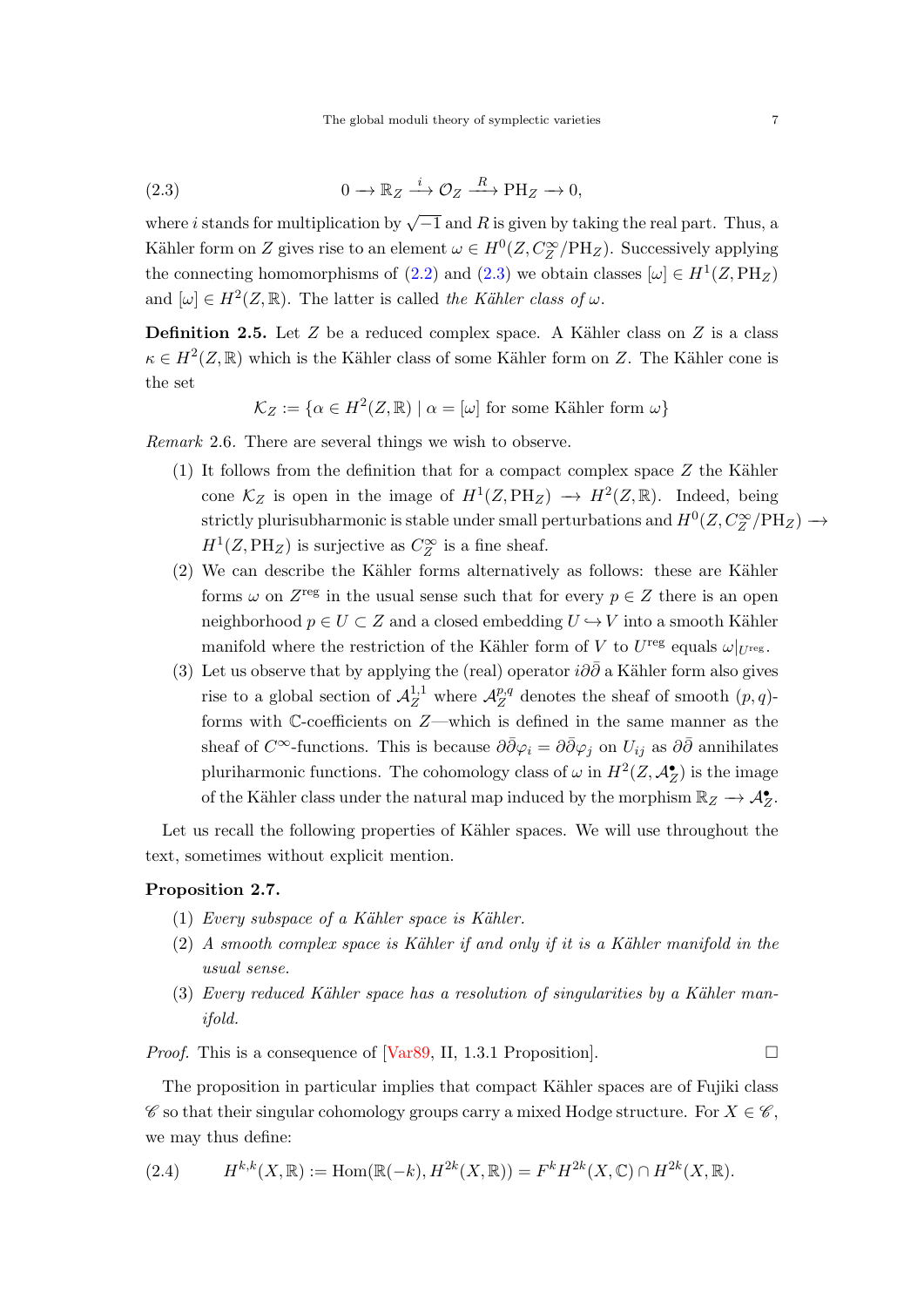<span id="page-7-1"></span>Note that the weights that show up in the mixed Hodge structure on  $H^k(X,\mathbb{Z})$  are  $\leq k$ —the argument for class  $\mathscr C$  varieties is the same as in the algebraic case, cf. [\[PS08,](#page-46-4) Theorem 5.39].

# <span id="page-7-0"></span>**Proposition 2.8.** Let X be a reduced compact Kähler space. Then  $\mathcal{K}_X \subset H^{1,1}(X,\mathbb{R})$ .

Proof. The claim is easily verified using a construction of Ancona and Gaveau [\[AG06\]](#page-42-5) some properties of which we briefly recall. In this proof, all references are to [\[AG06\]](#page-42-5) if not mentioned otherwise. For a reduced complex space  $X$ , in Chapter II.2 they construct a complex  $\Lambda_X^{\bullet}$  which is a fine resolution of the constant sheaf  $\mathbb{C}_X$ . In fact,  $\Lambda_X^{\bullet}$  is not unique but we may fix one such complex once and for all. A section of  $\Lambda_X^{\bullet}$ by II.2, Definition 2.1 is a collection of differential forms (of shifted degrees) on an associated hypercovering  $\{X_\ell \to X\}_{\ell \in L}$  where the  $X_\ell$  are smooth. In Chapter II.3 they use this complex to construct Deligne's mixed Hodge structure on  $H^k(X,\mathbb{Z})$  if X is Kähler (or more generally of Fujiki class  $\mathscr{C}$ ). As discussed in Section II.2.8, the complex  $\mathcal{A}_X^{\bullet}$  of smooth differential forms on X (introduced in Remark [2.6](#page-6-1) above) is a subcomplex of  $\Lambda_X^{\bullet}$  and this inclusion clearly sends the filtration  $F^p \mathcal{A}_X^k := \bigoplus_{r \geq p} \mathcal{A}_X^{r,k-r}$ X to the Hodge filtration. For a Kähler form  $\omega = {\{\varphi_i\}}_{i \in I} \in H^0(X, C^{\infty}_X/\mathrm{PH}_X)$ , the claim now follows, because  $\sqrt{-1}\partial\overline{\partial}\{\varphi_i\}_{i\in I} \in F^1\mathcal{A}^1_X(X)$ .

Observe that if in addition  $X$  has rational singularities, the claim of the proposition simply follows from Lemma [2.1](#page-5-0) and strictness of the pullback for the Hodge filtration.

2.9. Big and nef cohomology classes. We briefly recall the definition of  $\partial \bar{\partial}$ -cohomology for a complex manifold X. As before, we denote  $\mathcal{A}_X^k$  respectively  $\mathcal{A}_X^{p,q}$  the sheaf of differential k-forms respectively  $(p, q)$ -forms with values in  $\mathbb C$ . Then  $\partial \bar{\partial}$ -cohomology is defined as

(2.5) 
$$
H^{p,q}_{\partial \bar{\partial}}(X) := \frac{\ker\left(d : \mathcal{A}^{p,q}_X(X) \to \mathcal{A}^{p+q+1}_X(X)\right)}{\operatorname{im}\left(i\partial \bar{\partial} : \mathcal{A}^{p-1,q-1}_X(X) \to \mathcal{A}^{p,q}_X(X)\right)}.
$$

Similarly, we write  $H^{p,p}_{\partial \bar{\partial}}(X,\mathbb{R})$  if we take cohomology of R-valued differential forms (which is different from zero only for  $p = q$ ). Note that  $i\partial\overline{\partial}$  in the above formula defines a real operator.

In algebraic geometry, bigness and nefness are important notions for line bundles. In the complex analytic world, these notions can also be defined for real cohomology classes as we now recall.

**Definition 2.10.** Let X be a compact complex manifold. A cohomology class  $\alpha \in$  $H_{\partial \bar{\partial}}^{1,1}(X,\mathbb{R})$  is called *nef* if for some hermitian form  $\omega$  on X and for every  $\varepsilon > 0$  it can be represented by a smooth (1, 1)-form  $\eta_{\varepsilon}$  such that  $\eta_{\varepsilon} \geq -\varepsilon \omega$ . A Kähler current is a closed positive (1, 1)-current T such that  $T \geq \omega$  in the sense of currents. A class  $\alpha \in H_{\partial \bar{\partial}}^{1,1}(X)$  is called *big* if it can be represented by a Kähler current.

We refer to [\[GH94,](#page-43-6) Chapter 3, 1.] or [\[Dem12,](#page-43-7) Chapter 1] for a general reference on currents and notions of positivity.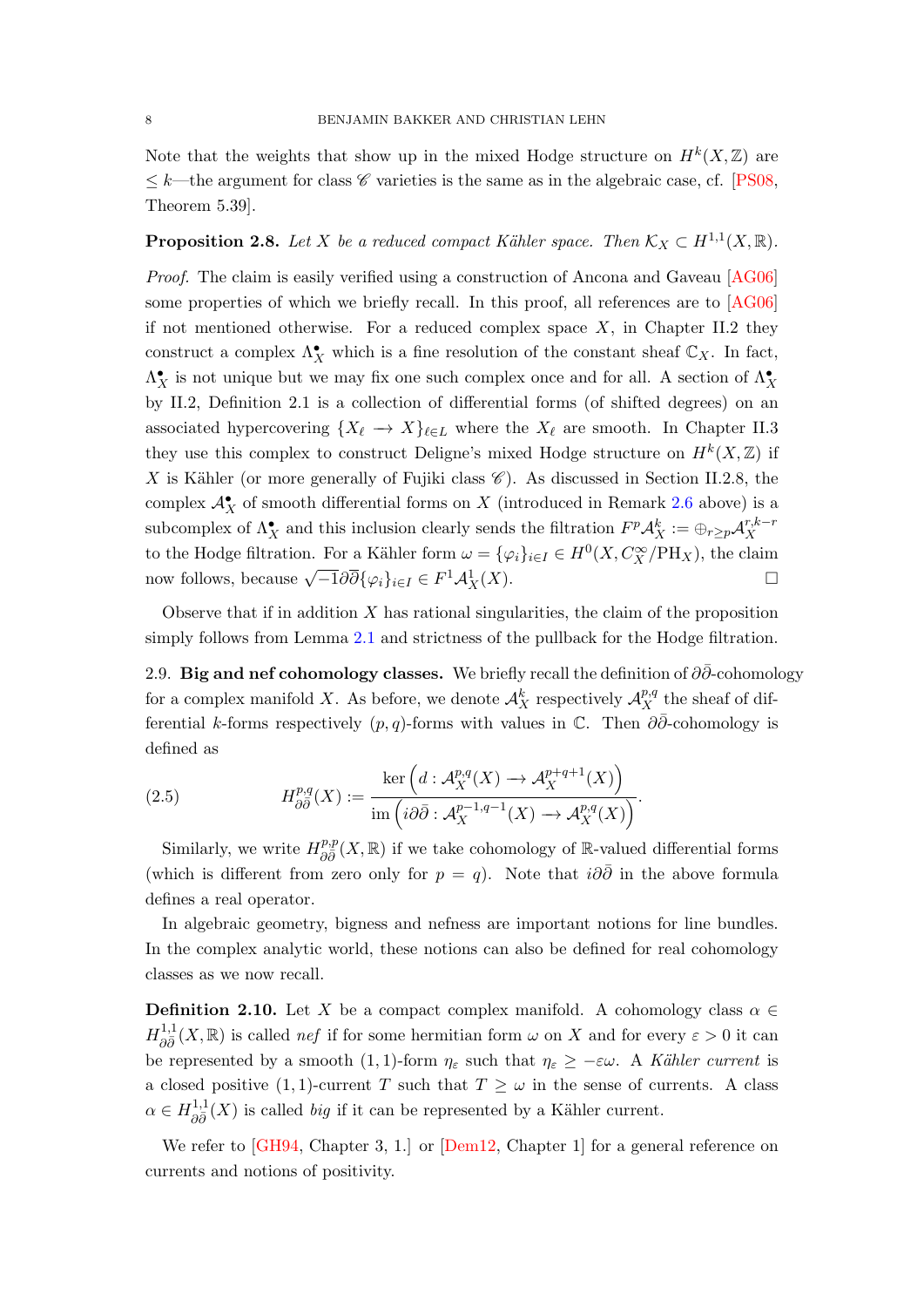<span id="page-8-5"></span>Remark 2.11. On compact manifolds of Fujiki class  $\mathscr C$  (in particular on compact Kähler manifolds) the natural map from  $\partial \bar{\partial}$ -cohomology to de Rham cohomology is injective and gives an identification of  $H^{p,q}_{\partial \bar{\partial}}(X)$  with  $H^{p,q}(X)$ . This follows directly from the  $\partial\overline{\partial}$ -Lemma, see e.g. [\[DGMS75,](#page-43-8) (5.21) and (5.22) Theorem] for manifolds of class  $\mathscr{C}$ .

<span id="page-8-0"></span>2.12. Q-factoriality. Let us spend a moment to discuss the notion of Q-factoriality. A normal algebraic variety Z is called Q-factorial if for every Weil divisor D on Z there is  $m \in \mathbb{N}$  such that  $mD$  is Cartier. In the algebraic category, Q-factoriality is local for the Zariski topology. Recall from [\[Har94,](#page-44-6) Proposition 2.7] that Weil divisor classes are in bijective correspondence with isomorphism classes of reflexive sheaves of rank one: to a Weil divisor D on Z one associates the sheaf  $\mathcal{O}_Z(D)$  defined by

$$
U \mapsto \mathcal{O}_Z(D)(U) := \{ f \in \mathbb{C}(Z) \mid D|_U + \text{div}(f|_U) \ge 0 \},
$$

which is easily seen to be reflexive. So  $\mathbb{Q}$ -factoriality can be equivalently characterized using reflexive sheaves.

Finally, assume that Z is compact, let  $\pi : Z' \to Z$  be a resolution of singularities, and let  $E_1, \ldots, E_m$  be the prime divisors contained in the exceptional locus  $\text{Exc}(\pi)$ . By  $[KM92, (12.1.6)$  Proposition, the variety Z is Q-factorial if and only if

<span id="page-8-1"></span>
$$
(2.6) \quad \text{im}\left(H^2(Z',\mathbb{Q})\to H^0\left(Z,R^2\pi_*\mathbb{Q}_{Z'}\right)\right)=\text{im}\left(\bigoplus_{i=1}^m\mathbb{Q}[E_i]\to H^0(Z,R^2\pi_*\mathbb{Q}_{Z'})\right).
$$

See also [\[Nam06,](#page-45-7)  $\S2$  (i)] for an argument for the *only if*-direction. We summarize:

**Lemma 2.13.** Let Z be a normal algebraic variety over  $\mathbb{C}$ . Then the following are equivalent.

- <span id="page-8-2"></span>(1) Z is  $\mathbb{Q}$ -factorial.
- (2) Every Zariski open subset  $U \subset Z$  is  $\mathbb{Q}$ -factorial.
- <span id="page-8-3"></span>(3) For every reflexive sheaf L on Z of rank 1, there is  $n \in \mathbb{N}$  such that  $(L^{\otimes n})^{\vee\vee}$ is invertible.

If in addition  $Z$  is compact and has rational singularities, the above statements are equivalent to

(4) The equality [\(2.6\)](#page-8-1) holds for some resolution  $\pi : Z' \longrightarrow Z$ .

*Proof.* For the equivalence of [\(1\)](#page-8-2) and [\(3\)](#page-8-3) one only needs that for a Weil divisor D on Z we have  $\mathcal{O}_Z(nD) = (\mathcal{O}_Z(D) \otimes \ldots \otimes \mathcal{O}_Z(D))^{\vee \vee}$  which can be obtained by pushforward  $n$ −times and the fact that it holds on the regular part.  $\Box$ 

In the analytic category, the situation is a little more subtle. We have several different notions which turn out to be non-equivalent, see Proposition [2.15](#page-9-1) and Example [9.3.](#page-41-0)

<span id="page-8-4"></span>**Definition 2.14.** A normal complex analytic variety Z is called *divisorially*  $\mathbb{Q}$ -factorial if for every Weil divisor D on Z there is  $m \in \mathbb{N}$  such that  $mD$  is Cartier and it is called  $\mathbb{Q}$ -factorial if for every reflexive sheaf L on Z of rank 1, there is  $n \in \mathbb{N}$  such that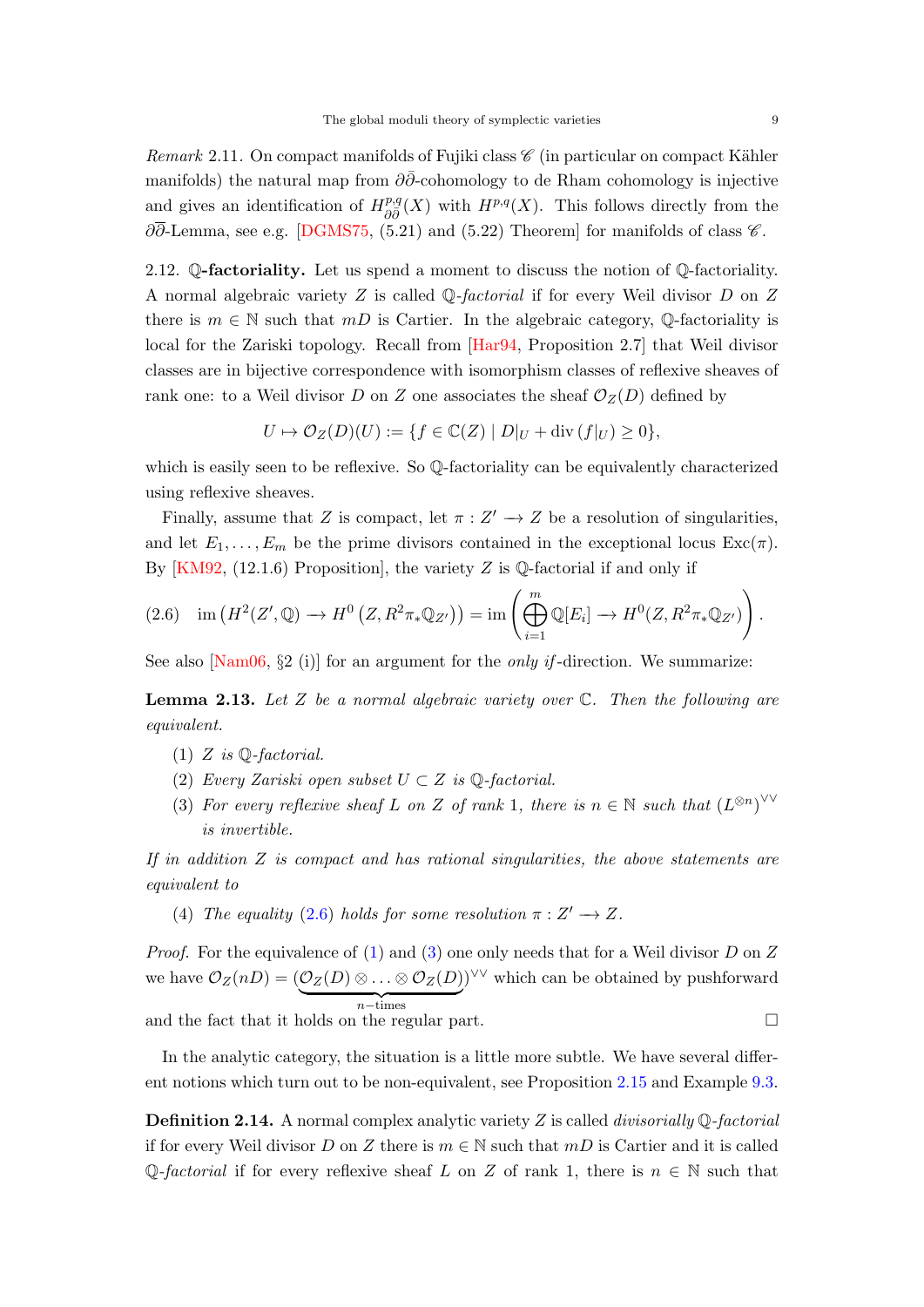<span id="page-9-7"></span> $(L^{\otimes n})^{\vee\vee}$  is invertible. We say that Z is locally analytically (divisorially) Q-factorial if every open set  $U \subset X$  in the Euclidean topology is (divisorially)  $\mathbb{O}$ -factorial.

Clearly, local analytic (divisorial) Q-factoriality implies (divisorial) Q-factoriality. The converse however is not true. The reason is that there are usually many more local divisors than global divisors, e.g. one cannot obtain a global divisor by taking the closure of a divisor on a small open subset. There might be no global divisors at all, see e.g. Example [9.3,](#page-41-0) which is also the reason why divisorial Q-factoriality is not the right property to ask for and one should rather work with Q-factoriality (defined in terms of rank one reflexive sheaves).

<span id="page-9-1"></span>**Proposition 2.15.** Let  $Z$  be a normal complex analytic variety and consider the following statements:

- <span id="page-9-2"></span>(1) Z is locally analytically  $\mathbb Q$ -factorial.
- <span id="page-9-4"></span>(2)  $Z$  is locally analytically divisorially  $\mathbb{Q}$ -factorial.
- <span id="page-9-3"></span>(3) Z is  $\mathbb{Q}$ -factorial.
- <span id="page-9-5"></span>(4) Z is divisorially Q-factorial.

Then we have the following implications:  $(1) \implies (3)$  $(1) \implies (3)$  $(1) \implies (3)$ 

$$
\downarrow \qquad \qquad \downarrow
$$
\n
$$
(2) \Longrightarrow (4)
$$

Moreover, suppose Z is also compact of class  $\mathscr C$  with rational singularities. Then Z is Q-factorial if and only if for some resolution  $\pi : Z' \longrightarrow Z$  we have

<span id="page-9-6"></span>
$$
(2.7) \quad \text{im}\left(\text{Pic}(Z')_{\mathbb{Q}}\longrightarrow H^0(Z,R^2\pi_*\mathbb{Q}_{Z'})\right)=\text{im}\left(\bigoplus_{i=1}^m\mathbb{Q}[E_i]\longrightarrow H^0(Z,R^2\pi_*\mathbb{Q}_{Z'})\right).
$$

*Proof.* The implications  $(1) \Rightarrow (3) \Rightarrow (4)$  $(1) \Rightarrow (3) \Rightarrow (4)$  $(1) \Rightarrow (3) \Rightarrow (4)$  $(1) \Rightarrow (3) \Rightarrow (4)$  and  $(1) \Rightarrow (2) \Rightarrow (4)$  $(1) \Rightarrow (2) \Rightarrow (4)$  $(1) \Rightarrow (2) \Rightarrow (4)$  are immediate.

The last part is a slight adaption of Kollár-Mori  $[KM92, (12.1.6)$  Proposition, replacing  $(2.6)$  with  $(2.7)$  which is what is actually used there. Briefly, if Z is  $\mathbb{Q}$ -factorial, then for any line bundle M on Z', the sheaf  $L := (\pi_* M)^{\vee \vee}$  is reflexive and therefore  $\pi^*((L^k)^{\vee\vee}) \cong M^k(E)$  for some divisor E whose support is contained in the exceptional locus. Hence,  $Pic(Z')_{\mathbb{Q}} = \pi^* Pic(Z)_{\mathbb{Q}} + \sum_i \mathbb{Q}[E_i]$ , which implies [\(2.7\)](#page-9-6). Conversely, if  $(2.7)$  is satisfied, then for any rank one reflexive sheaf L on Z we can find a divisor E whose support is contained in the exceptional locus and for which  $M := (\pi^*L)^{\vee\vee}(E)$ is numerically trivial on fibers. But then by [\[KM92,](#page-45-8) (12.1.4) Proposition],  $\pi_*(M^k)$  is a line bundle for some k, and therefore by normality  $(L^k)^{\vee\vee}$  is invertible.

## 3. Symplectic varieties

<span id="page-9-0"></span>For the remainder of this paper, we will use the term (primitive) symplectic variety in the following sense.

**Definition 3.1.** Following Beauville [\[Bea00\]](#page-42-1), a symplectic variety is a pair  $(X, \sigma)$ consisting of a normal variety X and a closed holomorphic symplectic form  $\sigma \in$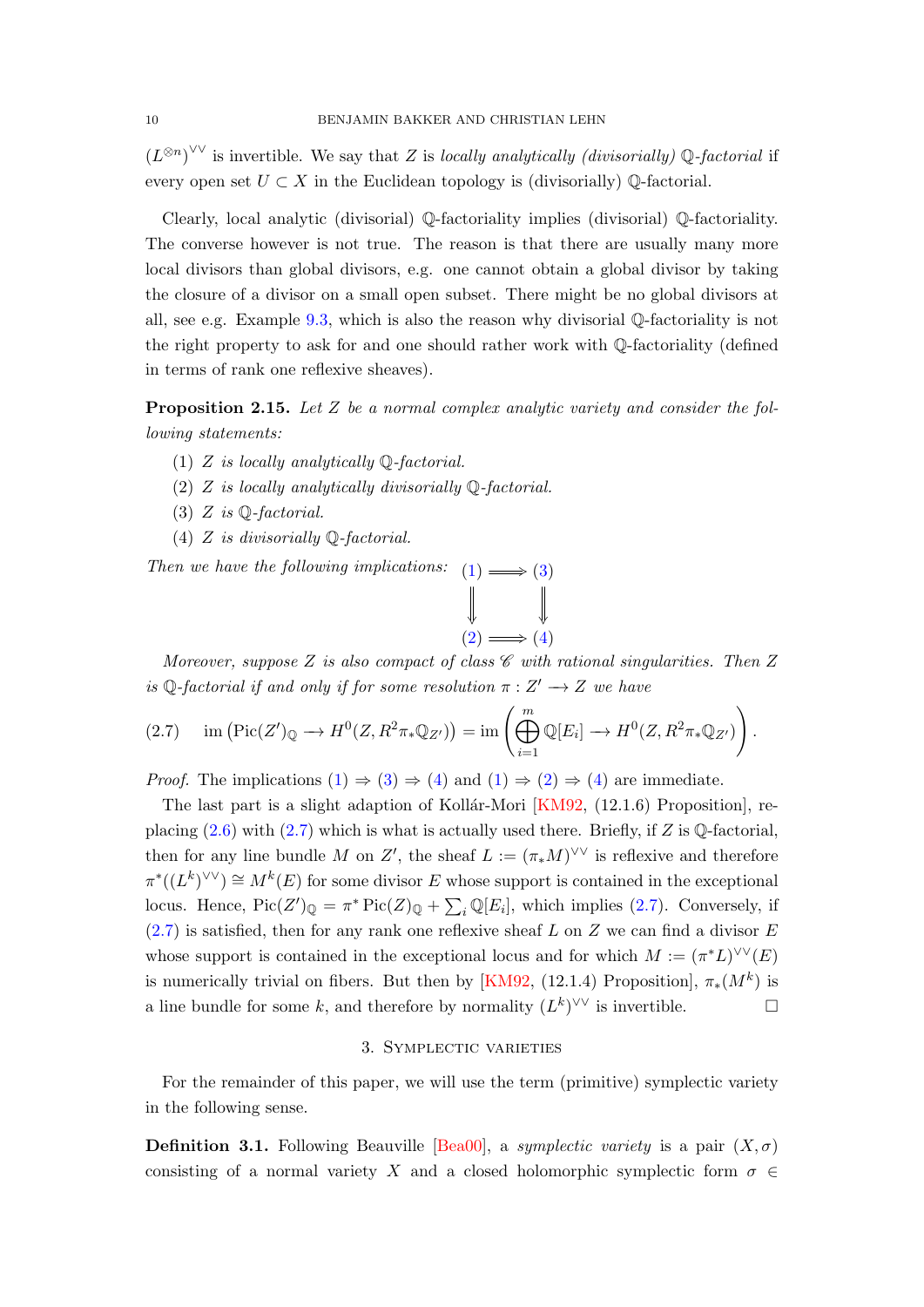<span id="page-10-0"></span> $H^0(X^{\text{reg}}, \Omega_X^2)$  on  $X^{\text{reg}}$  such that there is a resolution of singularities  $\pi: Y \to X$ for which  $\pi^*\sigma$  extends to a holomorphic form on Y. A primitive symplectic variety is a normal compact Kähler variety X such that  $H^1(X, \mathcal{O}_X) = 0$  and  $H^0(X^{reg}, \Omega_X^2) = \mathbb{C}\sigma$ such that  $(X, \sigma)$  is a symplectic variety.

Greb–Kebekus–Peternell introduced a notion of irreducible holomorphic-symplectic variety (more restrictive than ours) in [\[GKP16,](#page-44-2) Definition 8.16] which serves as one of the three building blocks in a decomposition theorem (due to Druel–Greb–Guenancia– Höring–Kebekus–Peternell, see introduction for references). Matsushita [\[Mat15,](#page-45-9) Definition 1.6] introduced the related notion of cohomologically irreducible symplectic varieties. The definition we use appeared before in Schwald [\[Sch20,](#page-46-5) Definition 1] for projective varieties under the name irreducible symplectic. We chose to work with the above definition because it seems to be the most general framework that allows for a general moduli and deformation theory similar to the smooth case. We prefer however the name *primitive* over irreducible symplectic for the lack of a decomposition theorem. This fits together with Menet's usage [\[Men20,](#page-45-4) Definition 3.1].

## Example 3.2.

- (1) If  $X$  is a primitive symplectic variety then so is:
	- any contraction, that is, X' for any proper bimeromorphic  $f : X \longrightarrow X'$ onto a normal Kähler space;
	- any quotient of X by a finite group of symplectic automoprhisms [\[Bea00,](#page-42-1) Proposition 2.4];
	- any small locally trivial deformation (see Corollary [4.11](#page-17-0) below).
- (2) By Nikulin [\[Nik76\]](#page-45-10) any symplectic involution  $\iota$  of a K3 surface S has 8 fixed points. The quotient X of the Hilbert scheme  $S^{[n]}$  of  $n \geq 3$  points by  $\iota$  has Qfactorial terminal singularities by [\[KM98,](#page-45-11) Proposition 5.15] and Theorem [3.4\(](#page-12-0)[3\)](#page-12-1) below.

For  $n=2, X$  has  $\binom{8}{2}$  $\binom{8}{2}$  = 28 isolated singularties and a K3 surface of transverse A<sup>1</sup> singularties, corresponding to the 28 fixed reduced subschemes and the closure of the locus of reduced orbits, respectively (see for example [\[Cam12,](#page-42-6)  $\S6$ ). It is therefore not terminal. The Q-factorial terminalization Y is obtained by blowing up the K3 surface. The second Betti number of  $X$  is 15, and so the locally trivial deformation space of  $X$  is 13-dimensional while  $Y$  deforms in one dimension higher (see Theorem [4.7](#page-15-0) below).

- (3) There is a cubic fourfold  $Z \subset \mathbb{P}^5$  with an order 11 automorphism (see for example  $[Mon13]$ . Its Fano variety of lines F has a symplectic automorphism  $\sigma$  with isolated fixed points, and the quotient  $X = F/\sigma$  is a Q-factorial terminal primitive symplectic variety with  $b_2 = 3$ . It follows from [\[Men20,](#page-45-4) Theorem 3.17 and Theorem 5.4 that the only deformation of  $X$  is the twistor deformation.
- (4) Let S be a projective K3 surface, and  $v \in H^*(S, \mathbb{Z})$  an algebraic Mukai vector with  $v^2 > 0$ . Then for  $k \geq 1$ , the moduli space  $X = M(kv)$  of stable sheaves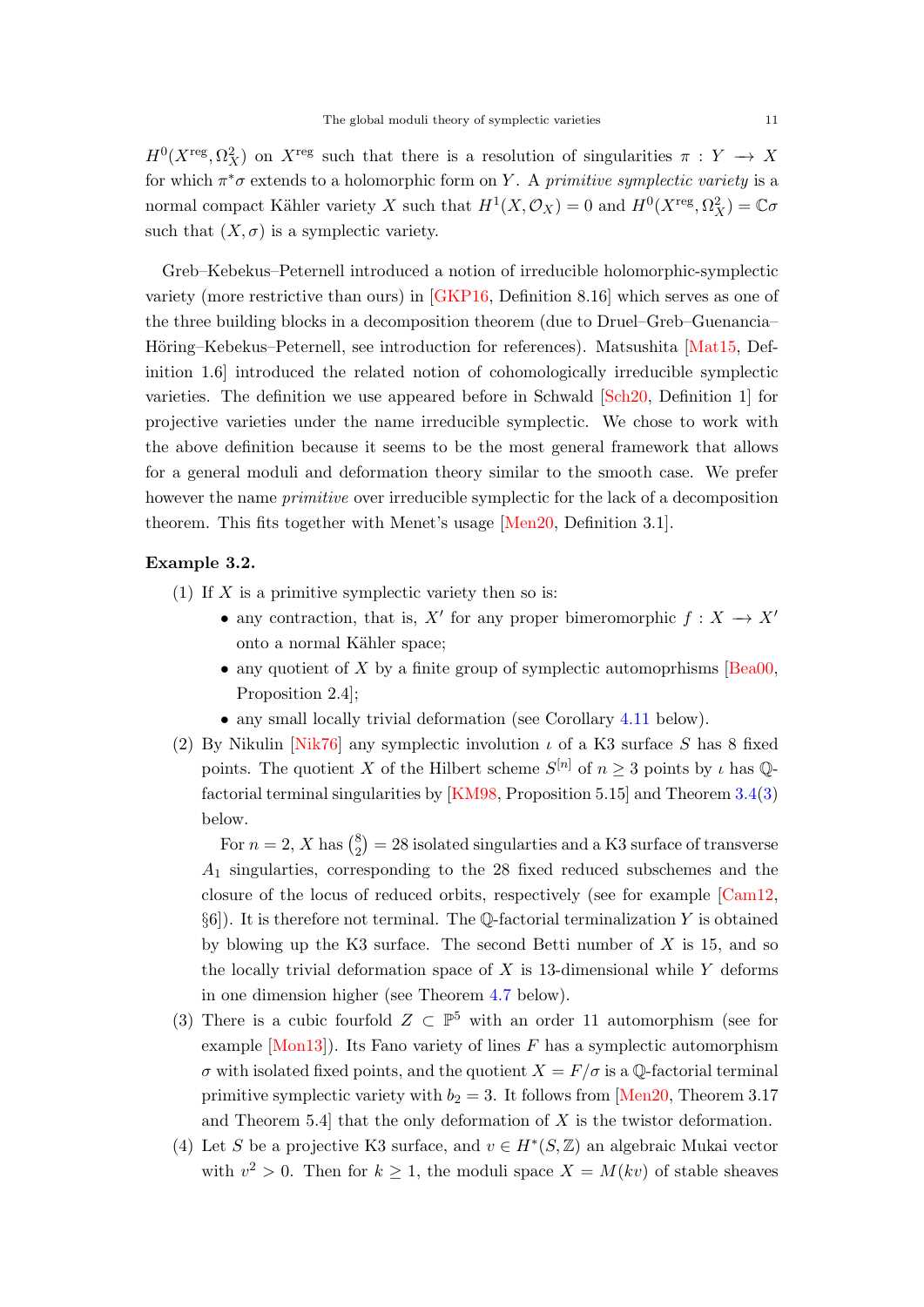<span id="page-11-1"></span>of Mukai vector  $kv$  with respect to a generic polarization is a primitive symplectic variety. Moreover,  $X$  is always locally factorial and terminal  $[KLS06,$ Theorem A unless  $k = 2$  and  $v^2 = 2$  (in which case X admits a resolution by an irreducible symplectic manifold—the O'Grady 10-fold [\[O'G99\]](#page-45-13)). The singularities of  $M(kv)$  can be non-quotient singularities, as the completions of the local rings are often not Q-factorial—see [\[KLS06,](#page-44-7) Remark 6.3].

(5) For a possibly singular cubic fourfold  $Y \subset \mathbb{P}^5$  not containing a plane, it has been shown in [\[Leh18,](#page-45-14) Theorem 3.3] that the variety  $M_1(Y)$  of lines on Y is a symplectic variety birational to the second punctual Hilbert scheme of an associated K3 surface. Hence,  $M_1(Y)$  admits a crepant resolution by an irreducible symplectic manifold, see [\[Leh18,](#page-45-14) Corollary 5.6]. A similar statement is deduced for the target space  $Z(Y)$  of the MRC-fibration of the Hilbert scheme compactification of the space of twisted cubics on  $Y$ , see Theorem 1.1, Corollary 5.5, and Corollary 6.2 of [\[Leh18\]](#page-45-14).

Note that even for smooth  $X$  the notion of a primitive symplectic variety is a priori more general than that of an irreducible symplectic manifold. However, we do not know if there are smooth primitive symplectic varieties which are not irreducible symplectic manifolds. By Lemma [3.3](#page-11-0) below such a variety must have dimension  $\geq 6$ .

<span id="page-11-0"></span>**Lemma 3.3.** Let X be a smooth primitive symplectic variety of dimension  $\leq 4$ . Then X is an irreducible symplectic manifold (in the classical sense).

*Proof.* For dim  $X = 2$  this is well known, so let us assume dim  $X = 4$ .

If  $X$  is a smooth primitive symplectic variety in our sense, the Beauville-Bogomolov decomposition theorem yields that a finite topological cover  $\widetilde{X} \to X$  of X splits as a product  $\widetilde{X} \cong H \times C \times T$  where H is a product of irreducible symplectic manifolds, C a product of strict Calabi-Yau varieties, and T a complex torus. From the existence of a symplectic form on  $\widetilde{X}$  (by pullback from X) we deduce that the factor C is trivial.

By assumption,  $H^1(\mathcal{O}_X) = 0$  and thus  $H^3(\mathcal{O}_X) = 0$  by Serre duality. Moreover, by the unicity of the symplectic form we in fact have  $\chi(\mathcal{O}_X) = 3$ . If there is a torus factor, then  $\chi(\mathcal{O}_{\widetilde{X}}) = 0$  contradicting  $\chi(\mathcal{O}_{\widetilde{X}}) = d\chi(\mathcal{O}_X)$  where d is the degree of the cover, so the factor T is trivial. If  $\widetilde{X}$  is a product of K3 surfaces, then  $\chi(\mathcal{O}_{\widetilde{Y}}) = 4$ , which is impossible. Thus,  $\widetilde{X}$  is irreducible symplectic, so that  $d = 1$ , and thus X is irreducible symplectic as well.

It is unclear whether the statement of Lemma [3.3](#page-11-0) holds in higher dimensions. It is worthwhile noting that there is a singular example of a primitive symplectic variety due to Matsushita [\[Mat01\]](#page-45-15), see also [\[Saw14,](#page-46-6) Lemma 15] and [\[Sch20,](#page-46-5) Example 29], which has the right cohomological invariants but is a torus quotient. Schwald's account nicely illustrates how the geometry of primitive symplectic varieties may deviate from the one of irreducible symplectic manifolds.

We collect the following basic results about symplectic varieties which are due to work of Beauville, Kaledin, and Namikawa; we give precise references in the proof.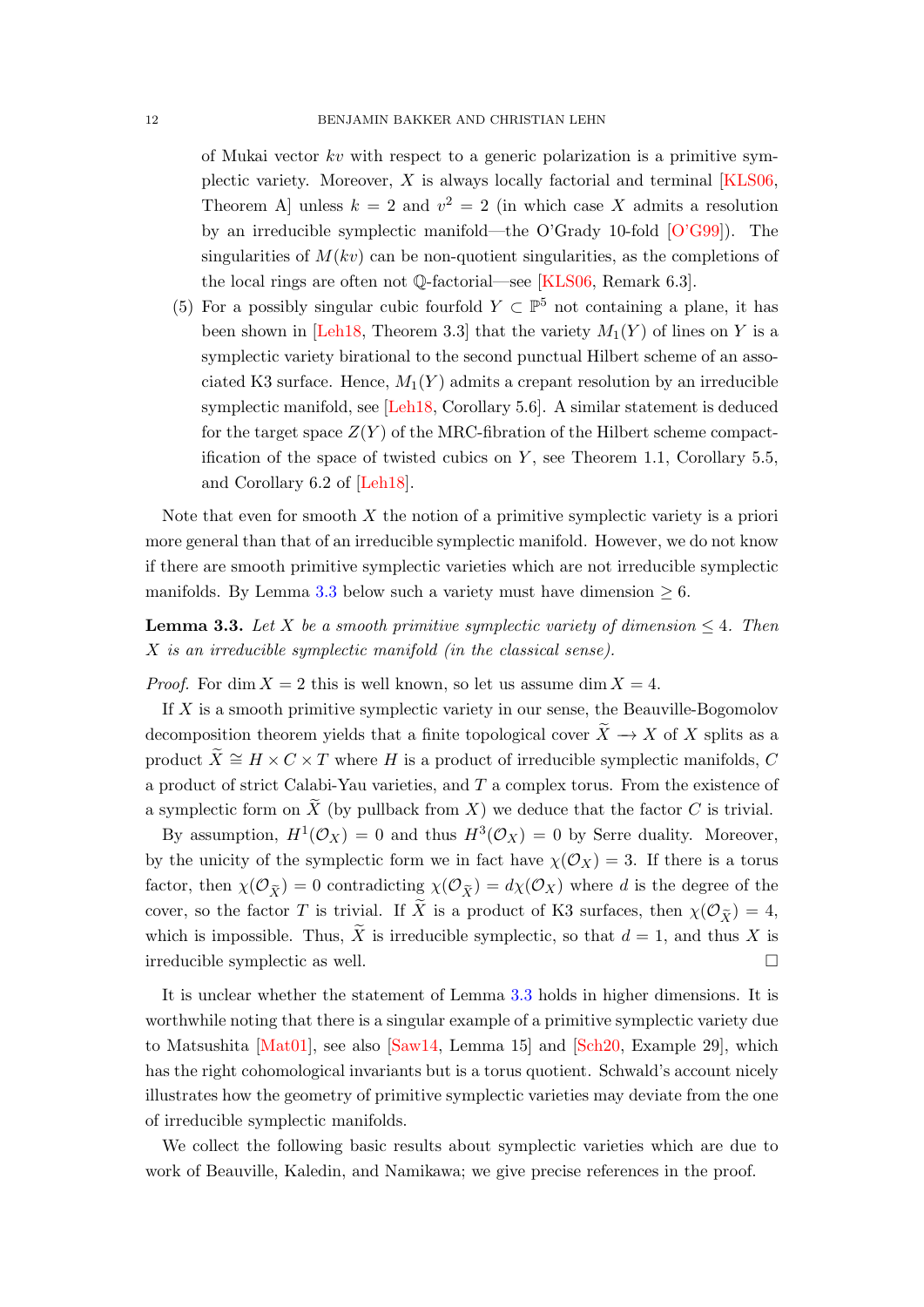<span id="page-12-2"></span><span id="page-12-0"></span>Theorem 3.4 (Beauville, Kaledin, and Namikawa).

- (1) A normal variety is symplectic if and only if it has only rational Gorenstein singularities and its smooth part admits a holomorphic symplectic form. In particular, a symplectic variety has rational singularities.
- (2) Let X be a symplectic variety and consider the stratification  $X = X_0 \supset X_1 \supset Y_2$  $\ldots$   $\supset$  where  $X_{i+1}$  is the singular part of  $X_i$  endowed with the reduced structure. Then the normalization of every irreducible component of  $X_i$  is a symplectic variety. In particular, the singular locus of a symplectic variety has even codimension.
- <span id="page-12-1"></span>(3) A symplectic variety X has terminal singularities if and only if  $\text{codim}_X X^{\text{sing}} \geq 4$ .

Proof. At least for algebraic varieties, this result is well-known. We give a sketch of the argument and comment on why the arguments hold in the analytic context as well.

- (1) The only if direction is proven in [\[Bea00,](#page-42-1) Proposition 1.3] and is valid in the analytic context as well. The converse follows from [\[KS18,](#page-45-3) Corollary 1.8].
- (2) The existence of the stratification is [\[Kal06,](#page-44-8) Theorem 2.3]. It is not claimed there that  $X_{i+1} = (X_i^{\text{sing}})$  $\binom{\text{sing}}{i}$ <sub>red</sub>, however, that is how the stratification is constructed, see [\[Kal06,](#page-44-8) Proposition 3.1]. The decomposition a priori only holds on the formal level by Kaledin's result, however by [\[Art68,](#page-42-7) Corollary (1.6)] a formal isomorphism implies the existence of an isomorphism of analytic germs. We refer to Remark [3.6](#page-13-1) for why Kaledin's results also apply in the analytic situation.
- (3) For algebraic varieties, this statement is [\[Nam01c,](#page-45-16) Corollary 1]. The proof is a bit involved so we take the opportunity to use Kebekus-Schnell's functorial pullback of reflexive differential forms and Kaledin's decomposition theorem to write down a simple proof that also works in the analytic setting. We do not claim originality, the argument expands on an observation by Namikawa (see the footnote on page 1 and  $\S1$  of [\[Nam01c\]](#page-45-16)).

By [\[Kal06,](#page-44-8) Theorem 2.3], the codimension of the singular locus is even, and if  $x \in X^{\text{sing}}$  is a general point of an irreducible component of  $X^{\text{sing}}$  of codimension 2, the germ  $(X, x)$  is isomorphic to the product of a smooth germ and the germ of rational double point. Such a product however does not have terminal singularities. If codim  $X^{\text{sing}} \geq 4$ , we take a resolution  $\pi : Y \to X$ and assume that  $E \subset Y$  is a divisor with vanishing discrepancy. Then Y is symplectic at the generic point of E and  $\pi(E) \subset X^{\text{sing}}$ . Let us consider a diagram

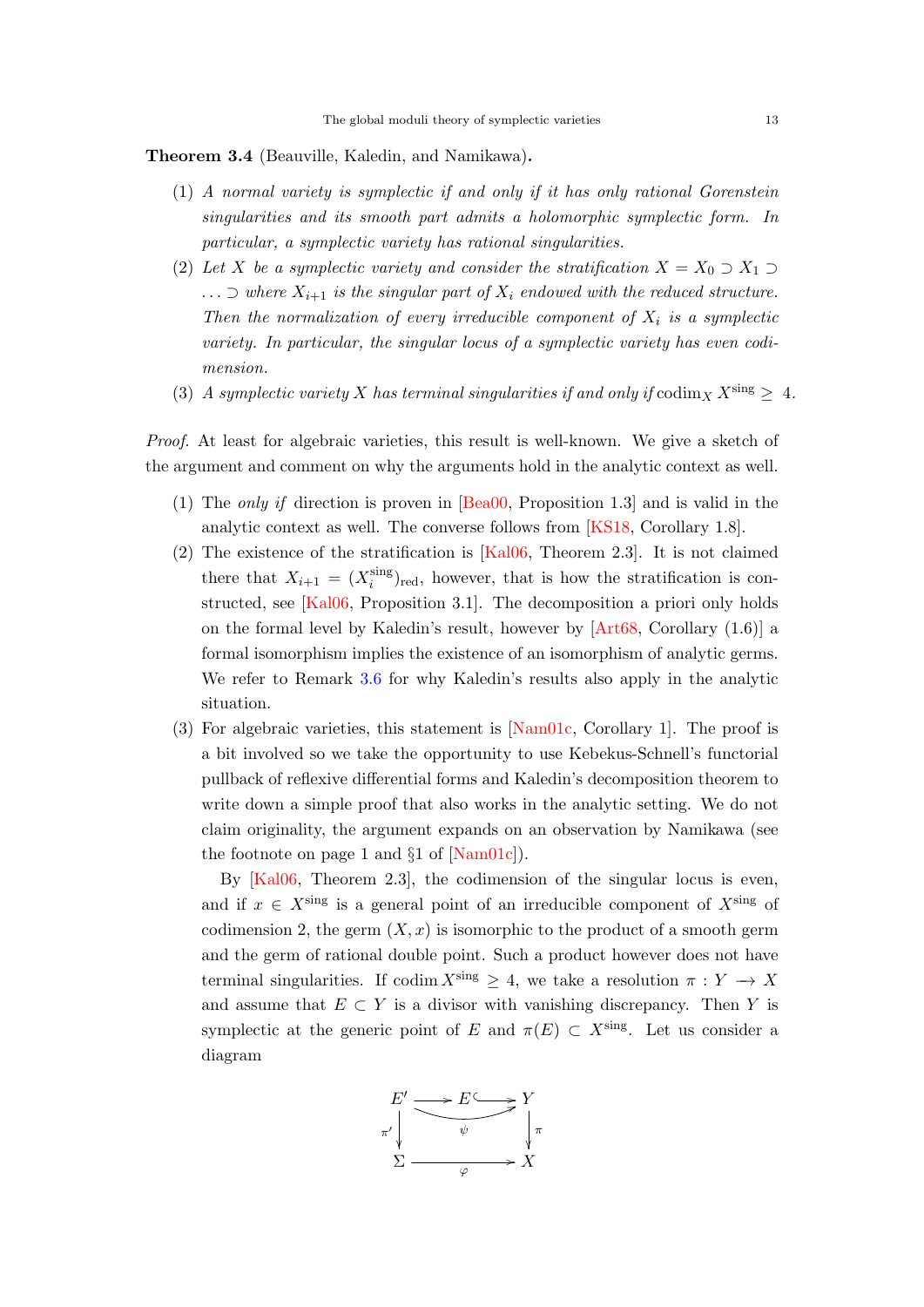<span id="page-13-2"></span>where  $\Sigma$  is a resolution of  $\pi(E)$  and  $E' \to E$  is a resolution. Then by [\[KS18,](#page-45-3) Theorem 14.1] one can pullback the symplectic form along  $\varphi$  such that  $\pi'^*\varphi^*\sigma = \psi^*\pi^*\sigma$ . The pullback  $\psi^*\pi^*\sigma$  has 1-dimensional radical at the general point of E' and  $\varphi^*\sigma$  is generically symplectic by Kaledin's result. This is a contradiction to dim  $\Sigma \leq \dim X - 4$ .

 $\Box$ 

As a direct consequence of Theorem [3.4](#page-12-0) and Lemma [2.1](#page-5-0) we infer

**Corollary 3.5.** Let  $X$  be a compact symplectic variety. The Hodge structure on  $H^2(X,\mathbb{Z})_{\rm tf}$  is pure.

<span id="page-13-1"></span>Remark 3.6. Kaledin's article [\[Kal06\]](#page-44-8) is formulated for complex algebraic varieties, but his results are used in Theorem [3.4](#page-12-0) for arbitrary symplectic varieties. Let us comment on why they carry over to the analytic setting. The crucial ingredient from algebraic geometry in Kaledin's proofs is the use of functorial mixed Hodge structures on cohomology groups of complex projective algebraic varieties and there is no such structure on the cohomology of arbitrary complex varieties. However, Kaledin only uses it for fibers of resolutions of singularities which, also in the analytic category, can be chosen projective. Actually, these fibers are always compact complex varieties of Fujiki class  $\mathscr{C}$ , which is sufficient.

With this in mind, Kaledin's proofs work almost literally for analytic varieties. More precisely, one first shows using mixed Hodge structures that Kaledin's proofs yield analogs of [\[Kal06,](#page-44-8) Lemma 2.7] and [\[Kal06,](#page-44-8) Lemma 2.9] in the analytic setting. These are the key technical ingredients to prove the stratification and formal product decomposition [\[Kal06,](#page-44-8) Theorem 2.3] as well as [\[Kal06,](#page-44-8) Theorem 2.5] which relates the symplectic and Poisson structure. Other than mixed Hodge theory, Kaledin mainly uses Poisson structures, commutative algebra, or direct geometric arguments which all make sense also in our setting. Finally, also semi-smallness [\[Kal06,](#page-44-8) Lemma 2.11] is a consequence of geometric properties of the symplectic form and Lemma 2.9 of op. cit.

#### 4. Deformation theory

<span id="page-13-0"></span>**Definition 4.1.** A deformation of a compact complex space  $Z$  is a flat and proper morphism  $\mathscr{Z} \to S$  of complex spaces together with a distinguished point  $0 \in S$  and an isomorphism of the fiber of  $\mathscr{Z} \to S$  over 0 with Z. A deformation  $\pi : \mathscr{Z} \to S$  is called locally trivial at  $0 \in S$  if for every  $p \in Z = \pi^{-1}(0)$  there exist open neighborhoods  $\mathscr{U} \subset \mathscr{Z}$  of p and  $S_0 \subset S$  of 0 such that  $\mathscr{U} \cong U \times S_0$  over  $S_0$  where  $U = \mathscr{U} \cap Z$ . The deformation is called locally trivial if it is locally trivial at each point of S. We speak of a locally trivial family or locally trivial morphism  $\pi : \mathscr{Z} \to S$  if we do not specify  $0 \in S$  and the fiber over it.

For most properties and statements we should rather speak about the morphism of space germs  $(\mathscr{Z}, Z) \to (S, 0)$ . All deformation theoretic statements have to be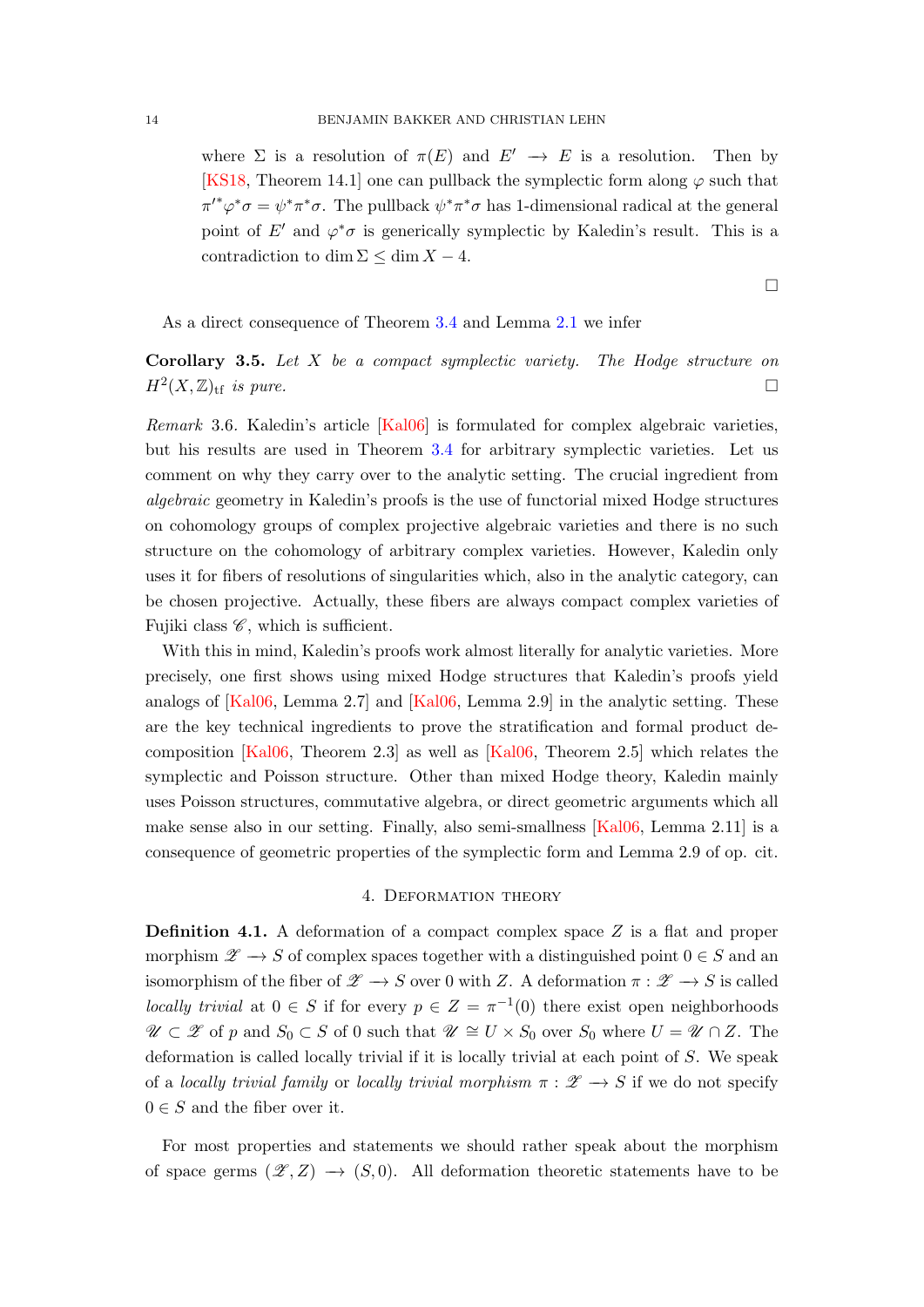<span id="page-14-2"></span>interpreted as statements about germs. Considering deformations and locally trivial deformations gives rise to two deformation functors; in fact, the functor  $\mathcal{D}_Z^{\text{lt}}$  of locally trivial deformations of Z is a subfunctor in the functor  $\mathcal{D}_Z$  of all deformations of Z. They have tangent spaces  $T_{\mathcal{D}^{\text{lt}}_{Z}} = H^1(Z, T_Z)$  and if Z is reduced  $T_{\mathcal{D}_Z} = \text{Ext}^1(\Omega_Z, \mathcal{O}_Z)$ , respectively. Note that  $H^1(Z,T_Z) \subset \text{Ext}^1(\Omega_Z,\mathcal{O}_Z)$  by the local-to-global spectral sequence for Ext. We refer to [\[Ser06,](#page-46-7) Proposition 1.2.9] (which actually works for arbitrary schemes) respectively  $\text{Ser}06$ , Theorem 2.4.1(iv). Even though Sernesi's book treats deformations of algebraic schemes, the arguments apply literally for deformations of complex spaces, mainly because zero-dimensional complex spaces are nothing else but zero-dimensional C-schemes of finite type.

4.2. Versality and Universality. Recall that a deformation  $(\mathscr{Z}, Z) \to (S, 0)$  is called versal if for every deformation  $(\mathscr{Z}', Z) \longrightarrow (S', 0)$  of Z there is a map  $\varphi$ :  $(S',0) \to (S,0)$  of (germs of) complex spaces such that  $\mathscr{Z} \times_S S' \cong \mathscr{Z}'$ . It is called miniversal if moreover the differential  $T_{\varphi,0} : T_{S',0} \to T_{S,0}$  is uniquely determined. The deformation is called *universal* if furthermore the map  $\varphi$  is unique. Clearly, every universal deformation is miniversal and every miniversal deformation is versal. The different notions of versality are defined analogously for other deformation problems such as locally trivial deformations.

[4](#page-14-0).3. Existence of a miniversal deformation. Miniversal<sup>4</sup> deformations exist by [\[Gra74,](#page-44-9) Hauptsatz, p 140], see also [\[Dou74,](#page-43-9) Théorème principal, p 598]. More precisely, it is shown in loc. cit. that there exist miniversal deformations  $\mathscr{Z} \to S$  of a given compact complex space  $Z$  which are versal in every point of  $S$ . We will frequently write  $S = Def(Z)$ . The family  $\mathscr{Z} \to Def(Z)$  is called the *Kuranishi family* and  $Def(Z)$  is called Kuranishi space.

If Z is a complex space satisfying  $H^0(Z, T_Z) = 0$ , then every miniversal deformation is universal.

4.4. Locally trivial miniversal deformations. Recall from [\[FK87,](#page-43-10) (0.3) Corollary] that for a miniversal deformation  $\mathscr{Z} \to \mathrm{Def}(Z)$  of a compact complex space Z there exists a closed complex subspace  $\mathrm{Def}^{\mathrm{lt}}(Z) \subset \mathrm{Def}(Z)$  of the Kuranishi space parametrizing locally trivial deformations of Z. More precisely, the restriction of the miniversal family to this subspace, which by abuse of notation we denote also by  $\mathscr{Z} \longrightarrow \mathrm{Def}^{\mathrm{lt}}(Z)$ , is a locally trivial deformation of  $Z$  and is miniversal for locally trivial deformations of Z. When speaking about locally trivial deformations we will usually use the terms versal, miniversal, universal with respect to the functor of locally trivial deformations.

<span id="page-14-1"></span>**Lemma 4.5.** Let S be a complex space and let  $f : \mathcal{X} \rightarrow S$  be a locally trivial family whose fiber X above a point  $0 \in S$  is a primitive symplectic variety. Denote by

<span id="page-14-0"></span><sup>&</sup>lt;sup>4</sup>Note that Grauert uses the term complete (resp. versal) for what we call versal (resp. miniversal). Nowadays, our terminology seems to be more common; some authors use semi-universal instead of miniversal.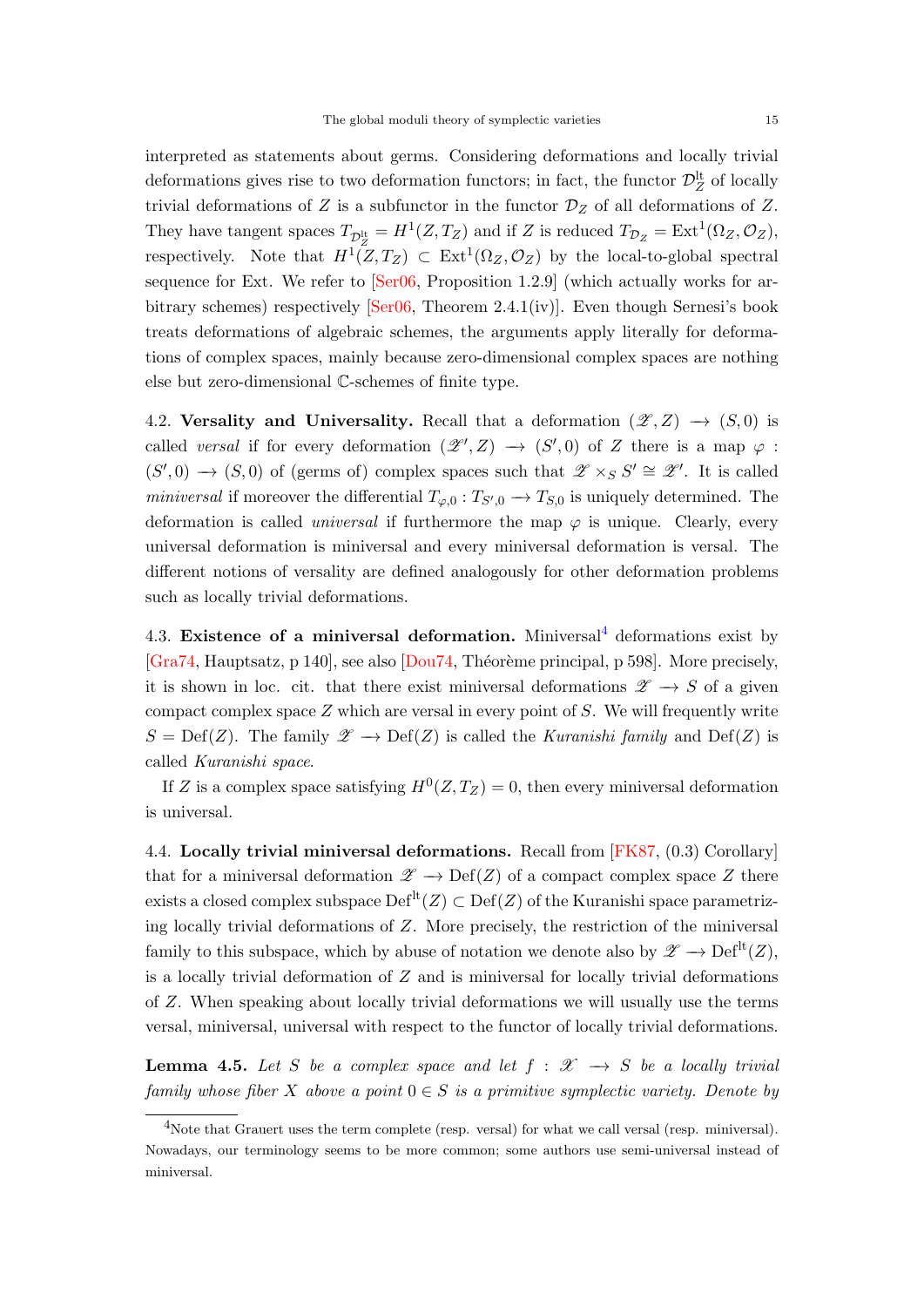<span id="page-15-3"></span> $j: \mathscr{U} \longrightarrow \mathscr{X}$  the inclusion of the regular locus. Then in a neighborhood of  $0 \in S$  we have:

- (1)  $L := (f \circ j)_* \Omega^2_{\mathscr{U}/S}$  is an invertible sheaf and compatible with arbitrary base change.
- (2) the natural map

(4.1) 
$$
T_{\mathcal{X}/S} \otimes f^*L \longrightarrow j_*\Omega_{\mathcal{U}/S}
$$

<span id="page-15-1"></span>is an isomorphism.

*Proof.* By local triviality, the sheaves  $j_*\Omega^p_{\mathscr{U}/S}$ ,  $j_*T_{\mathscr{U}/S}$ ,  $\Omega_{\mathscr{X}/S}$ ,  $T_{\mathscr{X}/S}$  are all flat over S and compatible with arbitrary base change. As push forward is compatible with flat base change, invertibility of  $L$  can be tested on the completion. By the theorem on formal functions we may reduce  $(1)$  to the case where S is the spectrum of an artinian local C-algebra of finite type. Then by the primitivity assumption on  $X$  and  $[BL,$ Lemma 2.4, the sheaf  $L$  is invertible and compatible with arbitrary base change in a neighborhood of 0. As every section of L determines a morphism  $T_{\mathcal{U}/S} \to \Omega_{\mathcal{U}/S}$ , we obtain a canonical morphism  $j_*T_{\mathscr{U}/S} \otimes f^*L \to j_*\Omega_{\mathscr{U}/S}$  and  $(4.1)$  is just the composition with  $T_{\mathcal{X}/S} \to j_*T_{\mathcal{U}/S}$  tensored with the pullback of L. It then follows that [\(4.1\)](#page-15-1) is an isomorphism in a neighborhood of 0 because it is over the special fiber.  $\Box$ 

<span id="page-15-2"></span>**Lemma 4.6.** Let X be a primitive symplectic variety. Then  $H^0(X,T_X) = 0$  and every miniversal deformation of X is universal.

*Proof.* Let  $\pi: Y \to X$  be a resolution of singularities by a Kähler manifold and denote by  $j: U \hookrightarrow X$  the inclusion of the regular part. Then  $T_X \cong \pi_* \Omega_Y$  by Lemma [4.5](#page-14-1) and [\[KS18,](#page-45-3) Corollary 1.8]. Consequently,

$$
H^0(X, T_X) = H^0(Y, \Omega_Y) \cong H^{1,0}(Y)
$$

by the Dolbeault isomorphism and the complex conjugate of the latter is  $H^{0,1}(Y) \cong$  $H^1(Y, \mathcal{O}_Y) = H^1(X, \mathcal{O}_X)$  again by Dolbeault and by rationality of singularities. We conclude the proof with the observation that  $H^1(X, \mathcal{O}_X) = 0$  by definition of a primitive symplectic variety.

The proof of the following result is similar to the proof of [\[BL,](#page-42-3) Theorem 4.1]. For lack of a crepant resolution, some minor changes are necessary which is why we include a proof.

<span id="page-15-0"></span>**Theorem 4.7.** Let X be a primitive symplectic variety. Then the space  $Def<sup>lt</sup>(X)$  of locally trivial deformations of X is smooth of dimension  $h^{1,1}(X)$ .

*Proof.* Smoothness is deduced using Kawamata–Ran's  $T^1$ -lifting principle [\[Ran92,](#page-46-8) [Kaw92,](#page-44-10) [Kaw97\]](#page-44-11), see also [\[GHJ03,](#page-43-11) §14], [\[Leh16\]](#page-45-17), [\[Leh11,](#page-45-18) VI.3.6] for more details. We have to show the following. Let  $\mathscr{X} \to S$  be a locally trivial deformation of X where  $S = \operatorname{Spec} R$  for some Artinian local  $\mathbb{C}$ -algebra R with residue field  $\mathbb{C}$ , let  $S' \subset S$  be a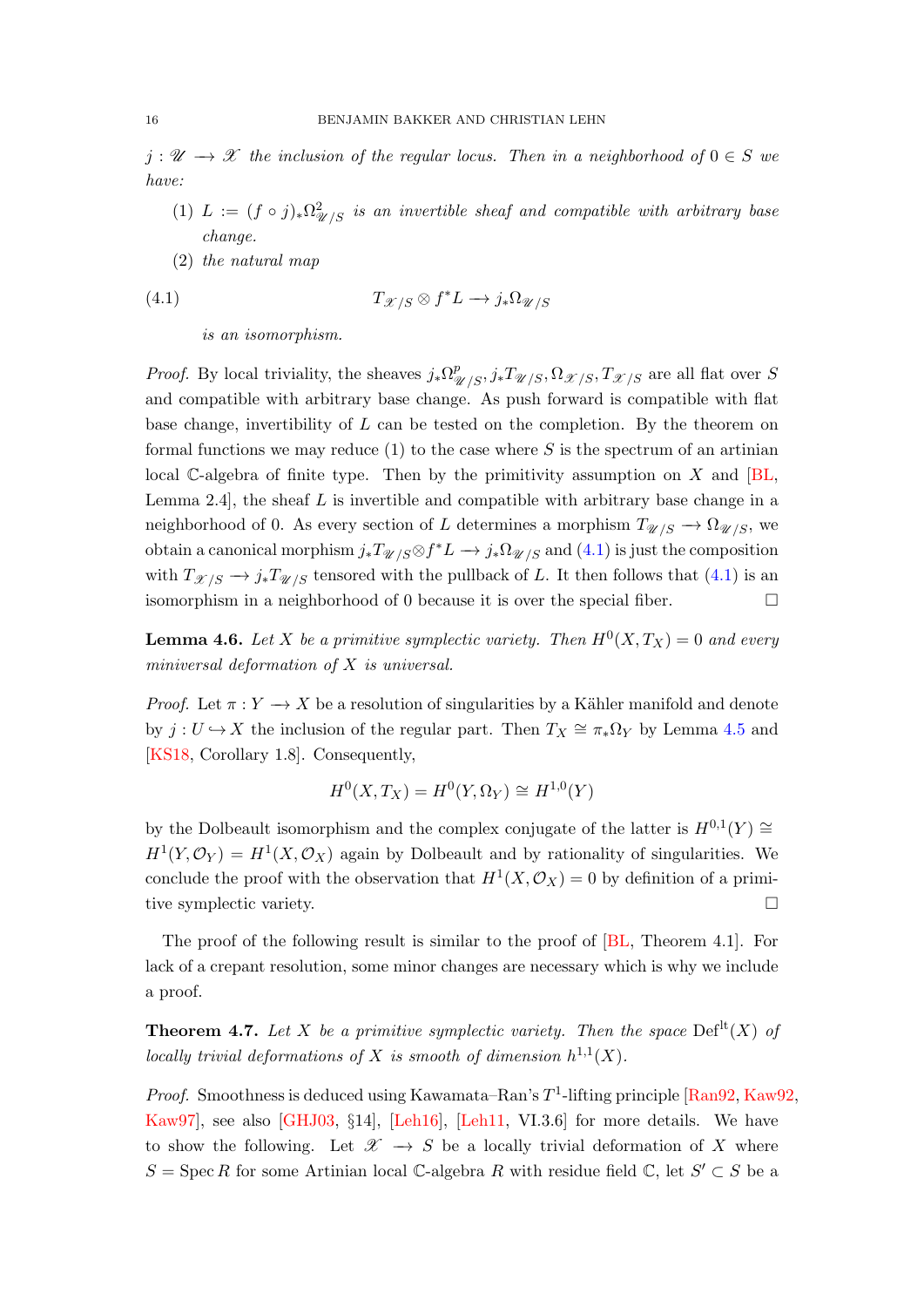<span id="page-16-1"></span>closed subscheme, and let  $\mathscr{X}' := \mathscr{X} \times_S S' \to S'$  be the induced deformation. Then we need to prove that the canonical morphism  $H^1(T_{\mathscr{X}/S}) \to H^1(T_{\mathscr{X}'/S'})$  is surjective.

Let  $j : \mathscr{U} \hookrightarrow \mathscr{X}$  the inclusion of the regular part. By Lemma [4.5,](#page-14-1) it suffices to show that  $H^1(j_*\Omega_{\mathscr{U}/S}) \to H^1(j'_*\Omega_{\mathscr{U}'/S'})$  is surjective where  $j: \mathscr{U}' = \mathscr{U} \times_S S' \to \mathscr{X}'$ is the regular part of  $\mathscr{X}' \to S'$ . However, by [\[BL,](#page-42-3) Lemma 2.4] the R-module  $H^1(j_*\Omega_{\mathscr{U}/S})$  is locally free and compatible with arbitrary base change. In other words,  $H^1(j_*\Omega_{\mathscr{U}'/S'})=H^1(j_*\Omega_{\mathscr{U}/S})\otimes_R R'$  where  $S'=\mathrm{Spec}\,R'$  and the map is clearly surjective. Thus, it follows from the  $T^1$ -lifting criterion that the space  $Def<sup>lt</sup>(X)$  is smooth.

Recall that the tangent space to Def<sup>lt</sup> $(X)$  at the origin is  $H^1(T_X) \cong H^1(j_*\Omega_U)$ , which by [\[BL,](#page-42-3) Corollary 2.3] has dimension  $h^{1,1}(X)$ . By the smoothness assertion we proved before the dimension of the tangent space is the dimension of  $\mathrm{Def}^{\mathrm{lt}}(X)$ .  $\Box$ 

As an application, we deduce the existence of a simultaneous resolution.

**Definition 4.8.** Let  $\mathcal{X} \rightarrow S$  be a flat morphism between complex spaces with reduced and connected fibers. A simultaneous resolution of  $\mathscr{X} \longrightarrow S$  is a proper bimeromorphic S-morphism  $\pi : \mathscr{Y} \to \mathscr{X}$  such that  $\mathscr{Y} \to S$  is smooth. A simultaneous resolution is called *strong* if moreover  $\pi$  is an isomorphism over the complement of the singular locus of  $\mathscr{X} \to S$ .

It follows from the definition that for every  $s \in S$  the fiber  $\mathscr{Y}_s \to \mathscr{X}_s$  is a resolution of singularities. It is well known that simultaneous resolutions do not always exist. For example, let  $f : \mathscr{X} \to S$  be a family of elliptic curves where  $\mathscr{X}$  is smooth and S is a smooth curve. Suppose that there is a point  $0 \in S$  such that f is smooth over  $S \setminus \{0\}$ and  $\mathscr{X}_0 = f^{-1}(0)$  is a reduced nodal rational curve. If there were a simultaneous resolution  $\pi : \mathscr{Y} \to \mathscr{X}$ , the exceptional set of  $\pi$  would be a divisor  $E \subset \mathscr{Y}$ . Then  $\pi(E) \subset \mathscr{X}$  would be a finite set which contradicts smoothness of  $\mathscr{Y} \to S$  because this map would have some reducible fibers.

<span id="page-16-0"></span>**Lemma 4.9.** Let  $\mathcal{X} \rightarrow S$  be a locally trivial deformation of a reduced compact complex space X over a reduced complex space S and let  $\mathcal{U} \rightarrow S$  be the regular part of  $\mathcal{X} \rightarrow S$ . Then there exists a simultaneous resolution  $\pi : \mathscr{Y} \to \mathscr{X}$  of  $\mathscr{X}$  which is obtained by successive blowing ups along centers which are smooth over S. Moreover,  $\pi$  can be chosen to be an isomorphism over  $\mathscr U$ .

Proof. By [\[BM97\]](#page-42-8), resolution of singularities works algorithmically, see also [\[Vil89\]](#page-46-9). Given a global embedding  $X \subset M$  into a smooth space M, Bierstone and Milman define an invariant  $\iota := inv_X^e : M \to \Gamma$  with values in an ordered set in [\[BM97,](#page-42-8) Theorem 1.14 and Remark 1.16 such that the locus where  $\iota$  is maximal is smooth and Zariski closed. As explained in [\[BM97,](#page-42-8) proof of Theorem 1.6, p. 285], successively blowing up the maximal locus of  $\iota$  gives an algorithmic resolution. The invariant  $\iota$  a priori depends on the embedding  $X \subset M$ . However, it is explained in [\[BM97,](#page-42-8) 13.] that it is in fact independent of the local embedding. It only depends on the local ring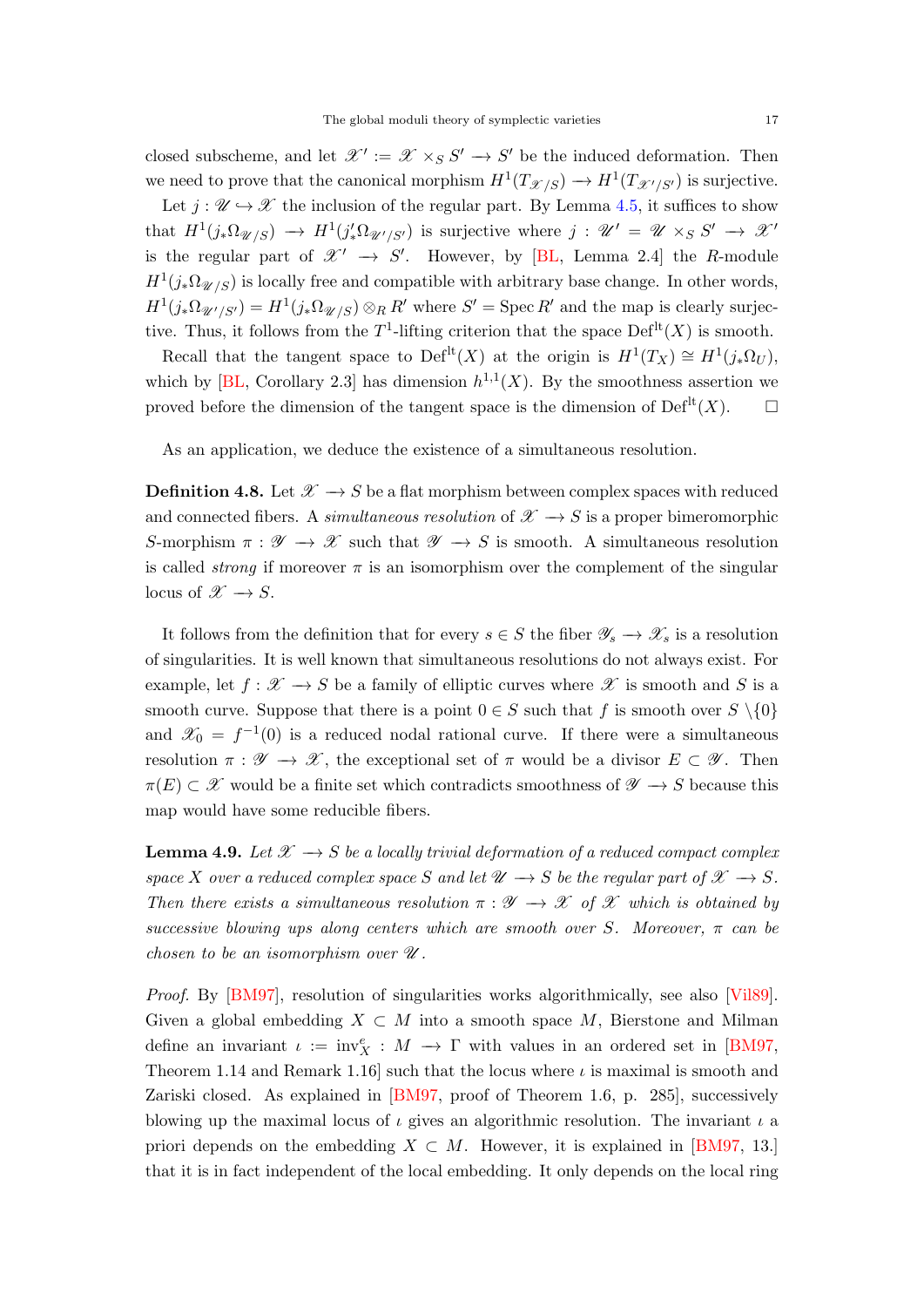<span id="page-17-1"></span>at the point and on the history of the blow up (which is how they obtain resolution results without the hypothesis of X being embedded).

Therefore, we may apply the same argument in the relative setting for locally trivial deformations. Given a point  $p \in \mathcal{X}$  mapping to  $s \in S$ , we choose neighborhoods V of p in X and  $S_0$  of s in S and a trivialization  $\varphi: \mathcal{V} \xrightarrow{\cong} V \times S_0$  where  $V = \mathcal{V} \cap \mathcal{X}_s$ . The maximal locus of the Bierstone-Milman invariant  $\iota$  defines a smooth closed subset  $C \subset V^{\text{sing}}$  of the singular locus  $V^{\text{sing}} \subset V$ . By local triviality, the singular locus  $V^{\text{sing}}$ of  $V \to S_0$  is identified under  $\varphi$  with  $V^{\text{sing}} \times S_0$ . Thanks to the above mentioned independence of  $\iota$ , the closed subsets  $C \times S_0$  glue to give a center  $C \subset \mathscr{X}$  for a blow up and C is smooth over S. Moreover, the blow up of  $\mathscr X$  in C is by construction again locally trivial over S, hence we can repeat the process and obtain the sought-for resolution  $\pi : \mathscr{Y} \to \mathscr{X}$ .

Remark 4.10. As the morphism  $\pi : \mathscr{Y} \to \mathscr{X}$  from the preceding lemma is obtained by successive blow ups in centers which are smooth over  $S$ , every such blow up family is locally trivial over S and moreover, also the morphism  $\pi$  is itself locally trivial. More precisely, for every open sets  $\mathcal{V} \subset \mathcal{X}$  and  $S_0 \subset S$  admitting a trivialization  $\varphi : \mathcal{V} \xrightarrow{\cong} V \times S_0$  where V is the intersection of V with some fiber over a point of S<sub>0</sub>, there is a trivialization  $\phi : \pi^{-1}(V) \to \pi^{-1}(V) \times S_0$  such that the diagram



commutes (and similarly for any intermediate step of the resolution procedure).

<span id="page-17-0"></span>Corollary 4.11. Every small locally trivial deformation of a primitive symplectic variety  $X$  is a primitive symplectic variety. In particular, the locally trivial Kuranishi family of a primitive symplectic variety is universal (for locally trivial deformations) for all of its fibers.

*Proof.* Let  $f: \mathscr{X} \to S$  be a small locally trivial deformation of  $X = f^{-1}(0)$ ,  $0 \in S$ . First note that  $X$  has canonical, hence rational singularities by Theorem [3.4,](#page-12-0) so by [\[Nam01b,](#page-45-6) Proposition 5], nearby fibers remain Kähler. We choose a simultaneous resolution  $\pi : \mathscr{Y} \to \mathscr{X}$  over S, denote by  $j : \mathscr{U} \to \mathscr{X}$  the inclusion of the regular locus, and consider the canonical morphism  $f_*\pi_*\Omega^2_{\mathscr{Y}/S} \to (f \circ j)_*\Omega^2_{\mathscr{U}/S}$ . Both sheaves are locally free and compatible with arbitrary base change, the former by the argument of  $[Del68, Théorème 5.5]$ —see e.g.  $[BL, Lemma 2.4]$  for the necessary changes in the analytic category—the latter by Lemma  $4.5$ . As  $X$  is a primitive symplectic variety, both sheaves are invertible and the above morphism is an isomorphism at the point corresponding to  $X$ , hence in a small neighborhood. We thus find a relative holomorphic 2-form  $\omega$  on  $\mathscr U$  whose pullback extends to a holomorphic 2-form on  $\mathscr Y$ . As the restriction  $\omega_0$  to the fiber  $X = \mathscr{X}_0$  is nondegenerate, the same is true for the restriction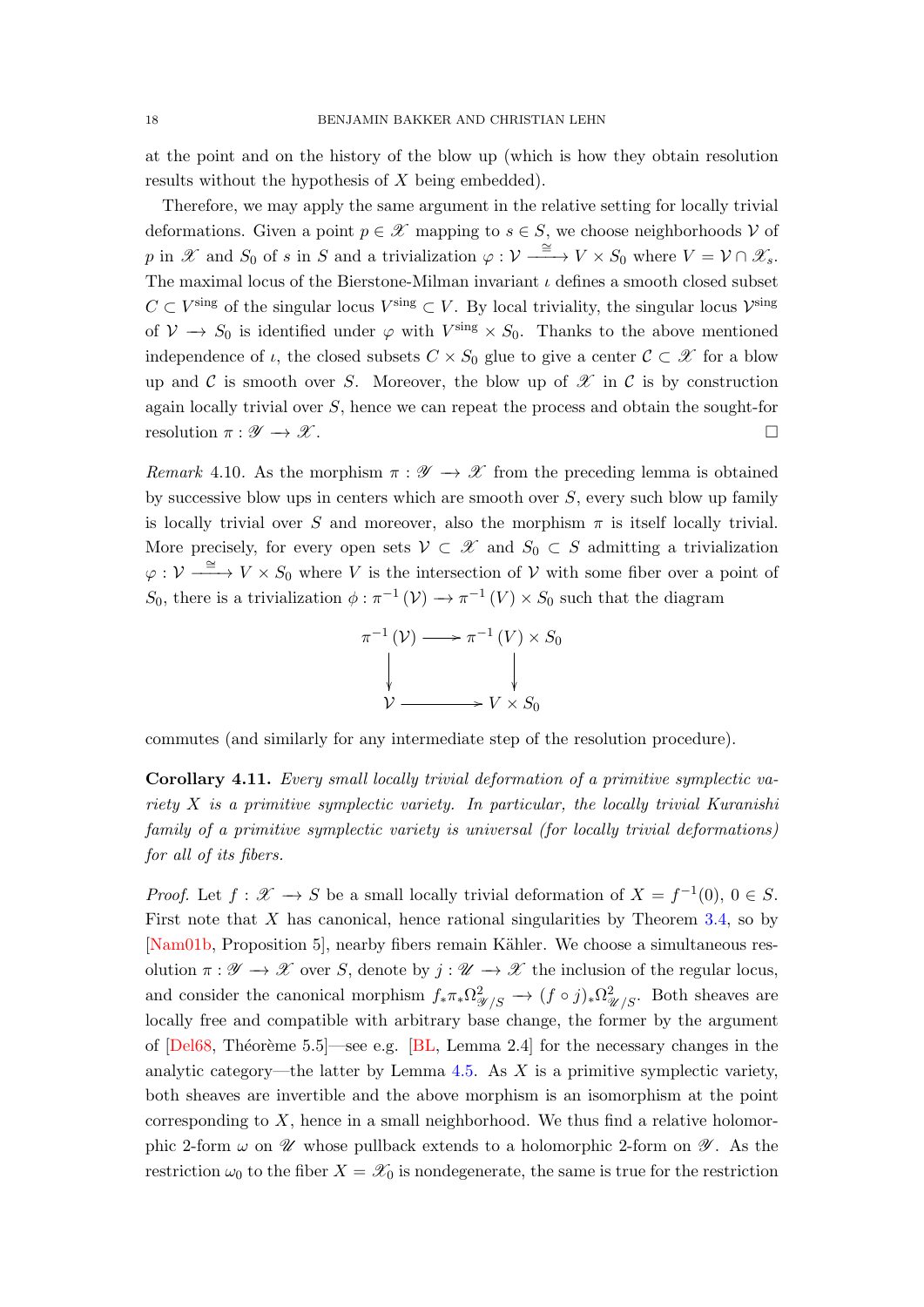<span id="page-18-2"></span> $\omega_s$  to  $\mathscr{X}_s$  for  $s \in S$  close to 0. Hence, the nearby fibers  $\mathscr{X}_s$  are symplectic varieties whose symplectic form is unique up to scalars. By semi-continuity,  $H^1(\mathscr{X}_s, \mathcal{O}_{\mathscr{X}_s}) = 0$ for all s in a neighborhood of  $0 \in S$ , and so the first claim follows. The last claim follows directly from Lemma [4.6](#page-15-2) and openness of versality, see [\[Gra74,](#page-44-9) Hauptsatz,  $p$  140].

4.12. Deformations of line bundles. Let X be a primitive symplectic variety and L a line bundle on it. We will frequently consider deformations of the pair  $(X, L)$ . For this purpose one considers the morphism  $d \log : \mathcal{O}_X^{\times} \to \Omega_X$ ,  $f \mapsto \frac{df}{f}$  $\frac{dy}{f}$  and the induced first Chern class morphism  $c_1: H^1(X,\mathcal{O}_X^{\times}) \to H^1(X,\Omega_X) \to H^1(X,\Omega_X^{[1]})$  which takes values in the cohomology of reflexive differentials. Recall that  $H^1(X, \Omega_X^{[1]}) \cong H^{1,1}(X)$ by [\[BL,](#page-42-3) Corollary 2.3].

<span id="page-18-1"></span>**Lemma 4.13.** Let  $L$  be a nontrivial line bundle on  $X$ . The canonical projection  $\mathrm{Def}^{\mathrm{lt}}(X, L) \longrightarrow \mathrm{Def}^{\mathrm{lt}}(X)$  is a closed immersion and identifies  $\mathrm{Def}^{\mathrm{lt}}(X, L)$  with a smooth hypersurface whose tangent space is equal to

$$
\ker\left(H^1(X,T_X)\xrightarrow{\cup\mathsf{c}_1(L)} H^2(X,\mathcal{O}_X)\right)
$$

where the map is given by contraction and cup product.

Proof. We have a canonical map

$$
H^1(X, \Omega_X^{[1]}) = \text{Ext}^1_X(\mathcal{O}_X, \Omega_X^{[1]}) \longrightarrow \text{Ext}^1_X(T_X, \mathcal{O}_X)
$$

given by sending an extension to its dual (observe that  $\mathcal{E}xt_X^1(\mathcal{O}_X,\mathcal{O}_X)=0$ ). Therefore,  $c_1(L) \in H^1(X, \Omega_X^{[1]})$  gives rise to an extension

(4.2)  $0 \rightarrow \mathcal{O}_X \rightarrow E_L \rightarrow T_X \rightarrow 0$ 

and the sheaf  $E_L$  is shown to control the deformation theory of the pair  $(X, L)$  in the sense that  $H^1(X, E_L)$  is the tangent space to the functor  $\mathcal{D}_{(X,L)}$  of deformations of the pair  $(X, L)$  and  $H^2(X, E_L)$  is an obstruction space, see e.g. [\[Ser06,](#page-46-7) Theorem 3.3.11]. The proof there is written for nonsingular projective varieties only, however, the argument is the same for locally trivial deformations of compact complex spaces. The rest of the proof is exactly as in [\[Huy99,](#page-44-3) 1.14].

# 5. The Beauville–Bogomolov–Fujiki form and local Torelli

<span id="page-18-0"></span>In this section, we develop the theory of the Beauville–Bogomolov–Fujiki (BBF) form for primitive symplectic varieties. Thanks to previous works by several authors (see Section [5.1\)](#page-19-0) such a form exists and was known to share many properties with its counterpart in the smooth case. After a brief summary of these results with no claim for originality, the first fundamentally new result is the local Torelli theorem for locally trivial deformations, see Proposition [5.5,](#page-20-0) which was established for Q-factorial terminal varieties by Namikawa [\[Nam01b,](#page-45-6) Theorem 8]. With this at hand, we prove many advanced features of the BBF form that are known in the smooth case: the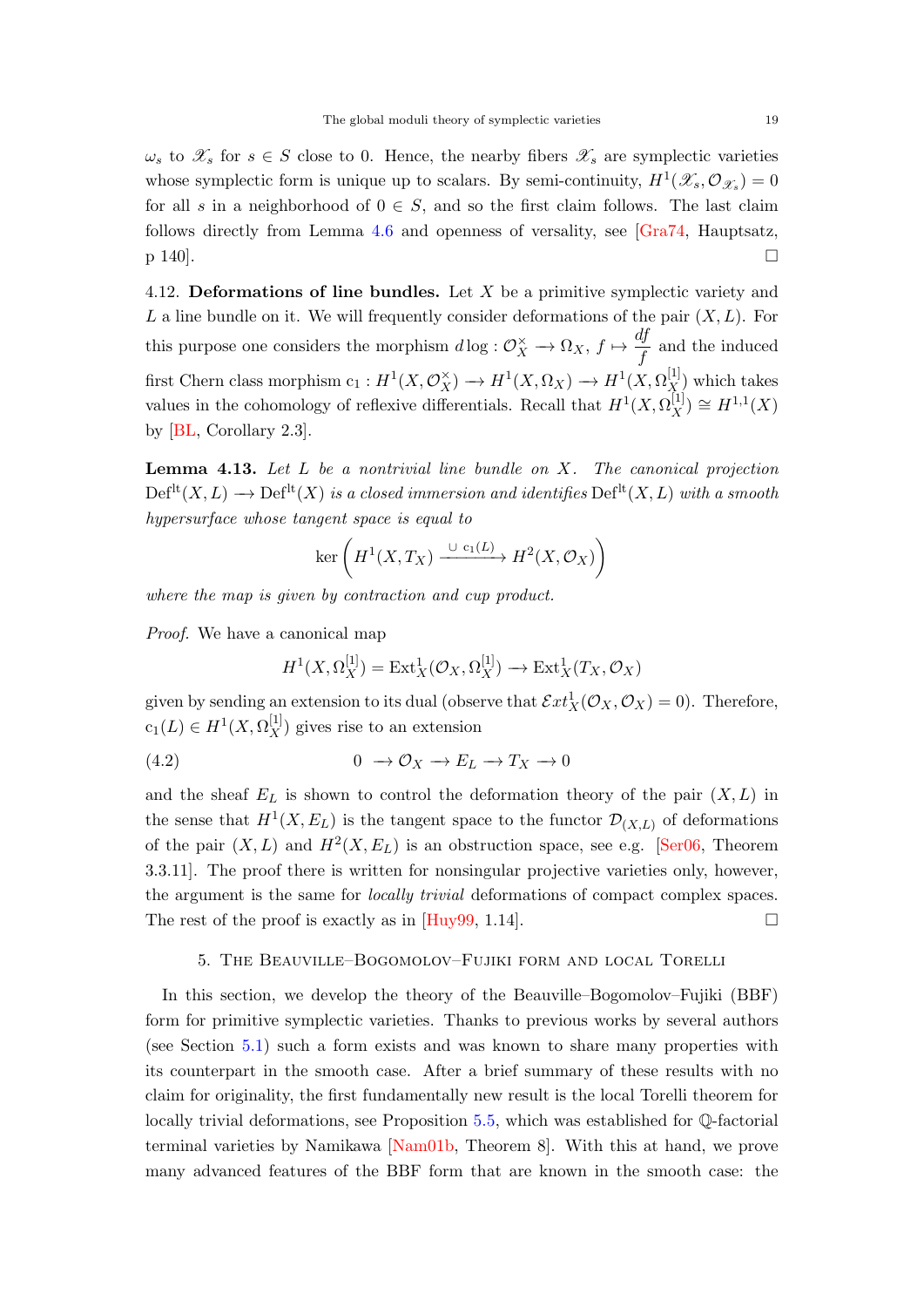<span id="page-19-4"></span>higher degree Fujiki relations in Proposition [5.15,](#page-22-0) a Riemann-Roch type formula in Corollary [5.16,](#page-22-1) and the non-existence of subvarieties of odd dimension on a general deformation in Corollary [5.18.](#page-23-0)

The material developed in this section is essential in the proof of the projectivity criterion in Section [6.](#page-26-0)

<span id="page-19-0"></span>5.1. The Beauville–Bogomolov–Fujiki form. Let X be a primitive symplectic variety. Due to the work of Namikawa [\[Nam01b\]](#page-45-6), Kirschner [\[Kir15\]](#page-44-4), Matsushita [\[Mat15\]](#page-45-9), and Schwald [\[Sch20\]](#page-46-5) there is a nondegenerate quadratic form  $q_X : H^2(X, \mathbb{R}) \longrightarrow \mathbb{R}$ whose associated bilinear form has signature  $(3, b_2(X) - 3)$ . As for irreducible symplectic manifolds, we will refer to  $q_X$  as the Beauville–Bogomolov–Fujiki (BBF) form, see Definition [5.4.](#page-20-1) We will use it to establish a local Torelli theorem in Proposition [5.5](#page-20-0) and we will see in Proposition [5.15](#page-22-0) that it satisfies analogous Fujiki relations as it does for irreducible symplectic manifolds.

We will first recall the following definition, see [\[Kir15,](#page-44-4) Definition 3.2.7] and also [\[Sch20,](#page-46-5) Definition 20].

<span id="page-19-2"></span>**Definition 5.2.** Let X be a compact complex variety of Fujiki class  $\mathscr{C}$  and dimension 2n with rational singularities let  $\sigma \in H^{2,0}(X)$  be the cohomology class of a holomorphic 2-form on  $X^{\text{reg}}$  (recall from Lemma [2.1](#page-5-0) that the Hodge structure on  $H^2(X,\mathbb{Z})$  is pure). We denote by  $\int_X : H^{4n}(X,\mathbb{Z}) \to \mathbb{Z}$  the cap product with the fundamental class. Then one defines a quadratic form  $q_{X,\sigma}: H^2(X,\mathbb{C}) \to \mathbb{C}$  via

<span id="page-19-1"></span>(5.1) 
$$
q_{X,\sigma}(\alpha) := \frac{n}{2} \int_X (\sigma \bar{\sigma})^{n-1} \alpha^2 + (1-n) \int_X \sigma^n \bar{\sigma}^{n-1} \alpha \int_X \sigma^{n-1} \bar{\sigma}^n \alpha.
$$

If X is a primitive symplectic variety, one can also define a form  $q_{Y,\sigma}$  on a resolution of singularities  $\pi : Y \to X$  by the analog of formula [\(5.1\)](#page-19-1) where  $\sigma$  is replaced by the extension of the symplectic form to Y and  $q_{X,\sigma}$  is the restriction to  $H^2(X,\mathbb{Q})\subset$  $H^2(Y, \mathbb{Q})$ . This is Namikawa's approach, see [\[Nam01b\]](#page-45-6), and both are equivalent by  $\lbrack \text{Sch20}, \text{ Corollary } 22 \rbrack$ . Note that Schwald assumes X to be projective but this is in fact not used in the argument.

The following result is already contained in the work of Namikawa [\[Nam01b\]](#page-45-6), Matsushita [\[Mat01\]](#page-45-15), Kirschner [\[Kir15\]](#page-44-4), Schwald [\[Sch20\]](#page-46-5). Let us emphasize that the projectivity hypothesis which is sometimes made is in fact not necessary. Denote by  $b_i(X) := \dim_{\mathbb{Q}} H^i(X, \mathbb{Q}), i \in \mathbb{N}_0$  the *i*-th Betti number.

<span id="page-19-3"></span>**Lemma 5.3.** Let X be as in Definition [5.2.](#page-19-2) Then the quadratic form  $q_{X,\sigma}: H^2(X,\mathbb{R})\otimes$  $H^2(X,\mathbb{R}) \longrightarrow \mathbb{R}(-2)$  is a morphism of  $\mathbb{R}$ -Hodge structures. If X is a primitive symplectic variety,  $q_{X,\sigma}$  is nondegenerate and has signature  $(3, b_2(X) - 3)$ . Furthermore, if  $\sigma$  is chosen such that  $\int_X (\sigma \bar{\sigma})^n = 1$ , then  $q_{X,\sigma}$  does not depend on  $\sigma$ .

*Proof.* It is immediate from [\(5.1\)](#page-19-1) that  $q_{X,\sigma}$  is defined over R so that the statements of the lemma make sense. The first statement is easily verified. The statement about the signature (and hence also nondegeneracy) is [\[Sch20,](#page-46-5) Theorem 2]. The statement about independence of  $q_{X,\sigma}$  for normalized  $\sigma$  is [\[Sch20,](#page-46-5) Lemma 24].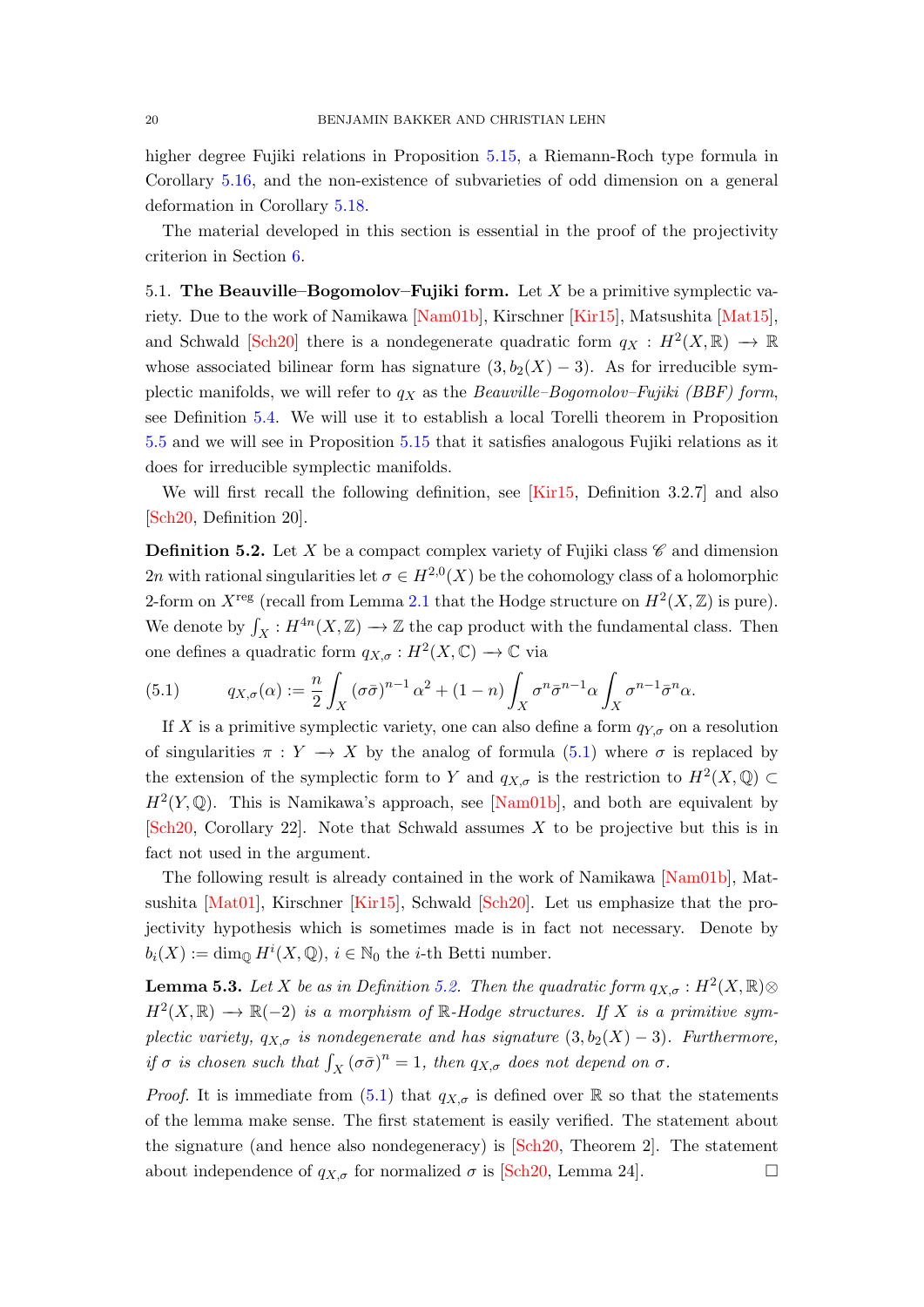<span id="page-20-4"></span><span id="page-20-1"></span>**Definition 5.4.** Let X be a primitive symplectic variety of dimension  $2n$  and let  $\sigma \in H^{2,0}(X)$  be the cohomology class of a holomorphic symplectic 2-form on  $X^{\text{reg}}$ satisfying  $\int_X (\sigma \bar{\sigma})^n = 1$ . Then the *Beauville–Bogomolov–Fujiki (BBF) form* is the quadratic form  $q_X := q_{X,\sigma}$ , up to scaling.

It is not hard now to deduce a local Torelli theorem for locally trivial deformations. Preliminary versions have been established by Namikawa [\[Nam01a\]](#page-45-5), Kirschner [\[Kir15,](#page-44-4) Theorem 3.4.12], Matsushita [\[Mat15\]](#page-45-9), and the authors [\[BL\]](#page-42-3).

<span id="page-20-0"></span>**Proposition 5.5** (Local Torelli Theorem). Let  $X$  be a primitive symplectic variety, let  $q_X$  be its BBF form, and let

(5.2) 
$$
\Omega(X) := \{ [\sigma] \in \mathbb{P}(H^2(X, \mathbb{C})) \mid q_X(\sigma) = 0, q_X(\sigma, \bar{\sigma}) > 0 \}
$$

be the period domain for X inside  $\mathbb{P}(H^2(X,\mathbb{C}))$ . If  $f: \mathscr{X} \to \mathrm{Def}^{\mathrm{lt}}(X)$  denotes the universal locally trivial deformation of X and  $X_t := f^{-1}(t)$ , then the local period map

<span id="page-20-2"></span>(5.3) 
$$
\wp: \mathrm{Def}^{\mathrm{lt}}(X) \to \Omega(X), \quad t \mapsto H^{2,0}(X_t)
$$

is a local isomorphism.

*Proof.* Let us denote by  $j : \mathcal{U} \to \mathcal{X}$  the inclusion of the regular locus. By Lemma [4.5,](#page-14-1) the sheaf  $L := (f \circ j)_* \Omega^2_{\mathscr{U}/S}$  is invertible and compatible with arbitrary base change. From this and [\[BL,](#page-42-3) Corollary 2.3] we deduce that the subbundle  $L \subset H^2(X,\mathbb{C})$  $\mathcal{O}_{\mathrm{Def}^{\mathrm{It}}(X)}$  defines the period map  $\mathrm{Def}^{\mathrm{lt}}(X) \to \mathbb{P}(H^2(X,\mathbb{C}))$  which therefore is holomorphic. We will argue as in  $\left[Bea83,$  Théorème 5 to prove that it takes values in  $\Omega(X)$ . The statement is local, so it suffices to show that  $q_X(\sigma_t) = 0$  where  $\sigma_t$  is a section of  $f_*\Omega^2_{\mathscr{X}/S}$  evaluated at  $t \in S$  for t sufficiently close to the origin. This is done in the same way as in the first paragraph of the proof of  $[Bea83, Théorème 5]$ (b)]. Let  $j: U \hookrightarrow X$  denote the inclusion of the regular part. It is well-known that the differential of  $\wp$  at zero can be described as the map

$$
H^1(X, T_X) \longrightarrow \text{Hom}(H^0(X, j_*\Omega^2_U), H^1(X, j_*\Omega^1_U))
$$

given by cup product and contraction. This is clearly an isomorphism as  $H^0(X, j_*\Omega_U^2)$ is spanned by the symplectic form. Therefore,  $(5.3)$  is an isomorphism in a neighborhood of zero.

Remark 5.6. Namikawa assumes Q-factorial terminal singularities for his local Torelli theorem [\[Nam01b,](#page-45-6) Theorem 8], and in this case all deformations are locally trivial. Proposition [5.5](#page-20-0) shows that in fact local triviality (and not the kind of singularities) is the essential ingredient.

The local Torelli theorem can be exploited just as for irreducible symplectic manifolds. We start with the integrality of the quadratic form.

<span id="page-20-3"></span>**Lemma 5.7.** The BBF form  $q_X$  is up to a multiple a nondegenerate quadratic form  $H^2(X,\mathbb{Z}) \longrightarrow \mathbb{Z}$ . Moreover, it is invariant under locally trivial deformations.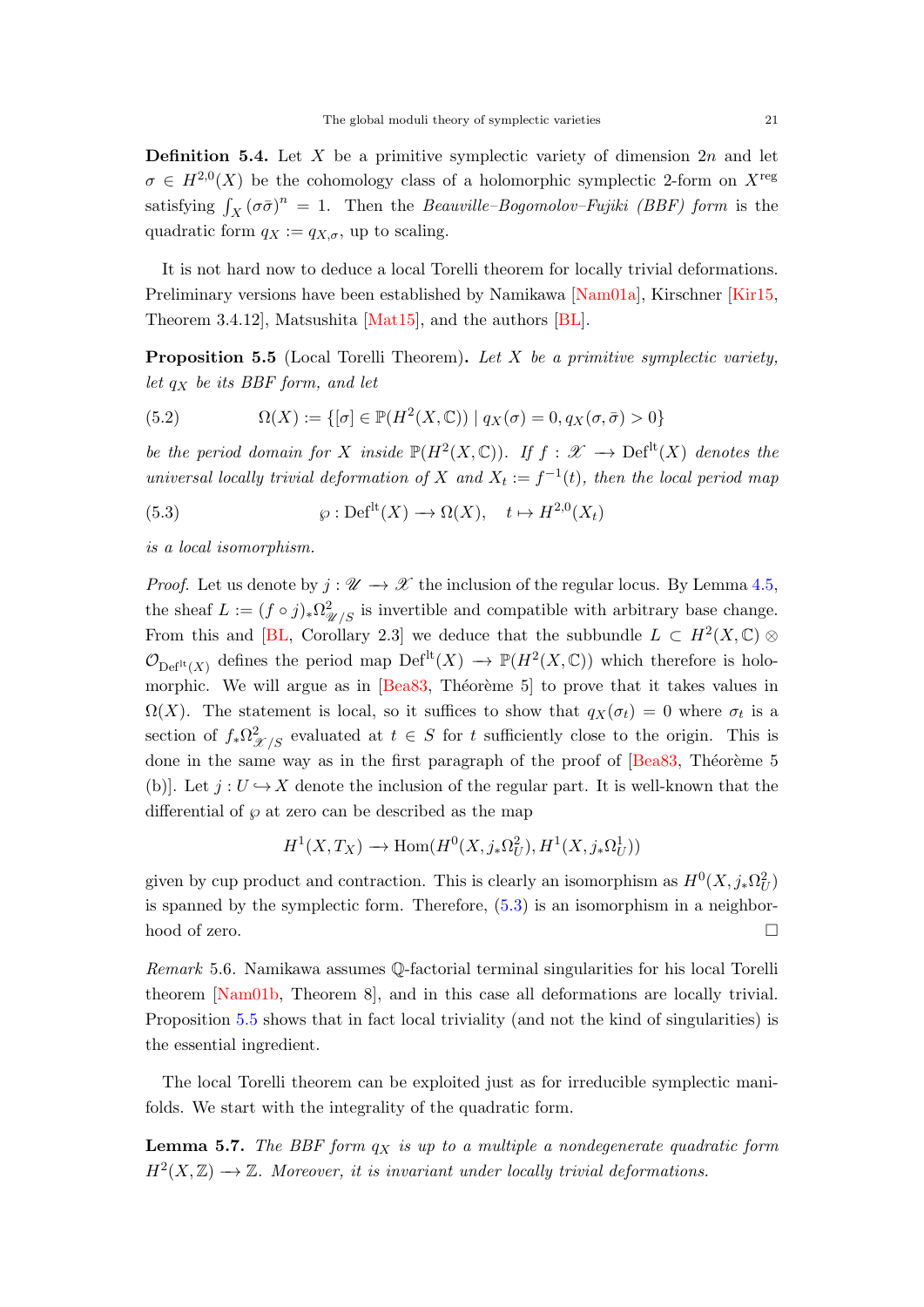<span id="page-21-2"></span>Proof. The second statement is a consequence of the first, so we are left to prove integrality. This is done as in  $\left[Bea83,$  Théorème 5 (a)]: we deduce from the local Torelli theorem [5.5](#page-20-0) the following formula. For every  $\lambda \in H^2(X, \mathbb{C})$  we denote  $v(\lambda) := \int_X \lambda^{2n}$ where  $2n = \dim X$ . Note that for a locally trivial deformation  $f: \mathcal{X} \to S$  of X, if  $\lambda$  is a section of  $R^2f_*\mathbb{C}$  then  $v(\lambda)$  is locally constant as it can be computed on a simultaneous resolution. For every  $\alpha \in H^2(X, \mathbb{C})$  we have

<span id="page-21-0"></span>(5.4) 
$$
v(\lambda)^2 q_X(\alpha) = q_X(\lambda) \left( (2n-1)v(\lambda) \int_X \lambda^{2n-2} \alpha^2 - (2n-2) \left( \int_X \lambda^{2n-1} \alpha \right)^2 \right)
$$

This formula immediately shows that some real multiple of  $q_X$  is defined over Z.  $\Box$ 

Remark 5.8. As a consequence of Lemma [5.7,](#page-20-3) we will always normalize the BBF form  $q_X$  so it is a (usually primitive) integral form.

For the sake of completeness, let us summarize a statement that is well known in the smooth case.

Corollary 5.9. Let  $X$  be a primitive symplectic variety and let  $L$  be a line bundle on it. Under the local isomorphism  $\mathrm{Def}^{\mathrm{lt}}(X) \longrightarrow \Omega(X)$  by the period map, the subspace  $\mathrm{Def}^{\mathrm{lt}}(X, L)$  of deformations of the pair  $(X, L)$  is identified with  $\mathbb{P}(\mathrm{c}_1(L)^{\perp}) \cap \Omega(X)$ .  $\Box$ 

We will frequently simply write  $\alpha^{\perp}$  instead of  $\mathbb{P}(\alpha^{\perp}) \cap \Omega(X)$  for a class  $\alpha \in H^2(X, \mathbb{C})$ .

5.10. A theorem of Verbitsky. Let  $X$  be a primitive symplectic variety of dimension  $2n = \dim X$ . In Section [7](#page-32-0) we will need the following analog of a theorem of Verbitsky [\[Ver96,](#page-46-10) Theorem 1.5] (see also [\[Bog96\]](#page-42-10) and [\[GHJ03,](#page-43-11) Proposition 24.1]):

<span id="page-21-1"></span>**Proposition 5.11.** Let  $S^*H^2(X,\mathbb{C})$  be the image of the cup product map  $\text{Sym}^*H^2(X,\mathbb{C}) \longrightarrow$  $H^*(X,\mathbb{C})$ . Then

$$
S^*H^2(X,\mathbb{C}) \cong \text{Sym}^*H^2(X,\mathbb{C})/\langle x^{n+1} \mid q_X(x) = 0 \rangle.
$$

Proof. The proof in [\[Bog96\]](#page-42-10) carries through with very mild modifications, and we summarize the main points. We have the following purely algebraic fact:

**Lemma 5.12.** Let  $(H, q)$  be a complex vector space with a nondegenerate quadratic form q, and let  $A^*$  be a graded quotient of Sym<sup>\*</sup>H by a graded ideal  $I^*$  such that:

(1)  $A^{2n} \neq 0;$ 

$$
(2) I^* \supset \langle x^{n+1} | q(x) = 0 \rangle.
$$

Then  $I^* = \langle x^{n+1} | q(x) = 0 \rangle$ .

Take  $(H, q) = (H^2(X, \mathbb{C}), q_X)$  and  $A^* = S^*H^2(X, \mathbb{C})$ . Observe that the first condition in the lemma is met. Indeed, let w be a generator of the  $H^{2,0}$  part of  $H^2(X,\mathbb{C})$ . Since for any resolution  $\pi: Y \to X$  we have an injection  $\pi^*: H^2(X, \mathbb{C}) \to H^2(Y, \mathbb{C})$ , it follows that  $\pi^*w$  is the class of an extension of a symplectic form. As  $(\pi^*w)^n(\overline{\pi^*w})^n \neq$ 0, we then have that  $w^n \overline{w}^n \neq 0$ .

Thus, it remains to verify the second condition. We have the following: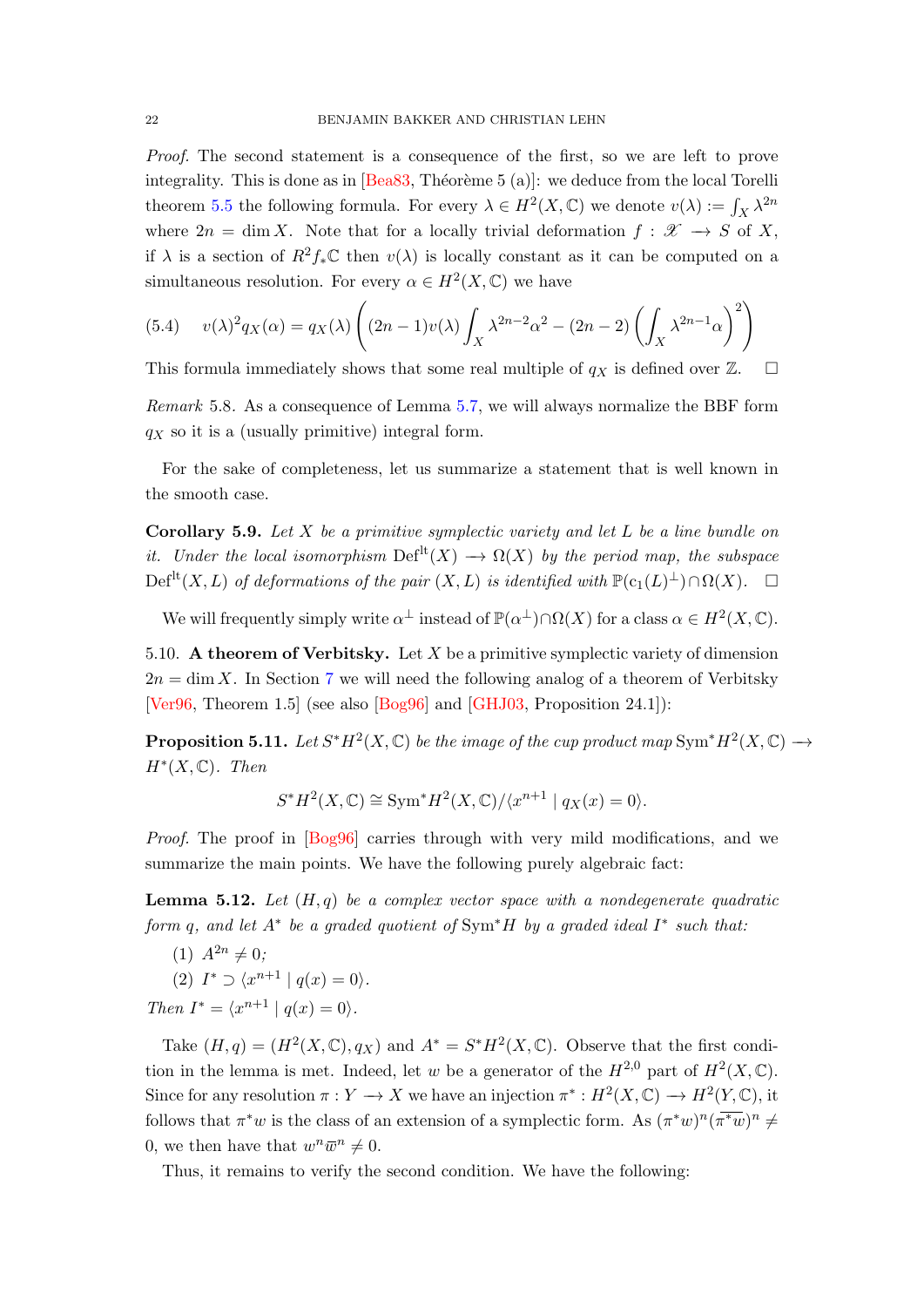<span id="page-22-3"></span><span id="page-22-2"></span>Lemma 5.13.  $w^{n+1} = 0$ .

*Proof.* For a resolution  $\pi: Y \to X$ , we have that  $\pi^*: \text{gr}_m^W H^m(X, \mathbb{C}) \to H^m(Y, \mathbb{C})$  is injective. Thus, the  $(m, 0)$  part of the mixed Hodge structure on  $H^m(X, \mathbb{C})$  is 0 for  $m > 2n$ .

To finish, just as in  $\lbrack \text{Bog96} \rbrack$ , since the period map is an étale map of  $\text{Def}^{\text{lt}}(X)$  onto the irreducible quadric  $(q_X = 0)$  by Proposition [5.5,](#page-20-0) applying Lemma [5.13](#page-22-2) to nearby deformations yields  $(q_X(x) = 0) \subset (x^{n+1} = 0)$ .

5.14. Fujiki relations. Fujiki  $[Fuj87, Theorem 4.7]$  first established interesting relations between the self intersection of a given cohomology class and powers of the BBF form on symplectic manifolds. It seems that Matsushita [\[Mat01,](#page-45-15) Theorem 1.2], [\[Mat15,](#page-45-9) Proposition 4.1] was the first to prove the  $(k = \dim X)$  Fujiki relation in the singular setting. He required the varieties to be projective and to have Q-factorial, terminal singularities only and Schwald extended his statement to projective primitive symplectic varieties in [\[Sch20\]](#page-46-5). We need a more general statement for the projectivity criterion in the next paragraph. Generalizing to the Kähler setup is not difficult, basically the existing proofs in the projective case work literally.

A small argument instead is needed when comparing powers of the BBF form to integration over certain very general homology classes. The first results in this direction in the singular case can be found in [\[Mat01,](#page-45-15) Lemma 2.4].

<span id="page-22-0"></span>**Proposition 5.15** (Fujiki relations). Let  $X$  be a primitive symplectic variety and  $\phi \in \text{Sym}^k H^2(X, \mathbb{Q})^\vee$  which is of type  $(-k, -k)$  for all small deformations of X. Then if k is odd we have  $\phi = 0$ , while if k is even there is a constant  $c = c(\phi) \in \mathbb{Q}$  such that  $\phi = cq_X^{k/2}$ , where  $q_X^{k/2} \in \text{Sym}^{k/2} H^2(X, \mathbb{R})^{\vee}$  is the symmetrization of  $q_X^{\otimes k/2}$ . In particular, for all  $\alpha \in H^2(X, \mathbb{C})$  we have

(5.5) 
$$
\phi(\alpha^k) = c \cdot q_X(\alpha)^{k/2}.
$$

*Proof.* Using Proposition [5.5,](#page-20-0) the Mumford–Tate group of  $H^2(X,\mathbb{Z})$  for a very general locally trivial deformation X' of X is  $SO(H^2(X',\mathbb{Q}), q_{X'})$ . The representation of  $SO(H^2(X,\mathbb{Q}),q_X)$  on on  $Sym^k H^2(X,\mathbb{Q})^{\vee}$  has no invariants for odd k, while for even k the only invariant is  $q_X^{k/2}$  up to scaling.

<span id="page-22-1"></span>**Corollary 5.16.** Let X be a primitive symplectic variety. There is a (unique) polynomial  $f_X(t) \in \mathbb{Q}[t]$  such that for any line bundle L on X,  $\chi(L) = f_X(q_X(c_1(L)))$  and  $f_{X'} = f_X$  for any locally trivial deformation X' of X. Moreover,

*Proof.* As X has rational singularities, for a resolution  $\pi : Y \to X$  we have  $\chi(L) =$  $\chi(\pi^*L) = \int_Y \pi^* \text{ch}(L) \text{td}(Y)$ . Since  $\pi^* : H^2(X, \mathbb{Q}) \to H^2(Y, \mathbb{Q})$  is an injection of Hodge structures, it follows that

$$
\chi(L) = \sum_{k} \phi_k(c_1(L)^k)
$$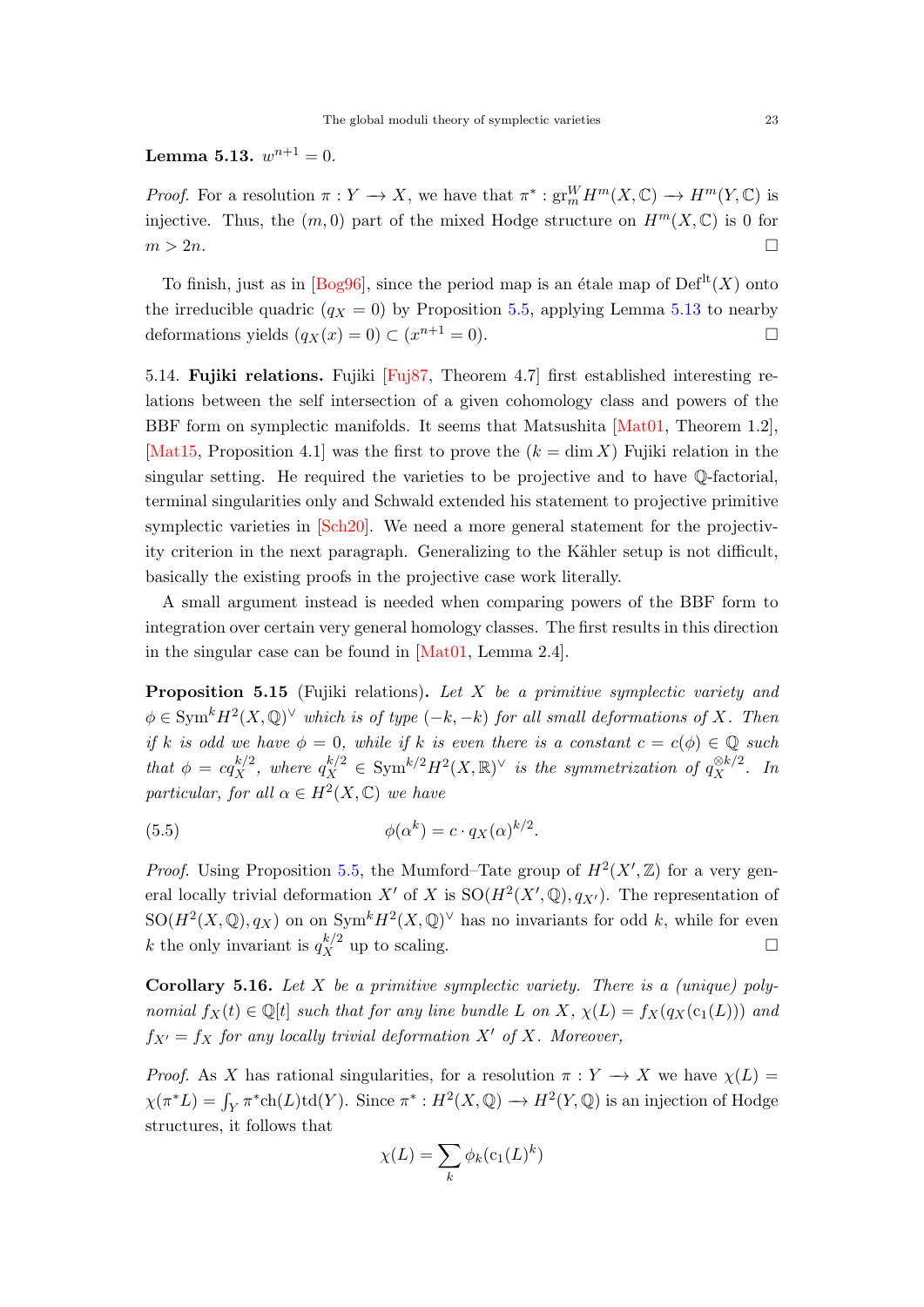<span id="page-23-2"></span>for Hodge classes  $\phi_k \in \text{Sym}^k H^2(X, \mathbb{Q})^{\vee}$ . Moreover, from the existence of a simultaneous resolution  $\mathscr{Y} \to \mathscr{X}$  of the universal locally trivial deformation  $\mathscr{X}$  of X, it follows that the  $\phi_k$  are locally constant and of type  $(-k, -k)$  everywhere. Now apply the proposition.

For a compact complex space W of dimension k, we denote by  $[W] \in H_{2k}(W, \mathbb{Z})$  the cycle class, that is, the sum over the fundamental classes of the irreducible components of dimension k weighted by their multiplicities. We write  $\int_W : H^{2k}(W, \mathbb{Z}) \to \mathbb{Z}$  for the cap product with the cycle class. Hodge classes as in Proposition [5.15](#page-22-0) can be constructed via the following lemma.

**Lemma 5.17.** Let X be a primitive symplectic variety and  $f: \mathcal{X} \rightarrow S$  a locally trivial deformation. Let  $W \subset \mathcal{X}$  be a closed subvariety that is flat over S with fiberwise dimension k. Then  $\int_{\mathscr{W}_s}$  defines a section of  $\text{Sym}^k R^2 f_* \mathbb{Q}^{\vee}$  which is of type  $(-k, -k)$ .

*Proof.* It suffices to show that for any sufficiently small Euclidean open set  $U \subset S$ , the cycle class  $[\mathscr{W}_u]$  is constant in Borel–Moore homology  $H_{2k}^{\text{BM}}(f^{-1}(U),\mathbb{Q})$ . This is done as in  $[Full98, Lemma 19.1.3].$ 

For the following corollary, the term very general is to be interpreted in terms of locally trivial deformations, i.e., outside a countable union of proper subvarieties in the base of the locally trivial Kuranishi family.

<span id="page-23-0"></span>**Corollary 5.18.** Let  $X$  be a very general primitive symplectic variety. Then  $X$  does not contain odd dimensional closed subvarieties.

*Proof.* By the lemma, for a k-dimensional subvariety W we have a Hodge class  $\phi = \int_W$ in Sym<sup>k</sup> $H^2(X, \mathbb{Q})^{\vee}$ . By taking a Kähler class  $\omega \in H^2(X, \mathbb{R})$ , we see that  $\int_W \omega^k > 0$ and thus  $\phi$  is nonzero, a contradiction.

5.19. Q-factoriality and Q-factorial terminalizations. We first deduce the invariance of Q-factoriality under locally trivial deformations for primitive symplectic varieties.

<span id="page-23-1"></span>**Lemma 5.20.** Let  $X$  be a primitive symplectic variety. Then every small locally trivial deformation of X is  $\mathbb{Q}$ -factorial if and only if X is  $\mathbb{Q}$ -factorial.

*Proof.* Let  $\pi: Y \to X$  be a resolution and consider  $H^2(X, \mathbb{Q}) \subset H^2(Y, \mathbb{Q})$  via pullback. Using Lemma [4.9,](#page-16-0) we choose a simultaneous resolution  $\mathscr{Y} \to \mathscr{X}$  of the universal locally trivial deformation  $\mathscr{X} \to \mathrm{Def}^{\mathrm{lt}}(X)$ . Recall that by Proposition [5.5,](#page-20-0) we can think of  $Def<sup>lt</sup>(X)$  as an open subset of the local period domain  $\Omega(X)$ .

For  $\lambda \in H^2(X, \mathbb{Q})$  with  $q_X(\lambda) > 0$ , let  $T_\lambda \subset \Omega(X)$  be the locus for which  $\lambda \in$  $H^{2,0}(X) \oplus H^{0,2}(X)$ . Note that  $T_{\lambda}$  is a totally real half-dimensional closed subvariety of  $\Omega(X)$  (see Section [8.3\)](#page-36-0). We first claim that we may choose  $\lambda$  so that  $T_{\lambda}$  meets the image of Def<sup>lt</sup>(X). Indeed, note that  $q_X(\sigma) = 0$  is equivalent to  $q_X(Re(\sigma)) = q_X(Im(\sigma))$ and  $q_X(Re(\sigma), Im(\sigma)) = 0$ . Thus, taking  $\lambda$  to be a rational class sufficiently close to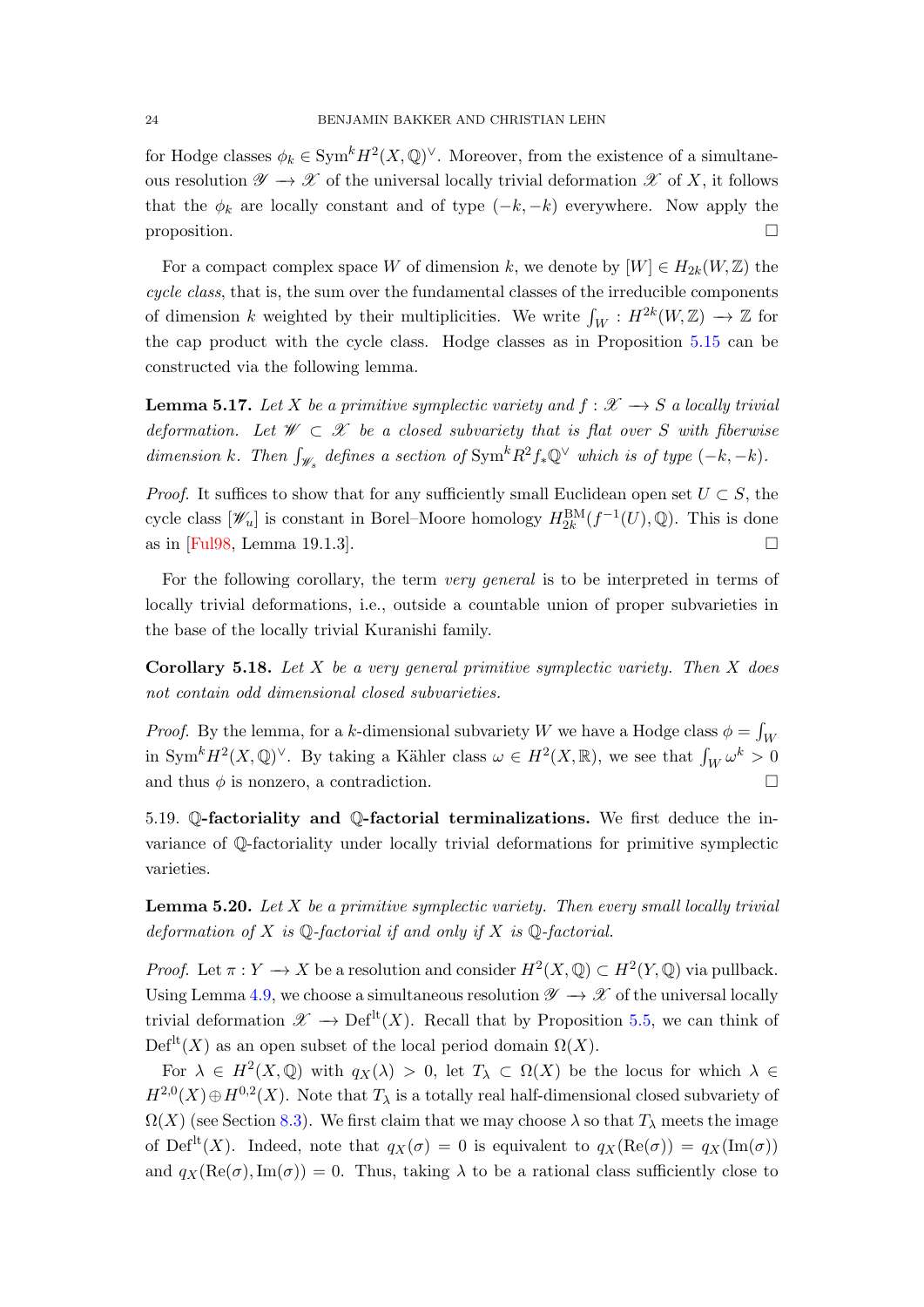<span id="page-24-4"></span>Re( $\sigma$ ), then taking  $R = \lambda$  and I to be the projection of Im( $\sigma$ ) to  $R^{\perp}$  scaled so that  $q_X(R) = q_X(I)$ , we can make  $\sigma' = R + iI \in T_\lambda$  arbitrarily close to  $\sigma$ .

Now, choosing such a  $\lambda$ , in the notation of Lemma [5.7](#page-20-3) we have that  $v(\lambda) \neq 0$  by Proposition [5.15.](#page-22-0) Observe that the Fujiki constant is nonzero since  $q_X(\sigma + \bar{\sigma}) \neq 0 \neq 0$  $v(\sigma + \bar{\sigma})$ . Define a quadratic form  $Q_{\lambda}$  on  $H^2(Y, \mathbb{Q})$  by the right-hand side of [\(5.4\)](#page-21-0) divided by  $q_{Y,\sigma}(\lambda) = q_{X,\sigma}(\lambda)$ . Note that:

- <span id="page-24-0"></span>(1)  $Q_{\lambda}$  is rational;
- <span id="page-24-2"></span>(2)  $Q_{\lambda}$  restricts to (a nonzero multiple of)  $q_X$  on  $H^2(X, \mathbb{Q})$ ;
- <span id="page-24-1"></span>(3) If  $\lambda \in H^{2,0}(X) \oplus H^{0,2}(X)$  then

$$
v(\lambda)^2 q_{Y,\sigma}(\alpha) = q_{X,\sigma}(\lambda) Q_{\lambda}(\alpha)
$$

for all  $\alpha \in H^2(Y, \mathbb{C})$ , as in [\[Bea83,](#page-42-2) Théorème 5 (c)].

We now claim that  $Q_{\lambda}$  is a morphism of Hodge structures. For this, we consider  $Q_{\lambda}$ as a quadratic from on the local system of weight two Hodge structures associated to  $\mathscr{Y} \to \mathrm{Def}^{\mathrm{lt}}(X) \subset \Omega(X)$ . In view of [\(1\)](#page-24-0), it suffices to show that  $Q_{\lambda}$  is a morphism of R-Hodge structures. By  $(3)$  and Lemma [5.3,](#page-19-3) this is the case for all periods in  $T_{\lambda} \cap \mathrm{Def}^{\mathrm{lt}}(X)$  and this set is nonempty and open in  $T_{\lambda}$  by the above. But the Hodge locus of  $Q_{\lambda}$  is certainly an analytic subset of  $\mathrm{Def}^{\mathrm{lt}}(X)$  and therefore must be all of  $Def<sup>lt</sup>(X)$  as  $T_{\lambda}$  is totally real and dim<sub>R</sub>  $T_{\lambda} = \dim_{\mathbb{C}} Def<sup>lt</sup>(X)$ .

Now,  $q_X$  is nondegenerate by Lemma [5.3,](#page-19-3) so by [\(2\)](#page-24-2) the  $Q_\lambda$ -orthogonal space  $H^2(X,\mathbb{Q})^\perp \subset$  $H^2(Y, \mathbb{Q})$  is a rational complement to  $H^2(X, \mathbb{Q})$  and is Hodge–Tate. Thus, condition  $(2.7)$  is equivalent to  $(2.6)$ . Using Lemma [4.9](#page-16-0) again, we see that condition  $(2.6)$  is clearly invariant under locally trivial deformations. We therefore conclude by Propo-sition [2.15.](#page-9-1)

The rest of this section will be devoted to relating the locally trivial deformation theory of a projective primitive symplectic variety  $X$  to that of a  $\mathbb{Q}$ -factorial terminalization, which will play a role in the proof of surjectivity of the period map. We start with the following slight generalization of  $[BL, Lemma 3.4]$ . The proof is literally the same as in loc. cit. so we omit it here.

<span id="page-24-3"></span>**Lemma 5.21.** Let  $\pi: Y \to X$  be a proper bimeromorphic morphism between primitive symplectic varieties. Then  $\pi^*: H^2(X,\mathbb{C}) \longrightarrow H^2(Y,\mathbb{C})$  is injective and the restriction of  $q_Y$  to  $H^2(X,\mathbb{C})$  is equal to  $q_X$ . We have an orthogonal decomposition

(5.6) 
$$
H^2(Y, \mathbb{Q}) = \pi^* H^2(X, \mathbb{Q}) \oplus N_{\mathbb{Q}}
$$

where  $N := \tilde{q}_V^{-1}$  $Y^{-1}(N_1(Y/X))$ , which is negative definite.

Let  $X, Y$  be normal compact complex varieties with rational singularities and let  $\pi: Y \to X$  be a proper bimeromorphic morphism. It follows that  $\pi_* \mathcal{O}_Y = \mathcal{O}_X$  and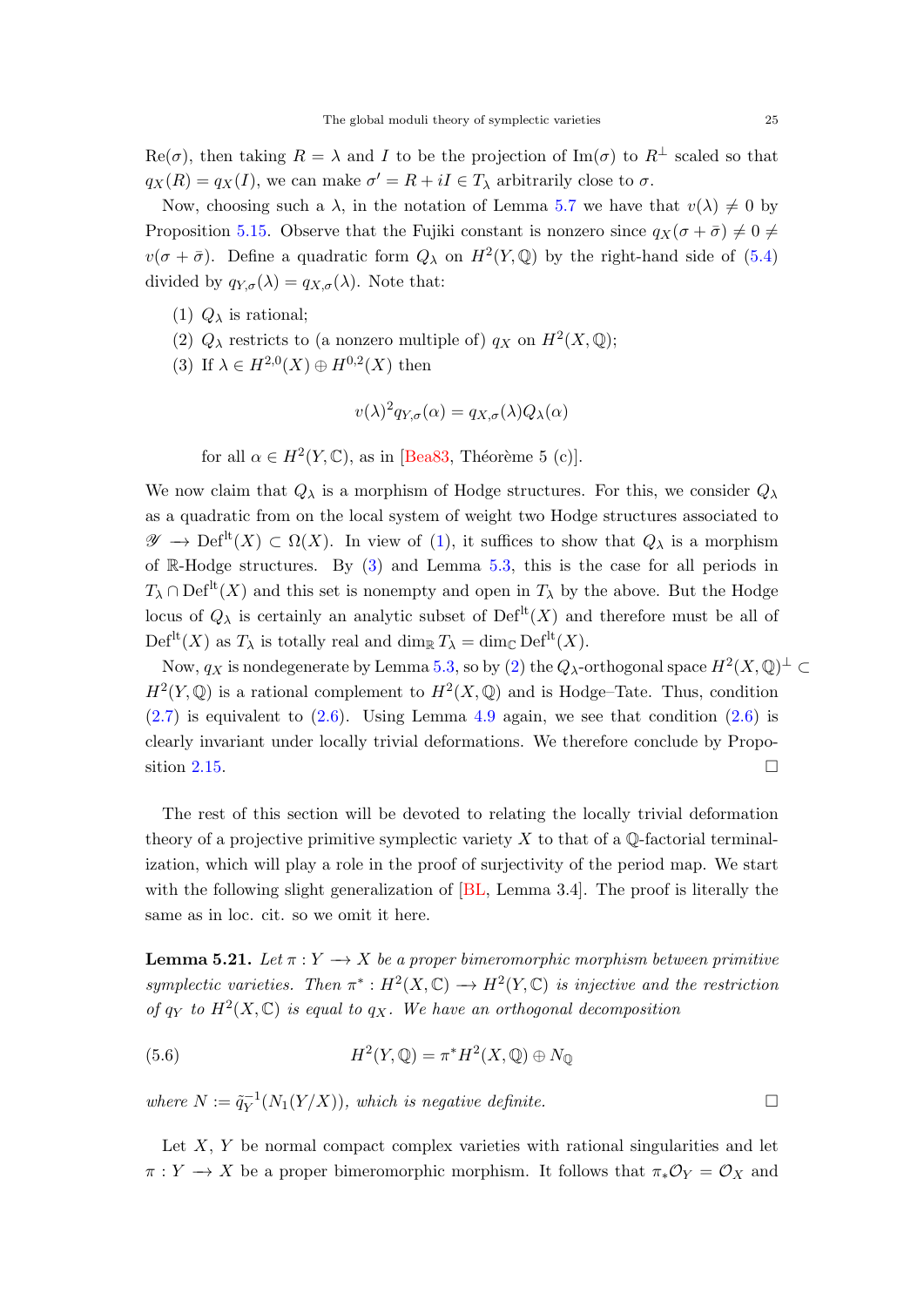<span id="page-25-2"></span> $R^1\pi_*\mathcal{O}_Y=0$  so that by [\[KM92,](#page-45-8) Proposition 11.4], there is a commutative diagram

<span id="page-25-1"></span>(5.7) 
$$
\begin{array}{ccc}\n & \mathscr{Y} & \xrightarrow{P} & \mathscr{X} \\
& \downarrow & & \downarrow \\
\downarrow & & \downarrow & \\
\text{Def}(Y) & \xrightarrow{p} \text{Def}(X)\n\end{array}
$$

for the miniversal families of deformations of  $X$  and  $Y$ . Let us consider the case that  $\pi: Y \to X$  is a Q-factorial terminalization of a projective primitive symplectic variety. We will show below (Proposition [5.22\)](#page-25-0) that the locally trivial deformations of  $X$  are identified via  $p$  with the locus of deformations of  $Y$  where the classes of contracted curves remain Hodge.

<span id="page-25-0"></span>**Proposition 5.22.** Let X, Y be projective primitive symplectic varieties and let  $\pi$ :  $Y \rightarrow X$  be a proper bimeromorphic morphism. Assume Y is Q-factorial and terminal. Let  $N \subset H^2(Y, \mathbb{C})$  be the qy-orthogonal complement to  $H^2(X, \mathbb{C}) \subset H^2(Y, \mathbb{C})$  and con-sider the diagram [\(5.7\)](#page-25-1). Denote by  $Def(Y, N) \subset Def(Y)$  the subspace of deformations such that classes in N remain of type  $(1, 1)$ . Then the following holds:

- (1)  $p^{-1}(\text{Def}^{\text{lt}}(X)) = \text{Def}(Y, N) \subset \text{Def}(Y).$
- (2) The restriction  $p : \mathrm{Def}(Y, N) \longrightarrow \mathrm{Def}^{\mathrm{lt}}(X)$  is an isomorphism.

*Proof.* By Theorem [4.7](#page-15-0) respectively [\[Nam06,](#page-45-7) Main Theorem], the spaces  $Def<sup>lt</sup>(X)$ and Def(Y) are smooth of dimension  $h^{1,1}(X)$  and  $h^{1,1}(Y)$ , respectively. Moreover, by [\[Nam06,](#page-45-7) Theorem 1], Def(X) is smooth while  $p: \mathrm{Def}(Y) \to \mathrm{Def}(X)$  is finite and, as both are of the same dimension, surjective.

Now,  $Def(Y, N) \subset Def(Y)$  is a smooth subvariety of codimension  $m := \dim N$  whose tangent space is identified with  $H^{1,1}(X)$  under the period map, see Lemma [4.13.](#page-18-1) By Corollary [4.11,](#page-17-0) the fibers of the universal deformations  $\mathscr{Y} \to \mathrm{Def}(Y)$  and  $\mathscr{X} \to$  $\mathrm{Def}^{\mathrm{lt}}(X)$  are primitive symplectic varieties. Therefore, [\[BL,](#page-42-3) Lemma 2.2] entails that the second cohomology of locally trivial deformations of  $X$  form a vector bundle on Def<sup>lt</sup> $(X)$ , in particular,  $h^{1,1}(\mathscr{X}_{p(t)}) = h^{1,1}(X)$ . Thus, by the decomposition  $H^2(Y, \mathbb{C}) =$  $N \oplus H^2(X,\mathbb{C})$  from Lemma [5.21](#page-24-3) we see that the space  $N_1(\mathscr{Y}_t|\mathscr{X}_{p(t)})$  of curves contracted by  $P_t: \mathscr{Y}_t \to \mathscr{X}_t$  has dimension m for all  $t \in p^{-1}(\text{Def}^{\text{lt}}(X))$ . As N is the orthogonal complement of  $H^2(X,\mathbb{C})$ , it also varies in a local system. Using the period map this shows that  $p^{-1}(\text{Def}^{\text{lt}}(X)) = \text{Def}(Y, N)$ .

One shows as in [\[LP16,](#page-45-2) Proposition 2.3 (ii)] that  $p$  is an isomorphism, see also [\[BL,](#page-42-3) Proposition 4.5.

We will need the following corollary in Section [8.](#page-35-0) For  $\pi : Y \to X$  the Q-factorial terminalization of a projective primitive symplectic variety, let  $g : \mathscr{Y} \to \mathrm{Def}(Y)$  and  $f: \mathscr{X} \to \mathrm{Def}(X)$  be the universal deformations,  $f': \mathscr{X}' \to \mathrm{Def}(Y)$  the pullback of  $\mathscr X$  to Def(Y) along p as in [\(5.7\)](#page-25-1). Then  $P': \mathscr Y \to \mathscr X'$  is a simultaneous Q-factorial terminalization by [\[Nam06,](#page-45-7) Main Theorem] and Lemma [5.20.](#page-23-1) Consider the constant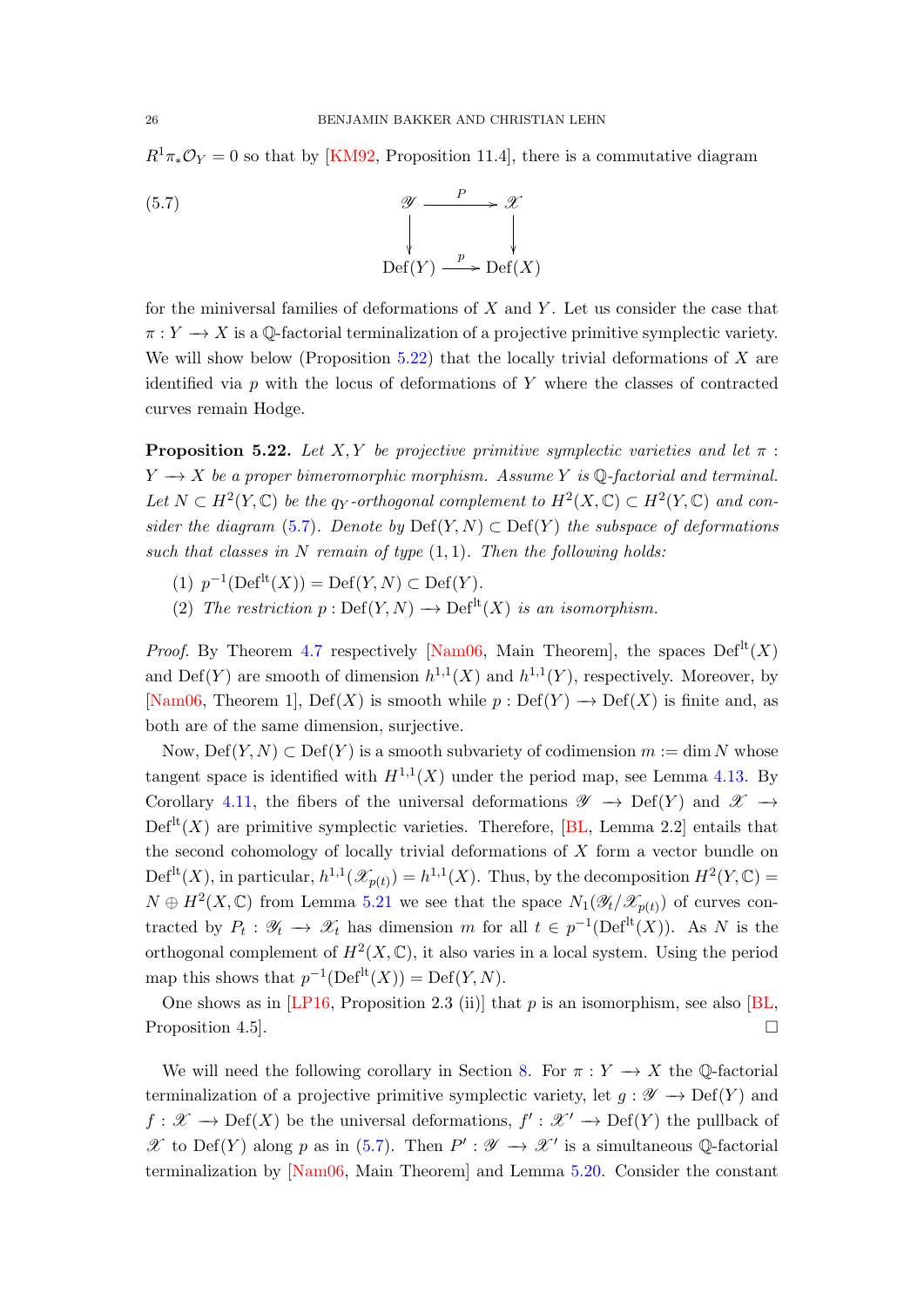<span id="page-26-2"></span>second Betti number locus

$$
B_X := \{ t \in \text{Def}(Y) \mid \text{rk}(R^2 f'_* \mathbb{Q}_{\mathcal{X}'})_t = b_2(X) \}
$$

which is a (reduced) closed analytic subspace of  $Def(Y)$ .

<span id="page-26-1"></span>**Corollary 5.23.** In the above setup,  $B_X = \text{Def}(Y, N)$ .

*Proof.* Certainly  $B_X \supset \text{Def}(Y, N)$  by the proposition and [\[BL,](#page-42-3) Lemma 2.4]. By Lemma [5.21](#page-24-3) and proper base change we have an injection

$$
0 \longrightarrow (R^2 f'_* \mathbb{Q}_{\mathscr{X}'})_t \longrightarrow (R^2 g_* \mathbb{Q}_{\mathscr{Y}})_t
$$

for all  $t \in \text{Def}(Y)$ . The restrictions  $(R^2 g_* \mathbb{Q}_{\mathscr{X}'})|_{B_X}$  and  $(R^2 f'_* \mathbb{Q}_{\mathscr{Y}})|_{B_X}$  are local systems as therefore is the orthogonal  $(R^2 f'_* \mathbb{Q}_{\mathscr{X}})|_{B_X}^{\perp}$  in  $(R^2 f'_* \mathbb{Q}_{\mathscr{Y}})|_{B_X}$ . We must then have  $(R^2 f'_* \mathbb{Q}_{\mathscr{X}})$ <sub>t</sub><sup>1</sup> = N for all  $t \in B_X$ , but since  $(R^2 f'_* \mathbb{Q}_{\mathscr{X}})$ <sub>t</sub><sup>1</sup> is Hodge-Tate we obtain the reverse inclusion  $B_X \subset \text{Def}(Y, N)$ . □

## 6. The projectivity criterion

<span id="page-26-0"></span>In this section we formulate and prove an analog of Huybrechts' projectivity criterion [\[Huy99,](#page-44-3) Theorem 3.11] (see also [\[Huy03a\]](#page-44-12)) in the singular setup. Note that for orbifold singularities, the question has been examined by Menet [\[Men20\]](#page-45-4). We use several of his as well as of Huybrechts' arguments.

6.1. A singular version of the Demailly–P $\tilde{a}$ un Theorem. We do not know whether the analog of Demailly–Păun's celebrated theorem  $[DP04, Main Theorem 0.1]$ on the numerical characterization of the Kähler cone of a compact Kähler manifold holds for singular varieties. One may however easily deduce from it that a similar statement holds which is good enough for our purposes. For this purpose, we introduce a notion for cohomology classes that behave as if they were Kähler classes.

Recall from [\(2.4\)](#page-6-2) that we defined  $H^{1,1}(X,\mathbb{R})=F^1H^2(X,\mathbb{C})\cap H^2(X,\mathbb{R})$  for a reduced compact complex space of class  $\mathscr{C}$ .

**Definition 6.2.** Let X be a reduced compact complex space of class  $\mathscr{C}$  and let  $\kappa \in \mathbb{C}$  $H^{1,1}(X,\mathbb{R})$ . We say that  $\kappa$  is *Demailly–Păun* if for every compact complex manifold V and for every generically finite morphism  $f: V \to X$  the class  $f^*\kappa$  is big and nef. We denote by  $DP(X) \subset H^{1,1}(X,\mathbb{R})$  the convex cone consisting of all Demailly–Păun classes. We refer to it as the  $Demailly-P\check{a}un$  cone.

This definition desserves a couple of comments.

Remark 6.3.

(1) Every Kähler class is Demailly–Păun, in particular,  $DP(X) \neq \emptyset$  if X is Kähler. Indeed, every Kähler class is a  $(1, 1)$ -class by Proposition [2.8.](#page-7-0) Then the claim follows as the pullback of a Kähler class under a generically finite morphism from a smooth variety is big and nef.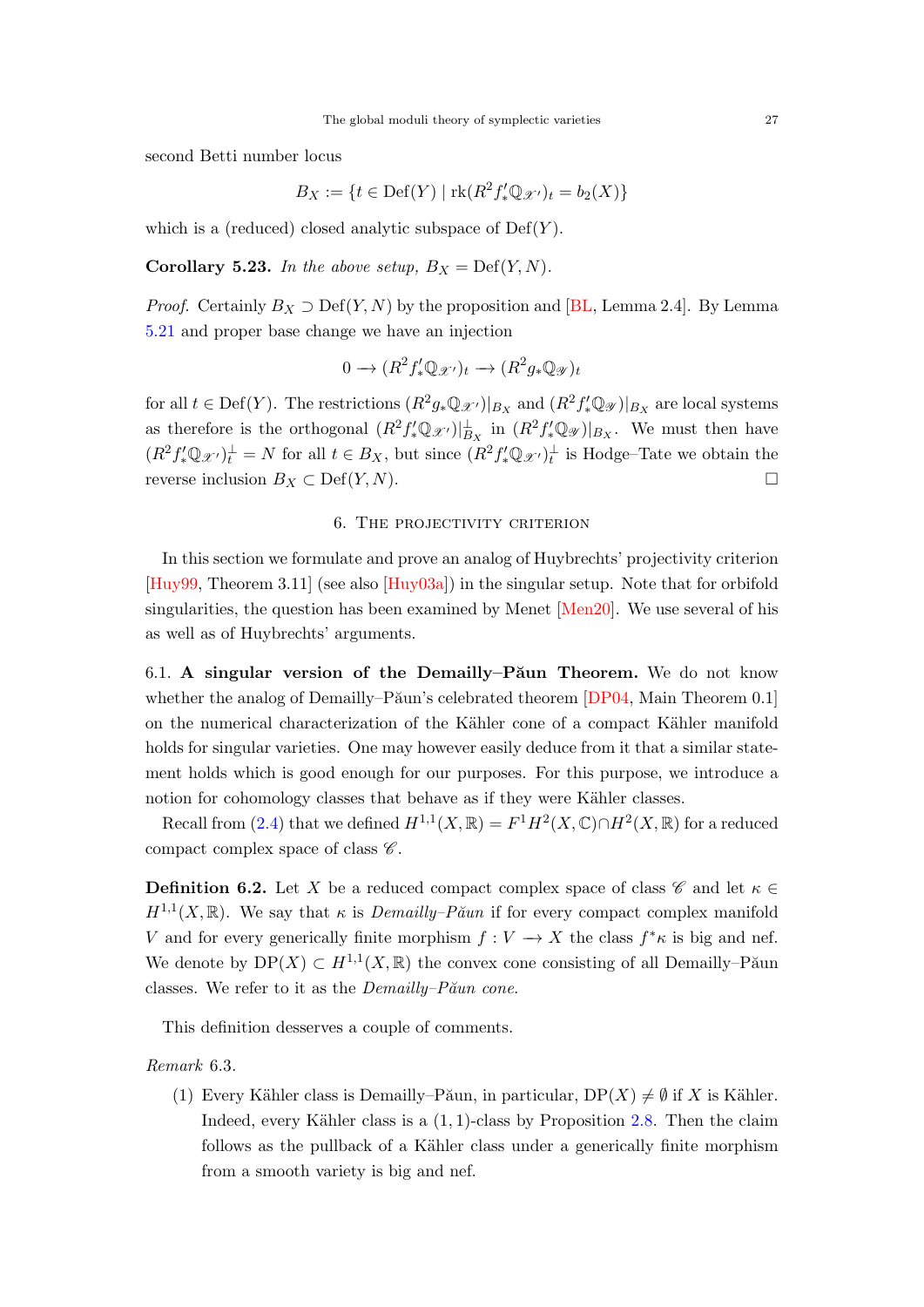- <span id="page-27-1"></span> $(2)$  We do not know of an example of a class that is Demailly–P $\tilde{a}$ un but not Kähler. It seems likely that Demailly–Păun classes are the same as Kähler classes. Apart from the Demailly–Păun theorem  $[DP04, Main Theorem 0.1]$ , evidence for this presumption is given in (3).
- $(3)$  Every rational Demailly–P $\tilde{a}$ un class is Kähler. Indeed, a multiple of such a class is the first Chern class of a big line bundle  $L$ . Therefore,  $X$  is Moishezon and L is ample by the Nakai–Moishezon criterion. Note that the Nakai–Moishezon criterion holds for big line bundles on Moishezon varieties, see e.g. [\[Kol90,](#page-45-19) 3.11 Theorem].
- (4) A closed subvariety of a class  $\mathscr C$  variety is again dominated by a compact Kähler manifold, see Proposition [2.7,](#page-6-3) and so it is itself class  $\mathscr{C}$ . Then it is immediate that the restriction of a Demailly–Păun class to a subvariety is again Demailly– Păun.
- (5) The assumption that X be of class  $\mathscr C$  is somewhat redundant but simplifies the exposition. If for some  $\kappa \in H_{\partial \bar{\partial}}^{1,1}(X,\mathbb{R})$  the pullback  $\pi^*\kappa$  along a resolution  $\pi: Y \to X$  is big, then Y (and hence also X) are of class  $\mathscr{C}$  by [\[DP04,](#page-43-14) Theorem 0.7].

<span id="page-27-0"></span>**Lemma 6.4.** Let X be a compact variety of class  $\mathscr{C}$  and let  $\kappa \in H^{1,1}(X,\mathbb{R})$ . Then  $\kappa$ is Demailly–Păun if and only if for every compact complex manifold  $W$  and for every holomorphic map  $\pi : W \longrightarrow X$  which is bimeromorphic onto its image the class  $\pi^* \kappa$  is big and nef. Moreover, the pullback of a Demailly–Păun class to an arbitrary compact complex manifold is nef.

*Proof.* To prove the non-trivial direction of the first claim, let  $\pi : V \to X$  be a holomorphic map from a compact complex manifold which is generically finite onto its image. We denote  $\bar{V} := \pi(V)$  and factor  $\pi$  as  $V \xrightarrow{\pi_1} \bar{V} \xrightarrow{\pi_2} X$ . We then chose a diagram



where  $W_1, W_2$  are compact Kähler manifolds and  $W_1 \to \overline{V}$ ,  $W_2 \to V$  are bimeromorphic. By assumption,  $\alpha := \psi^* \pi_2^* \kappa$  is big and nef. By a result of Păun [\[Pau98,](#page-46-11) Théorème 1, nefness of  $\alpha$  is equivalent to  $f^*\alpha$  being nef. Bigness is preserved under generically finite pullbacks so that  $f^*\alpha$  is big and nef. Since  $W_2 \to V$  is bimeromorphic between compact complex manifolds,  $\pi^* \kappa$  is big and nef as  $\phi^* \pi^* \kappa = f^* \alpha$  is.

For the second statement, let  $\pi: V \to X$  be a morphism from a compact complex manifold. We change the above diagram accordingly and deduce the claim by invoking Păun's result once more.  $\Box$ 

The main result of this section is deduced from the smooth Demailly–Păun theorem and Păun's results in [\[Pau98\]](#page-46-11) via an inductive argument. Note that while our result is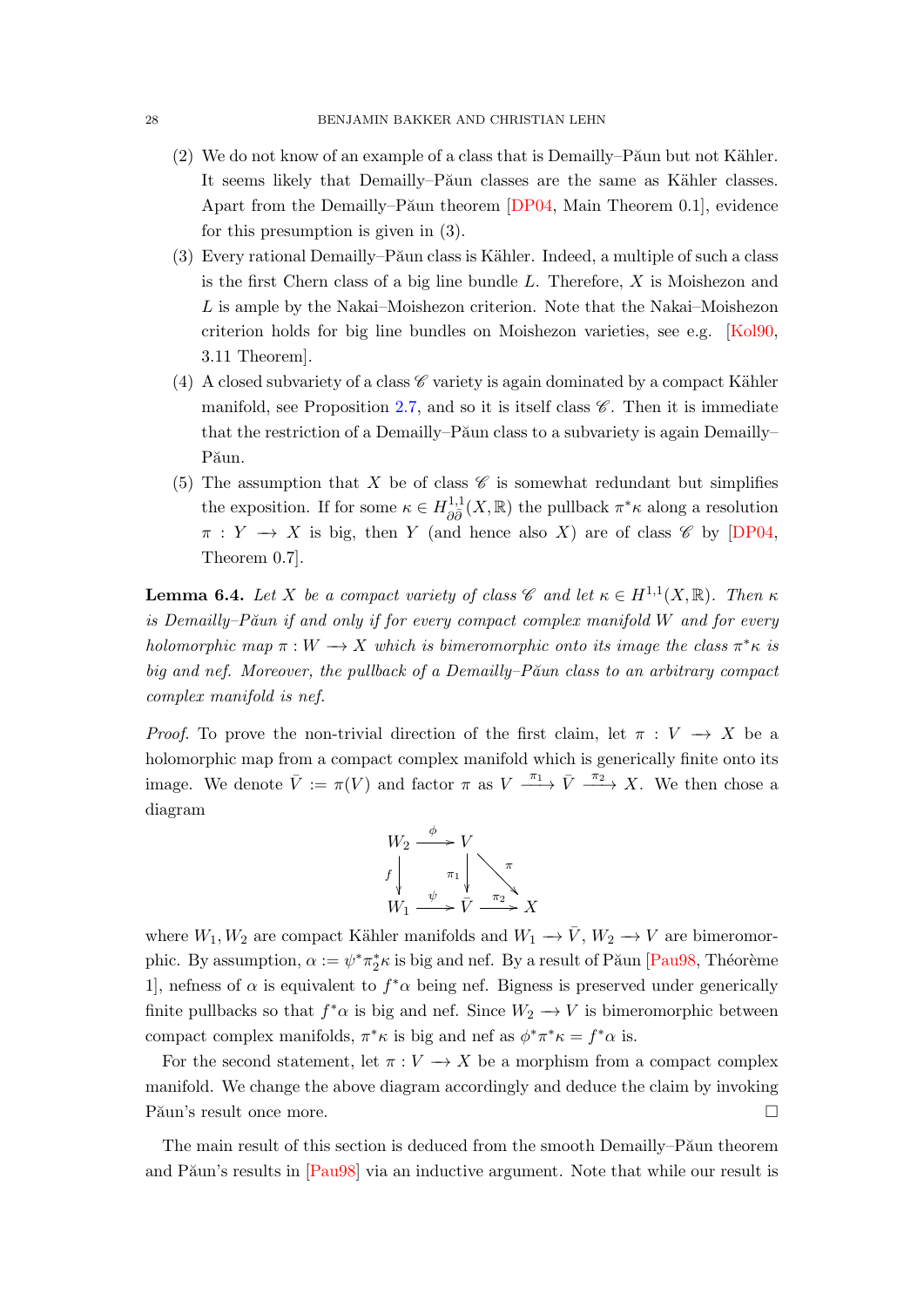<span id="page-28-1"></span>not essentially new compared to the Demailly–Păun theorem, it should be mentioned that Collins–Tosatti proved a true generalization of the Demailly–P $\tilde{P}$ aun theorem [\[CT16,](#page-42-11) Theorem 1.1 for possibly singular compact subvarieties of Kähler manifolds.

<span id="page-28-0"></span>**Theorem 6.5.** Let X be a reduced compact complex space of class  $\mathscr C$  and let P  $\subset$  $H^{1,1}(X,\mathbb{R})$  be the cone of all classes  $\alpha$  on X such that for all closed analytic subsets  $V \subset X$  we have

$$
\int_V \alpha^{\dim V} > 0.
$$

Then the Demailly–Păun cone  $DP(X)$  is empty or a connected component of P. If X is Kähler,  $DP(X)$  is the connected component of P containing the Kähler cone.

*Proof.* Clearly,  $DP(X) \subset P$  and as the Demailly–Păun cone is convex, it is contained in a connected component of  $P$ . Moreover, if  $X$  is Kähler, the Kähler cone is contained in  $DP(X)$ .

For the converse, we may assume that  $DP(X)$  is non-empty, otherwise there is nothing to prove. Let  $\alpha \in P$  be a class in the same connected component as  $DP(X)$ . We will prove that the restriction of  $\alpha$  to any subvariety of X is Demailly–Păun by induction on the dimension of the subvariety.

For  $d = 0$  the statement is trivial. Let  $V \subset X$  be a subvariety of dimension d and assume that  $\alpha$  is Demailly–Păun on every subvariety of X of dimension strictly smaller than d. We denote by  $\pi : W \to X$  the composition of a resolution of singularities of V with the inclusion  $V \subset X$  where W is a compact Kähler manifold of dimenion d. Such a resolution exists thanks to Proposition [2.7.](#page-6-3) By Lemma [6.4](#page-27-0) it suffices to prove that  $\pi^*\alpha$  is big and nef. Clearly,  $\alpha|_V$  fulfills the hypotheses of the theorem if  $\alpha$  does. We show first that  $\pi^*\alpha$  is nef on W using the Demailly–Păun theorem on W. Let us take a Kähler class  $\kappa$  on W. For  $0 < \varepsilon \ll 1$  the class  $\alpha_W := \pi^* \alpha + \varepsilon \kappa$  satisfies  $\alpha_W^d > 0$ . If  $Z \subset W$  is a proper analytic subvariety of dimension e, then  $\pi(Z) \subset V$  is also a proper subvariety and thus  $\alpha|_{\pi(Z)}$  is Demailly–Păun by the inductive hypothesis. We will show that  $\int_Z \alpha_W^e > 0$ . But this can be computed on a resolution of singularities, so we may without loss of generality assume that Z is nonsingular. Then  $\pi^* \alpha|_Z$  is nef by Lemma [6.4](#page-27-0) and therefore  $\alpha_W|_Z$  has positive top self intersection.

As  $\alpha$  is in the same connected component of  $P = P(V)$  as the Demailly–Păun classes on V, also  $\alpha_W$  is in the same connected component  $P(W)$  as the Demailly– Păun classes on W. But by [\[DP04,](#page-43-14) Main Theorem 0.1], we have  $DP(W) = \mathcal{K}(W)$ where  $\mathcal{K}(W)$  denotes the Kähler cone. Hence, the Demailly–P $\tilde{\alpha}$ un theorem applies and  $\alpha_W$  is Kähler. Moreover,  $\pi^*\alpha$  is nef on W because  $\varepsilon$  was arbitrarily small. But certainly  $\int_W (\pi^* \alpha)^d > 0$  and therefore  $\pi^* \alpha$  is also big on W by [\[DP04,](#page-43-14) 0.4 Theorem]. This concludes the proof.  $\Box$ 

6.6. Projectivity criterion. In this section, the term very general is to be interpreted in terms of locally trivial deformations, i.e., outside a countable union of proper subvarieties in the base of the locally trivial Kuranishi family.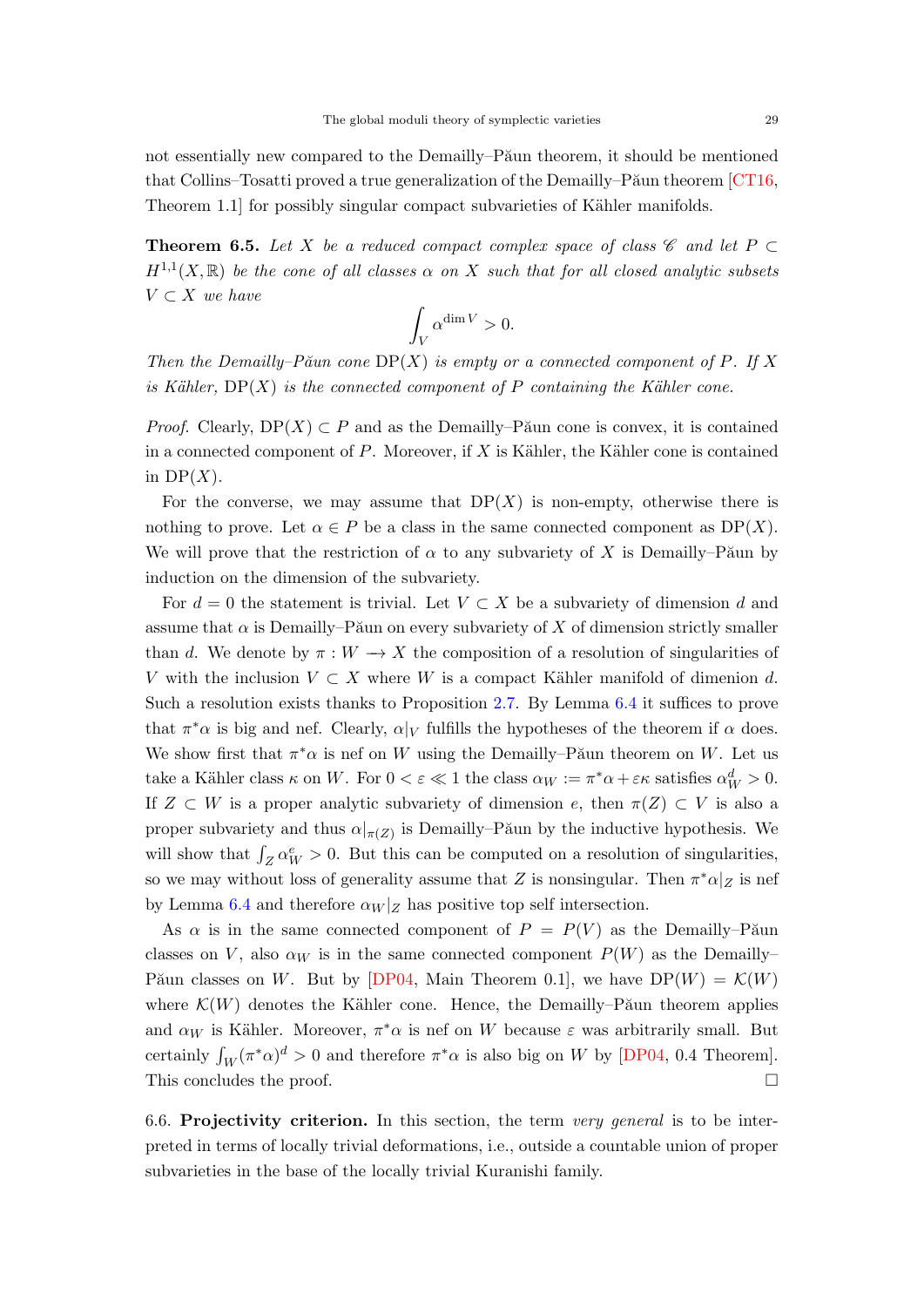<span id="page-29-2"></span>**Definition 6.7.** Let X be a primitive symplectic variety and  $q_X$  its BBF form. We define the positive cone

(6.1) 
$$
\mathcal{C}_X := \left\{ \alpha \in H^{1,1}(X,\mathbb{R}) \middle| \ q_X(\alpha) > 0 \right\}^{\kappa}
$$

where  $\kappa$  denotes the connected component containing the Kähler cone.

<span id="page-29-1"></span>**Theorem 6.8.** For a very general primitive symplectic variety  $X$ , the positive cone equals the Demailly– $P\check{a}$ un cone:

$$
(6.2) \t\t \tDP(X) = C_X.
$$

*Proof.* The Demailly–Păun cone is always contained in the positive cone by Theo-rem [6.5.](#page-28-0) Let us prove the other inclusion. By Corollary [5.18,](#page-23-0)  $X$  does not contain any odd dimensional subvarieties. Let  $Z \subset X$  be a subvariety and denote by 2d its dimension. Choose a Kähler class  $\kappa$  on X. Then by the Fujiki relations, Proposition [5.15,](#page-22-0) there is a constant  $c_Z \in \mathbb{R}$  such that for every  $\alpha \in H^2(X, \mathbb{C})$  the equality

$$
c_Z \cdot \int_Z (\alpha S + \kappa T)^{2d} = q_X (\alpha S + \kappa T)^d
$$
  
=  $(q_X(\alpha)S^2 + 2q_X(\alpha, \kappa)ST + q_X(\kappa)T^2)^d$ 

of polynomials in the indeterminates S and T holds. Choosing  $\alpha = \kappa$  we see that  $c_Z$ has to be strictly positive. From now on let  $\alpha \in \mathcal{C}_X$ . As also  $\kappa \in \mathcal{C}_X$ , Lemma [5.3](#page-19-3) implies that  $q_X(\alpha, \kappa) > 0$ . The coefficients of the polynomial on the right-hand side are manifestly all positive. We conclude from looking at the left-hand side that for every  $0 \leq \lambda \leq 1$  we have that  $\lambda \alpha + (1 - \lambda)\kappa$  lies in the cone P from Theorem [6.5.](#page-28-0) In particular,  $\alpha$  is in the connected component of P containing the Kähler cone  $\mathcal{K}(X)$ . We conclude from Theorem [6.5](#page-28-0) that  $\alpha \in DP(X)$ .

The following is the singular version of [\[Huy03b,](#page-44-13) Theorem 3.11] and the proof relies on important ideas of his and of Menet [\[Men20\]](#page-45-4), see section 4 of Menet's article. The presentation follows [\[GHJ03,](#page-43-11) Proposition 26.13].

<span id="page-29-0"></span>**Theorem 6.9.** Let X be a primitive symplectic variety and  $\alpha \in H^2(X,\mathbb{Z})$  a  $(1,1)$ class. If  $q(\alpha) > 0$ , then X is projective.

Note that the existence of such a class can be read off only from the period.

*Proof.* By the Lefschetz  $(1, 1)$ -theorem, there is a line bundle L on X with first Chern class  $c_1(L) = \alpha$ . We will show that L is big. It suffices to do this on a resolution, say  $\pi: Y \longrightarrow X$ , as bigness of a line bundle is a birationally invariant notion. Bigness of the line bundle  $\pi^* L$  is implied by bigness of  $\pi^* \alpha$ , see [\[JS93,](#page-44-14) Theorem 4.6]. The strategy is to infer bigness of  $\alpha$  by approximating  $\alpha$  on a resolution with Kähler currents on nearby varieties.

Let us consider the locally trivial Kuranishi family  $\mathscr{X} \to S := \mathrm{Def}^{\mathrm{lt}}(X)$  and take a simultaneous resolution  $\mathscr{Y} \to \mathscr{X}$  which is possible by Lemma [4.9.](#page-16-0) From now on we choose  $\pi: Y \to X$  to be the special fiber of  $\mathscr{Y} \to \mathscr{X}$ . For a very general  $t \in S$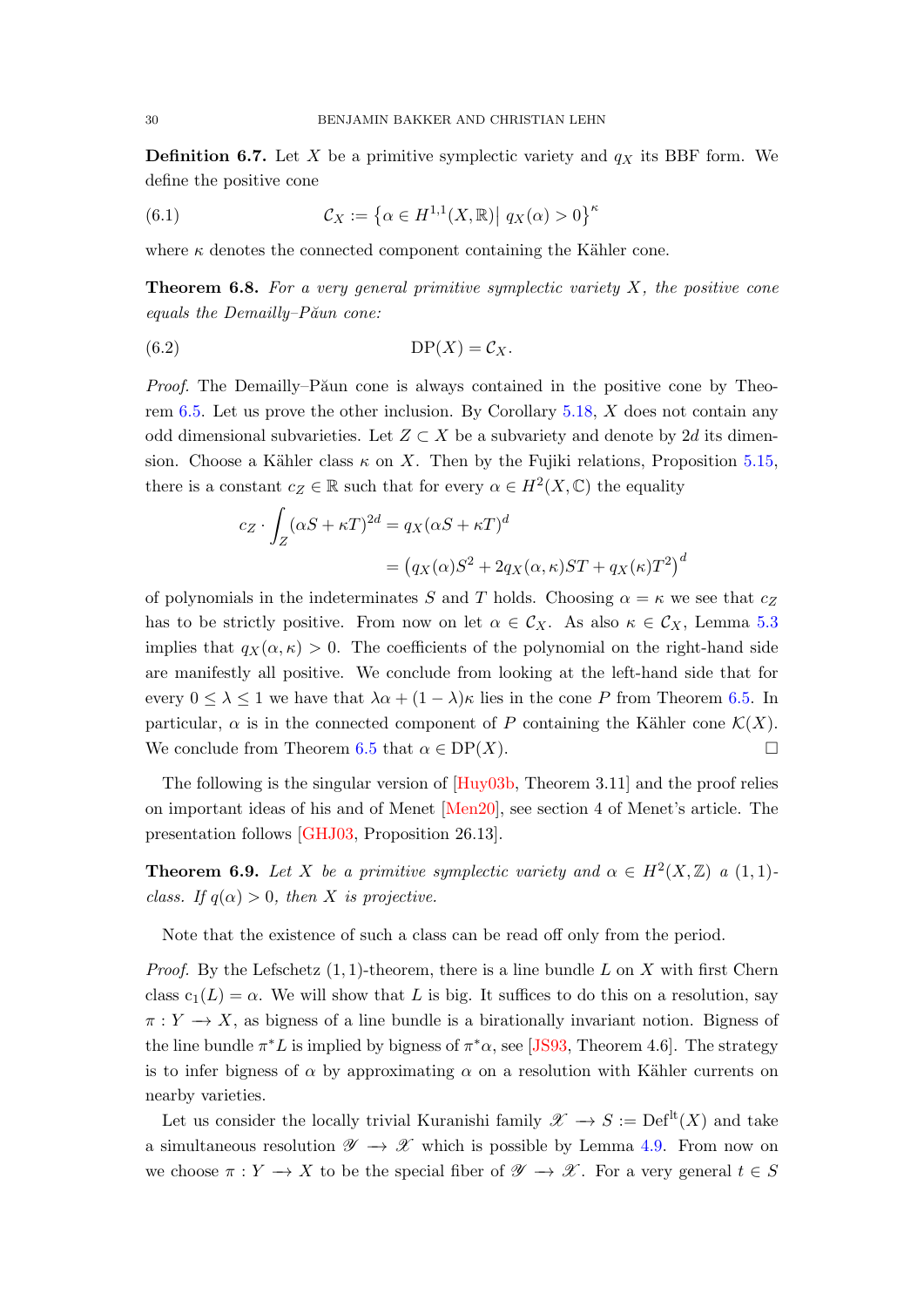<span id="page-30-1"></span>the corresponding primitive symplectic varieties  $\mathscr{X}_t$  satisfy  $DP(\mathscr{X}_t) = C_{\mathscr{X}_t}$  thanks to Theorem [6.8.](#page-29-1) Therefore,  $\alpha$  can be approximated by Demailly–Păun classes  $\alpha_{t_i}$ on  $\mathscr{X}_{t_i}$  where  $t_i \to 0 \in S$  for  $i \to \infty$ , where X is the fiber of  $\mathscr{X} \to S$  over 0. Consequently,  $\pi^*\alpha$  can be approximated by big classes on nearby fibers  $\mathscr{Y}_{t_i}$  and as in [\[Dem92,](#page-43-15) Proposition 6.1], see also the proof of [\[GHJ03,](#page-43-11) Proposition 26.13], we deduce that  $\pi^*\alpha$  is big. The key point here is to see that in the above approximation procedure, the limit of a sequence of closed positive currents are again closed and positive. This is explained in detail in the appendix by Diverio to [\[ADH19\]](#page-42-12). As explained before, bigness of  $\pi^*\alpha$  implies that  $\pi^*L$  and hence L is big. Thus, X is Moishezon. Being Kähler and having rational singularities, it must be projective by  $[Nam02, Theorem 1.6]$ .  $\Box$ 

The following result is the singular analog of [\[Fuj83,](#page-43-16) Theorem 4.8 2)], see also [\[Huy99,](#page-44-3) Theorem 3.5] and [\[GHJ03,](#page-43-11) Proposition 26.6]. We have to change the proof slightly in the singular setting.

**Corollary 6.10.** Let X be a primitive symplectic variety,  $f : \mathcal{X} \to \mathrm{Def}^{\mathrm{lt}}(X)$  be the universal locally trivial deformation of  $X = f^{-1}(0)$ , and  $S \subset \text{Def}^{lt}(X)$  a positivedimensional subvariety through  $0 \in \mathrm{Def}^{\mathrm{lt}}(X)$ . Then in every open neighborhood  $U \subset S$ of 0 there is a point  $s \in U$  such that the fiber  $\mathscr{X}_s$  is projective.

*Proof.* The proof is almost the same as in  $[Fu \check{B}3, Theorem 4.8 2)]$  respectively  $[Huy99,$ Theorem 3.5]. We refer to these references for details and content ourselves with a sketch of proof. One restricts to a one-dimensional disk  $S \subset \mathrm{Def}^{\mathrm{lt}}(X)$  and chooses a Kähler form  $\omega$  on X such that the locus  $S_{[\omega]} \subset \mathrm{Def}^{\mathrm{lt}}(X)$  where the class  $[\omega]$  remains of type  $(1, 1)$  intersects S transversally. Next one chooses classes  $\alpha_i \in H^2(X, \mathbb{Q})$ converging to  $[\omega]$  such that the  $\alpha_i$  are not of type  $(1, 1)$  on X. Then the  $(1, 1)$ -locus  $S_{\alpha_i} \subset \text{Def}^{\text{lt}}(X)$  intersects S in points  $t_i \neq 0$  converging to 0. Now the idea is that the  $(1, 1)$ -class  $\alpha_i$  is Kähler on  $\mathscr{X}_{t_i}$  for  $t_i$  sufficiently close to 0. In [\[Huy99,](#page-44-3) Theorem 3.5] this is seen via harmonic representatives. As  $X$  is singular, we cannot argue literally the same. However, due to Lemma [4.9](#page-16-0) we may take a simultaneous resolution  $\pi : \mathscr{Y} \to \mathscr{X}$ obtained by successive blow ups. In particular, there is an  $\mathbb R$ -linear combination  $E$  of exceptional divisors such that for  $e := c_1(\mathcal{O}(E))$  we have that  $\alpha_i - e$  is Kähler on  $Y := \pi^{-1}(X)$ . Now we apply the argument involving harmonic representatives to  $\alpha_i - e$  and deduce that for  $t_i$  sufficiently close to 0 the variety  $\mathscr{Y}_{t_i}$  is projective. Hence, also the corresponding  $\mathscr{X}_{t_i}$  is projective by [\[Nam02,](#page-45-1) Theorem 1.6].

We immediately deduce

<span id="page-30-0"></span>**Corollary 6.11.** Let X be a primitive symplectic variety and let  $f : \mathcal{X} \to \mathrm{Def}^{\mathrm{lt}}(X)$ be the universal locally trivial deformation of  $X = f^{-1}(0)$ . Then for every positivedimensional subvariety  $S \subset \mathrm{Def}^{\mathrm{lt}}(X)$  the set of points  $\Sigma \subset S$  with projective fiber is dense.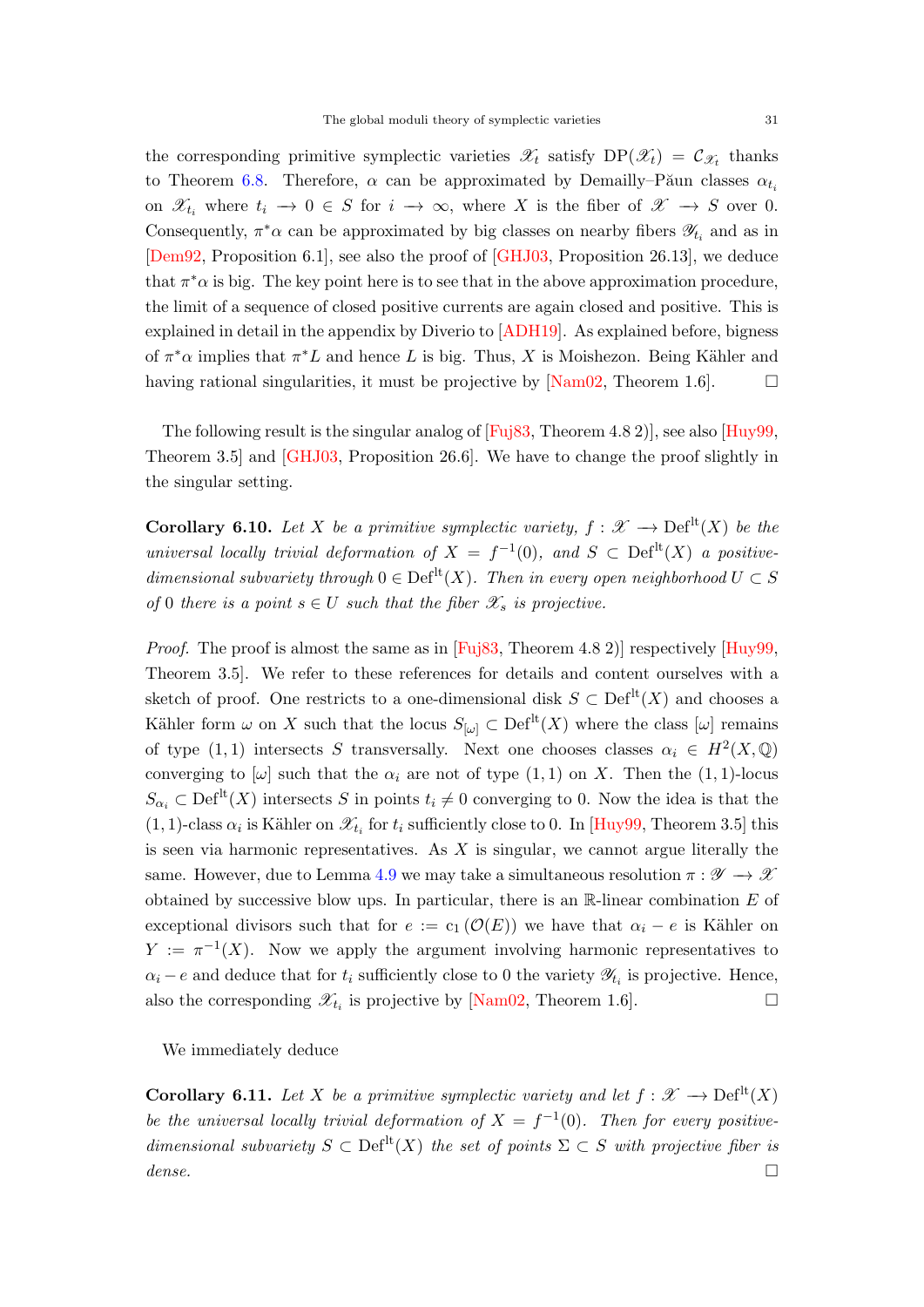<span id="page-31-5"></span><span id="page-31-3"></span>6.12. Inseparability and moduli. Given a primitive symplectic variety  $X$ , we denote by  $H^2(X,\mathbb{Z})_{\text{tf}} := H^2(X,\mathbb{Z})/\text{torsion}$  the torsion-free part of its second cohomology. Given a lattice Λ with quadratic form q, a Λ-marking of X is an isomorphism  $\mu$  :  $(H^2(X,\mathbb{Z})_{\text{tf}},q_X) \stackrel{\cong}{\rightarrow} (\Lambda,q)$ . A *Λ*-marked primitive symplectic variety is a pair  $(X, \mu)$  where X is a primitive symplectic variety and  $\mu$  is a  $\Lambda$ -marking of X. Two Λ-marked primitive symplectic varieties  $(X, \mu)$  and  $(X', \mu')$  are *isomorphic* if there is an isomorphism  $\varphi: X \to X'$  such that  $\mu' = \mu \circ \varphi^*$ .

<span id="page-31-0"></span>**Definition 6.13.** Given a lattice  $\Lambda$  as above, we denote by  $\mathfrak{M}_{\Lambda}$  the analytic coarse moduli space of  $\Lambda$ -marked primitive symplectic varieties. As a set,  $\mathfrak{M}_{\Lambda}$  consists of isomorphism classes of  $\Lambda$ -marked primitive symplectic varieties  $(X, \mu)$ , and it is given the structure of a not-necessarily-Hausdorff complex manifold using Theorem [4.7](#page-15-0) by identifying points in the bases of locally trivial Kuranishi families over which the fibers are isomorphic as Λ-marked varieties.

Note that this definition coincides with the usual one [\[Huy99,](#page-44-3) 1.18] for irreducible symplectic manifolds due to the fact that all deformations of smooth varieties are locally trivial. The following statement of Huybrechts' carries over together with its proof.

<span id="page-31-1"></span>**Theorem 6.14.** Let  $X$ ,  $X'$  be primitive symplectic varieties such that for some choice of marking  $\mu: H^2(X,\mathbb{Z})_{\rm tf} \to \Lambda$ ,  $\mu': H^2(X',\mathbb{Z})_{\rm tf} \to \Lambda$  the pairs  $(X,\mu), (X',\mu')$  define non-separated points in the  $\Lambda$ -marked moduli space. Then there is a bimeromorphic map  $\phi: X \dashrightarrow X'.$ 

*Proof.* Identical to [\[Huy99,](#page-44-3) Theorem 4.3] using a simultaneous resolution.  $\Box$ 

<span id="page-31-4"></span>**Corollary 6.15.** If  $(X, \mu)$  and  $(X', \mu')$  are inseparable in moduli with Mumford–Tate general periods, then  $(X, \mu) = (X', \mu').$ 

*Proof.* By the theorem, there is a bimeromorphic  $\phi : X \dashrightarrow X'$ . Mumford-Tate generality implies that neither  $X$  nor  $X'$  contain compact curves. Indeed, such a curve would define a non-zero Hodge class e.g. in  $H_2(X, \mathbb{Q})$ , so by the BBF form we also had a non-zero Hodge class in  $H^2(X, \mathbb{Q})$ . By a standard argument, bimeromorphic maps between normal varieties without curves are necessarily isomorphisms.<sup>[5](#page-31-2)</sup> We therefore obtain an isomorphism of Hodge structures  $H^2(X, \mathbb{Z})_{\text{tf}} \to H^2(X', \mathbb{Z})_{\text{tf}}$  which maps a Kähler class to a Kähler class. The claim follows since the automorphism group of a Mumford–Tate general period  $\text{Aut}_{\text{Hdg}}(H^2(X,\mathbb{Z})_{\text{tf}}) = {\pm 1}$ , since

$$
End(H^2(X, \mathbb{Q}), q_X)^{SO(H^2(X, \mathbb{Q}), q_X)} = \mathbb{Q}id.
$$

<span id="page-31-2"></span><sup>&</sup>lt;sup>5</sup>This can be seen exactly as for projective algebraic varieties of Picard rank one by applying e.g. [\[Deb01,](#page-42-13) Lemma 1.15 (b)] to a resolution of indeterminacies and its inverse.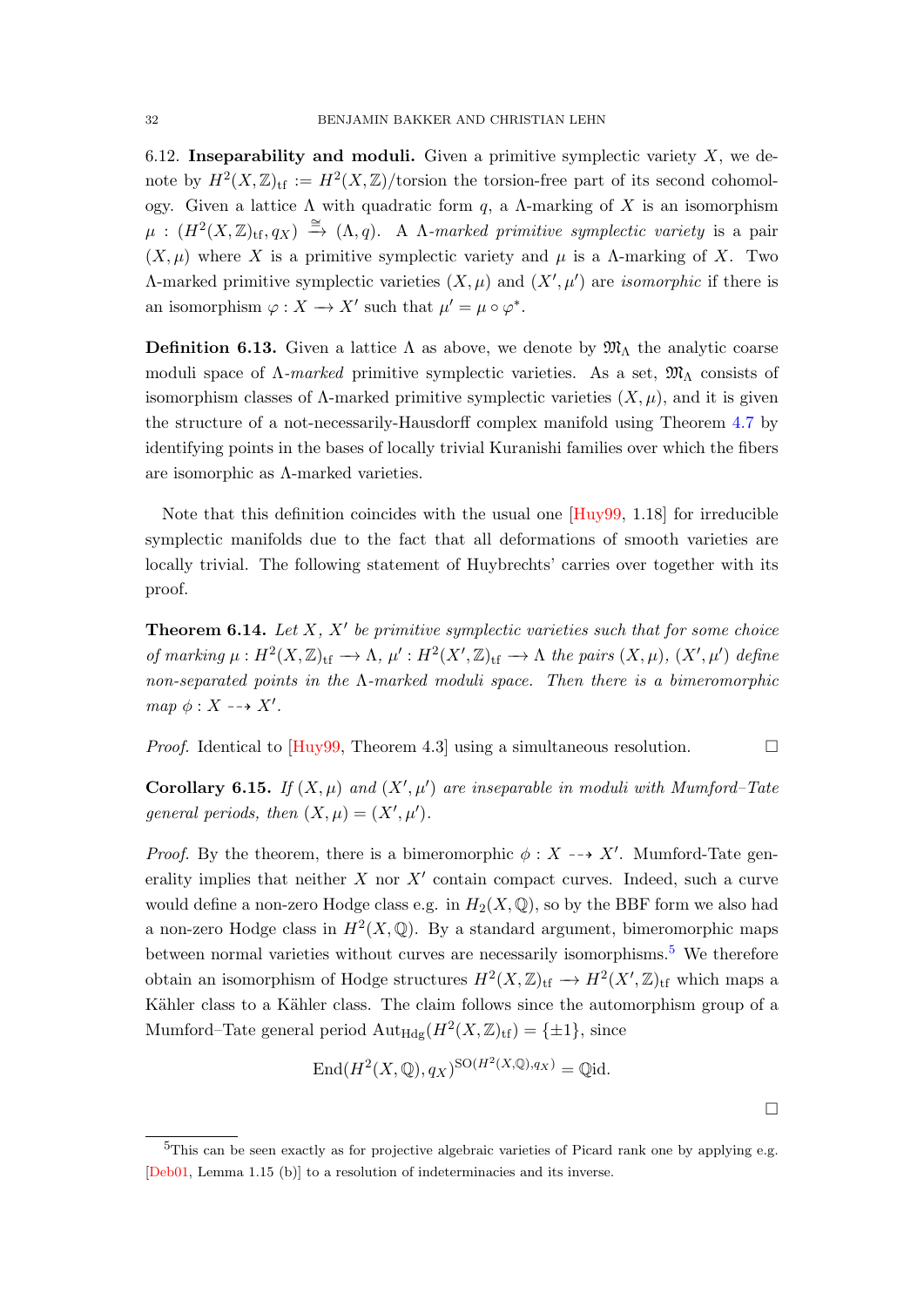<span id="page-32-3"></span>We denote by  $\Delta = \{z \in \mathbb{C} \mid |z| \leq 1\}$  the complex unit disk and by  $\Delta^* := \Delta \setminus \{0\}$ the complement of the origin. Recall that if two not necessarily Q-factorial complex varieties are bimeromorphic, it is not in general true that we can push forward (or pull back) line bundles along the bimeromorphic map.

**Theorem 6.16.** Let  $X$  and  $X'$  be projective primitive symplectic varieties, and let  $\phi: X \dashrightarrow X'$  be a birational map which is an isomorphism in codimension one such that  $\phi_* : Pic(X)_{\mathbb{Q}} \longrightarrow Pic(X')_{\mathbb{Q}}$  is well-defined and an isomorphism. Then there are one parameter locally trivial deformations  $f: \mathscr{X} \to \Delta$ ,  $f': \mathscr{X}' \to \Delta$  such that  $\mathscr{X}$ and X' are birational over  $\Delta$  and such that  $\mathcal{X}^* = f^{-1}(\Delta^*) \cong (f')^{-1}(\Delta^*) = (\mathcal{X}')^*$ .

Proof. The basic strategy of  $[Huy99,$  Theorem 4.6 remains unchanged, we will therefore only explain where we need to deviate from it. By Corollary [5.16,](#page-22-1) there are polynomials  $f_X(t)$  and  $f_{X'}(t)$  with rational coefficients of degree  $n = \frac{\dim X}{2}$  $\frac{1}{2}$  such that for any line bundle L on X a Hirzebruch–Riemann–Roch statement of the form  $\chi(X, L) = f_X(q_X(c_1(L)))$  holds and similarly for X'. We may assume that  $f_X \ge f_{X}$ with respect to the lexicographic order and choose an ample line bundle  $L'$  on  $X'$  and denote by L the corresponding Q-line bundle on X. Replacing  $L'$  by a multiple, we may assume that L is integral. Let  $\pi : (\mathscr{X}, \mathscr{L}) \longrightarrow S$  be a locally trivial deformation of  $(X, L)$  over a smooth one-dimensional base such that the Picard number of the general fiber of  $\mathscr{X} \to S$  is one. As in [\[Huy99,](#page-44-3) Theorem 4.6], using the projectivity criterion from Theorem [6.9](#page-29-0) one shows that  $h^0(\mathscr{L}^{\otimes m}_t)$  for  $m \gg 0$  does not depend on  $t \in S$ that the associated linear system gives a meromorphic S-morphism  $\mathscr{X} \dashrightarrow \mathbb{P}_S(\pi_*\mathscr{L}^\vee)$ which is bimeromorphic onto its image. We obtain  $\mathscr{X}' \to S$  as the closure of this image and one verifies as in [\[Huy97,](#page-44-15) Proposition 4.2] that  $\mathcal{X}' \to S$  has the desired properties, in particular, that its central fiber is  $X'$ . . — Первый процесс в серверності процесс в процесс в серверності процесс в серверності процесс в серверності п<br>Процесс в серверності процесс в серверності процесс в серверності процесс в серверності процесс в серверності

This result can be reformulated as follows.

<span id="page-32-1"></span>Corollary 6.17. Let  $X$  and  $X'$  be projective primitive symplectic varieties, and let  $\phi: X \dashrightarrow X'$  be a birational map which is an isomorphism in codimension one such that  $\phi_* : Pic(X)_{\mathbb{Q}} \longrightarrow Pic(X')_{\mathbb{Q}}$  is well-defined and an isomorphism. Then for every choice of a marking  $\mu : H^2(X,\mathbb{Z})_{\text{tf}} \longrightarrow \Lambda$  there exists a marking  $\mu' : H^2(X',\mathbb{Z})_{\text{tf}} \longrightarrow \Lambda$ such that the points  $(X, \mu)$  and  $(X', \mu')$  are inseparable points in the moduli space  $\mathfrak{M}_{\Lambda}$ .

### 7. Projective degenerations

<span id="page-32-0"></span>The main goal of this section is to prove the following result, which will be needed for the surjectivity of the period map in Section [8:](#page-35-0)

<span id="page-32-2"></span>**Theorem 7.1.** Let  $f : \mathcal{X}^* \to \Delta^*$  be a projective locally trivial family of primitive symplectic varieties with Q-factorial terminal singularities such that the monodromy of  $R^2f_*\mathbb{Q}_{\mathscr{X}^*}$  is finite. Then there is a proper locally trivial family  $q: \mathscr{Y} \to \Delta$  of primitive symplectic varieties whose restriction  $\mathscr{Y}|_{\Delta^*} \to \Delta^*$  is isomorphic to the restriction of the base-change of  $\mathscr{X}^* \to \Delta^*$  along a finite étale cover  $\Delta^* \to \Delta^*$ .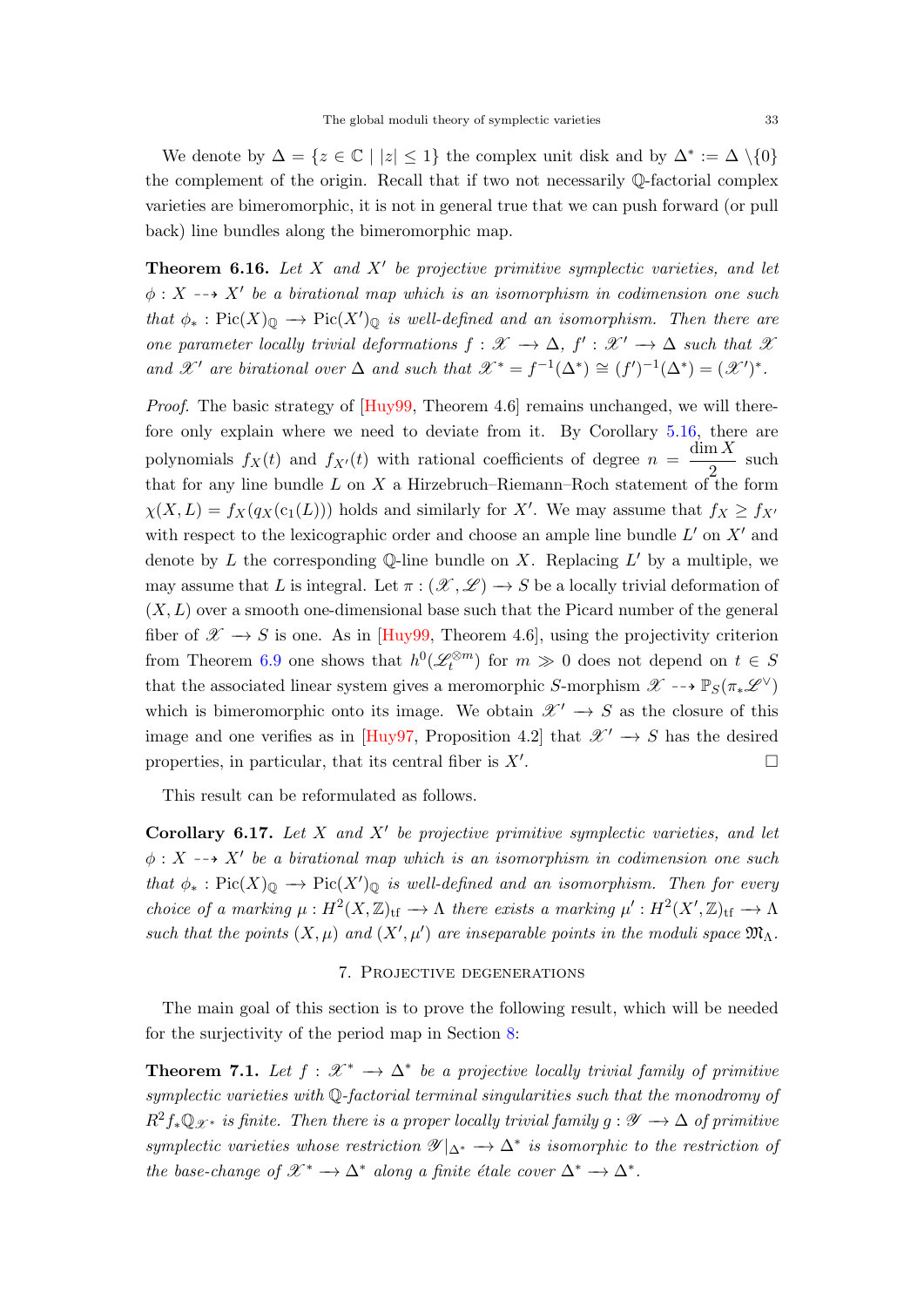<span id="page-33-2"></span>Theorem [7.1](#page-32-2) is proven for smooth  $\mathscr{X}^* \to \Delta^*$  in [\[KLSV18,](#page-45-0) Theorem 1.7], and the proof in our slightly more general setting involves very mild modifications of the same arguments given Proposition [5.11,](#page-21-1) albeit rearranged slightly and with some simplifications.

A crucial step is the following version of [\[KLSV18,](#page-45-0) Theorem 2.1] which uses the MMP to produce nice models for degenerations of K-trivial varieties.

<span id="page-33-0"></span>**Theorem 7.2.** (Theorem 2.1 and Remarks 2.3 and 2.4 of [\[KLSV18\]](#page-45-0)) Let  $f : \mathcal{X} \to \Delta$ be a projective family whose generic fiber is a  $K$ -trivial variety with  $\mathbb{Q}$ -factorial terminal singularities and such that at least one component of the special fiber is not uniruled. Then there is a projective family  $g : \mathscr{Y} \longrightarrow \Delta$  for which:

- (1) the restriction  $\mathscr{Y}|_{\Delta^*}\to \Delta^*$  is isomorphic to the restriction of the base-change of  $\mathscr{X} \longrightarrow \Delta$  along a finite cover  $\Delta \longrightarrow \Delta$ ;
- (2) the special fiber is a K-trivial variety with canonical singularities;
- (3) the total space  $\mathscr Y$  has terminal singularities.

Note that the third statement follows from the proof in [\[KLSV18\]](#page-45-0). Theorem [7.2](#page-33-0) reduces the proof of Theorem [7.1](#page-32-2) to showing that the assumption on the local monodromy implies that some component of a degeneration must be non-uniruled, and this is accomplished by the following:

<span id="page-33-1"></span>**Proposition 7.3.** Let  $f : \mathcal{X} \to \Delta$  be a flat projective family such that:

- (1) the restriction  $\mathscr{X}^* := \mathscr{X}|_{\Delta^*} \to \Delta^*$  is a locally trivial family of primitive symplectic varieties;
- (2) the local monodromy of  $R^2f_*\mathbb{Q}_{\mathscr{X}}$  is trivial;
- (3) the special fiber  $X$  has no multiple components;
- (4) the total space  $\mathscr X$  has log terminal singularities.

Then a resolution of some component of the special fiber  $X$  has a generically nondegenerate holomorphic 2-form.

*Proof.* Let 2n be the fiber dimension of f and take  $\pi : (\mathscr{Y}, Y) \to (\mathscr{X}, X)$  to be a log resolution and  $g := f \circ \pi : \mathscr{Y} \to \Delta$ . After possible shrinking  $\Delta, \mathscr{Y} \to \mathscr{X}$  is a fiberwise resolution over  $\Delta^*$ . Recall that there is a specialization map sp :  $H^*(Y, \mathbb{Q}) \to$  $H^*(\mathscr{Y}_{\infty},\mathbb{Q})$  which is topologically constructed as follows. After possibly shrinking  $\Delta$ we let  $\mathscr{Y}_{\infty} = e^* \mathscr{Y}_{\Delta^*}$ , where  $e : \mathbb{H} \to \Delta^*$  is the universal cover. Then sp is the pullback along the natural map  $\mathscr{Y}_{\infty} \to \mathscr{Y}$  composed with the isomorphism induced by the inclusion  $Y \to \mathscr{Y}$  which is a homotopy equivalence. Note that sp is a ring homomorphism, and that the inclusion  $\mathscr{Y}_t \to \mathscr{Y}_{\infty}$  of a fiber above  $t \in \Delta^*$  is also a homotopy equivalence, as locally trivial families are topologically (even real analytically) trivial [\[AV19,](#page-42-14) Proposition 6.1]. We can also view  $H^*(\mathscr{Y}_{\infty}, \mathbb{Q})$  as the nearby cycles  $\psi Rf_*\mathbb{Q}_{\mathscr{Y}}$  (up to a shift) and the specialization map as the natural map  $i^*Rf_*\mathbb{Q}_\mathscr{Y} \to \psi Rf_*\mathbb{Q}_\mathscr{Y}$  by proper base-change, where  $i : \{0\} \rightarrow \Delta$  is the inclusion. By Saito's theory [\[Sai88,](#page-46-12) [Sai90\]](#page-46-13),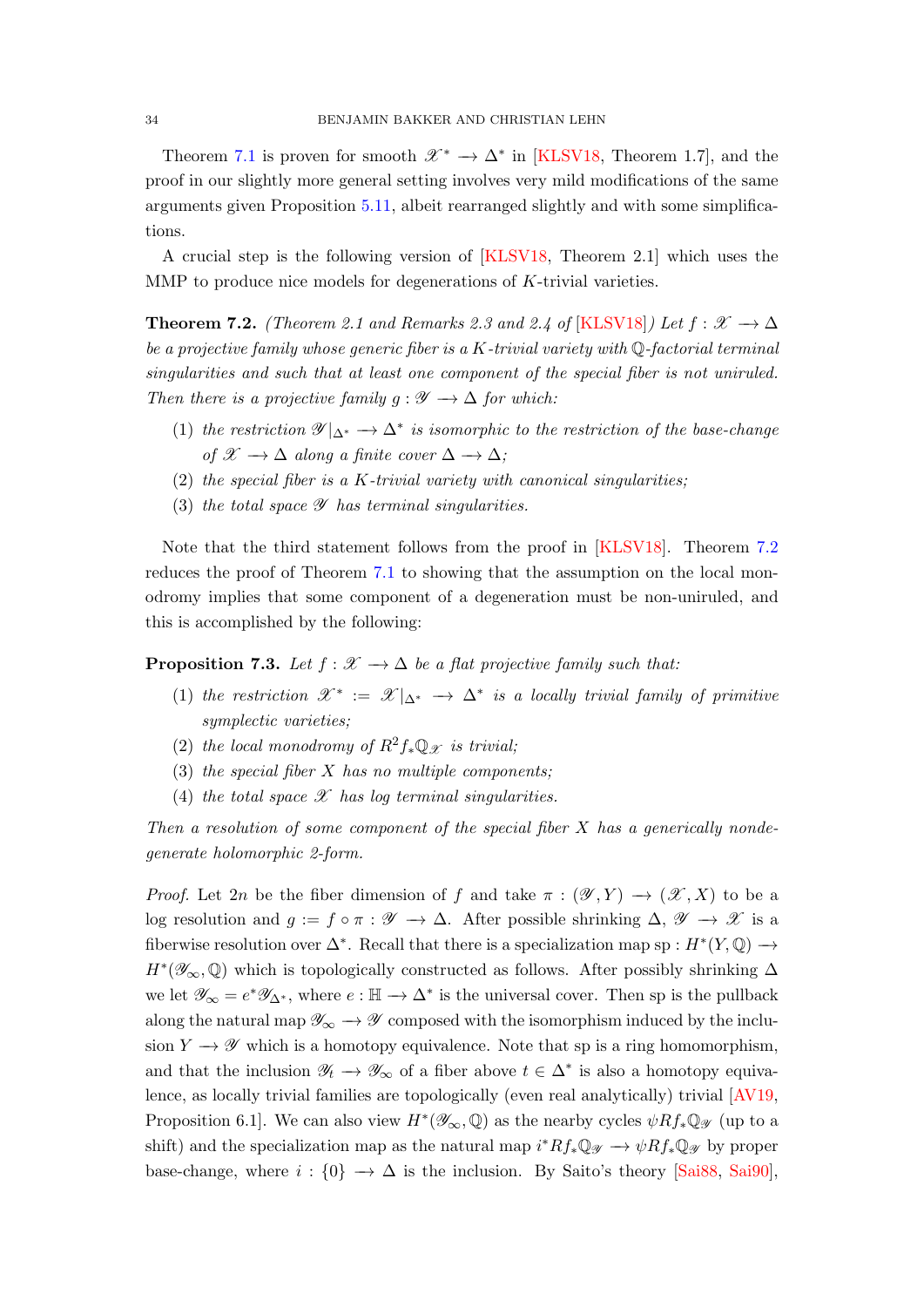<span id="page-34-0"></span>Now for  $t \in \Delta^*$ , the pullback  $\pi_t^* : H^*(\mathscr{X}_t, \mathbb{Q}) \to H^*(\mathscr{Y}_t, \mathbb{Q})$  induces an injection  $\operatorname{gr}^W_k H^k(\mathcal{X}_t, \mathbb{Q}) \to H^k(\mathcal{Y}_t, \mathbb{Q})$  for all k. By Theorem [5.11,](#page-21-1) for  $k \leq n$  we have an induced injection  $\text{Sym}^k H^2(\mathscr{X}_t, \mathbb{Q}) \to H^{2k}(\mathscr{Y}_t, \mathbb{Q})$  and therefore also an injection  $\text{Sym}^k H^2(\mathscr{X}_{\infty}, \mathbb{Q}) \to H^{2k}(\mathscr{Y}_{\infty}, \mathbb{Q}).$ 

*Claim.* The image of the specialization sp :  $H^{2k}(Y, \mathbb{Q}) \to H^{2k}(\mathscr{Y}_{\infty}, \mathbb{Q})$  contains the image of  $\text{Sym}^k H^2(\mathscr{X}_{\infty}, \mathbb{Q})$  for  $k \leq n$ .

Proof. By the semisimplicity of the category of variations of polarized integral Hodge structures, Sym<sup>k</sup> $R^2 f_* \mathbb{Q}_{\mathscr{X}^*}$  is a summand of  $R^{2k} g_* \mathbb{Q}_{\mathscr{Y}^*}$  for  $k \leq n$ . By the decomposi-tion theorem [\[Sai88,](#page-46-12) §5.3], the intermediate extension  $j_{!*}(\text{Sym}^k R^2 f_* \mathbb{Q}_{\mathscr{X}^*}[1])[-2k-1]$ is a summand of  $Rg_*\mathbb{Q}_{\mathscr{Y}}$ , where  $j:\Delta^* \to \Delta$  is the inclusion. As the monodromy of  $\text{Sym}^k R^2 f_* \mathbb{Q}_{\mathscr{X}^*}$  is trivial, the specialization map

$$
i^*j_{!*}(\text{Sym}^k R^2 f_* \mathbb{Q}_{\mathscr{X}^*}[1]) \longrightarrow \psi j_{!*}(\text{Sym}^k R^2 f_* \mathbb{Q}_{\mathscr{X}^*}[1])
$$

is an isomorphism, hence the claim.

Now,  $H^2(\mathscr{Y}_{\infty},\mathbb{Q})$  has the same Hodge numbers as the general fiber (since the monodromy is trivial), and it follows that there is an element  $w \in I^{2,0}H^2(Y, \mathbb{Q})$  mapping to a generator of  $I^{2,0}H^2(\mathscr{Y}_{\infty},\mathbb{Q})$ . Here,  $I^{2,0}$  denotes the  $(2,0)$ -part of the Deligne split-ting, see e.g. [\[PS08,](#page-46-4) Lemma-Definition 3.4]. Moreover,  $w^n \neq 0$  by the claim. The same is true on the normalization  $\tilde{Y} \to Y$ , so some component of Y has a generically nondegenerate holomorphic 2-form. Finally, since  $\mathscr X$  is log terminal, by [\[HM07,](#page-44-16) Corollary 1.5] the exceptional divisors of  $\pi : \mathscr{Y} \to \mathscr{X}$  are uniruled, so the same must be true of X.

*Proof of Theorem [7.1.](#page-32-2)* Obviously we may assume the monodromy of  $R^2f_*\mathbb{Q}_{\mathscr{X}^*}$  is trivial. Let  $f: \mathscr{X} \to \Delta$  be a flat projective family restricting to the base change of  $\mathscr{X}^*$ over  $\Delta^*$ ; we may assume the special fiber has no multiple component. By running the MMP as in the first part of [\[KLSV18,](#page-45-0) Theorem 2.1], we may assume  $\mathscr X$  has terminal singularities, and so by Proposition [7.3](#page-33-1) and Theorem [7.2](#page-33-0) we may assume the special fiber  $X$  is a K-trivial variety with canonical singularities. By the proposition again and Theorem [3.4,](#page-12-0) X is symplectic. Take a  $\mathbb{Q}$ -factorial terminalization  $\pi : Y \to X$ and consider the diagram  $(5.7)$  for  $\pi$ . With the notations used there, the deformation  $\mathscr{Y} \to \mathrm{Def}(Y)$  is locally trivial by [\[Nam06,](#page-45-7) Main Theorem]. By [Nam06, Theorem 1] the induced map  $p : Def(Y) \to Def(X)$  is finite and surjective. Thus, the classifying map  $\Delta \to \mathrm{Def}(X)$  of the family  $\mathscr{X} \to \Delta$  can be lifted to  $\mathrm{Def}(Y)$  over a finite cover  $\Delta' \rightarrow \Delta$ . The pullback  $\mathscr{Y}_{\Delta'}$  is then the claimed family; it only remains to show that it is isomorphic to the pullback  $\mathscr{X}_{\Delta}$  outside the central fiber. This is because for  $t' \in \Delta'^*$ mapping to  $t \in \Delta^*$  we have that  $\mathscr{Y}_{t'} \to \mathscr{X}_t$  is a proper birational morphism between  $\mathbb Q$ -factorial terminal K-trivial varieties and thus is an isomorphism.  $\Box$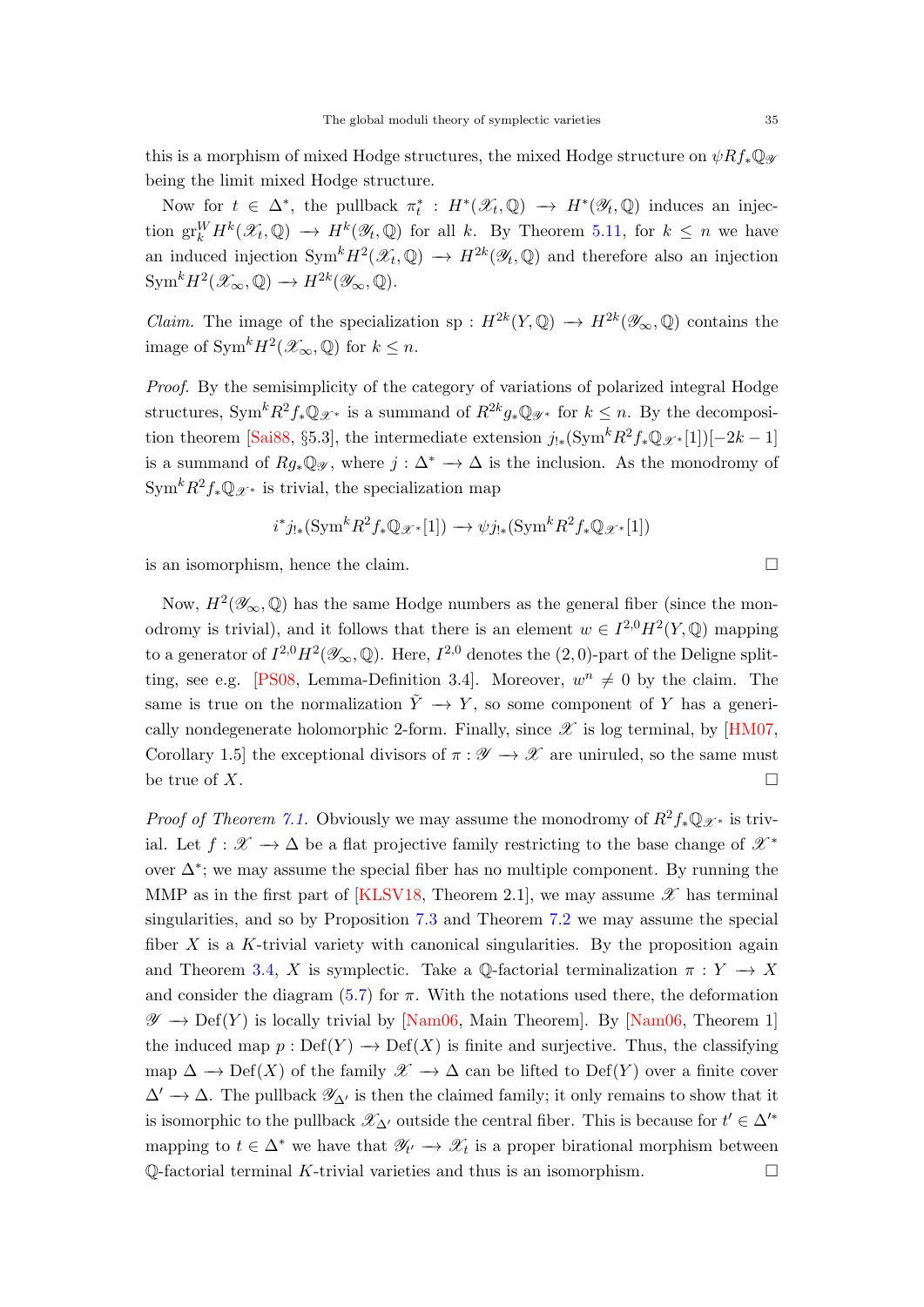<span id="page-35-3"></span>Remark 7.4. The techniques of [\[KLSV18\]](#page-45-0) are used to fill in varieties over projective period points in the interior of the period domain. We would like to point out that in the smooth case this technique of "filling holes" has been used independently by Odaka–Oshima for a different purpose, see the second paragraph in the first proof of Claim 8.10 of [\[OO18\]](#page-45-20).

# 8. Monodromy and Torelli theorems

<span id="page-35-0"></span>Fix a lattice  $\Lambda$  and denote its quadratic form by q.

**Definition 8.1.** We say a Hodge structure on  $\Lambda$  is *semi-polarized* (by q) if  $q : \Lambda \otimes \Lambda \rightarrow$  $\mathbb{Z}(-2)$  is a morphism of Hodge structures. We furthermore say a semi-polarized Hodge structure is *hyperkähler* if it is pure of weight two with  $h^{2,0} = h^{0,2} = 1$ , the signature of q is  $(3, b_2 - 3)$ , and q is positive-definite on the real space underlying  $H^{2,0} \oplus H^{0,2}$ . Hyperkähler Hodge structures on  $\Lambda$  are parametrized by the period domain

$$
\Omega_{\Lambda} := \{ [\sigma] \in \mathbb{P}(\Lambda_{\mathbb{C}}) \mid q(\sigma) = 0, q(\sigma, \bar{\sigma}) > 0 \}.
$$

Let  $X^+$  be a primitive symplectic variety with  $(H^2(X^+,\mathbb{Z})_{\text{tf}},q_{X^+})\cong(\Lambda,q)$ , and let  $\mathfrak{M}^+$  be the moduli space of  $\Lambda$ -marked locally trivial deformations of  $X^+$ . Note that  $\mathfrak{M}^+$  is a union of connected components of the full moduli space  $\mathfrak{M}_{\Lambda}$  of  $\Lambda$ -marked primitive symplectic varieties from Section [6.12.](#page-31-3)

Set  $\Omega := \Omega_{\Lambda}$ . We have a period map  $P : \mathfrak{M}^+ \to \Omega$  which is a local isomorphism by the local Torelli theorem (Proposition [5.5\)](#page-20-0). Furthermore, inseparable points of  $\mathfrak{M}^+$ lie above proper Mumford–Tate subdomains of  $\Omega$  by Corollary [6.15,](#page-31-4) so as in<sup>[6](#page-35-2)</sup> [\[Huy12,](#page-44-17) Corollary 4.10] we have a factorization



where H is the Hausdorff reduction of  $\mathfrak{M}^+$  and  $\overline{P}$  is a local homeomorphism. For each  $x \in \overline{\mathfrak{M}}^+$ , a local basis is provided by images  $H(B)$  of open balls  $x \in B \subset \mathfrak{M}^+$  over which there is a universal family for  $x$ .

Note that  $O(\Lambda)$  acts on each of  $\mathfrak{M}^+$ ,  $\overline{\mathfrak{M}}^+$ , and  $\Omega$  by changing the marking, and the three maps H, P,  $\overline{P}$  respect these actions. For any connected component  $\mathfrak{M}$  of  $\mathfrak{M}^+$ , we define Mon $(\mathfrak{M}) \subset O(\Lambda)$  to be the image of the monodromy representation on second cohomology, which is defined up to conjugation.

The goal of this section is to show:

<span id="page-35-1"></span>**Theorem 8.2.** Assume  $rk(\Lambda) \geq 5$  and let  $\mathfrak{M}$  be a connected component of  $\mathfrak{M}^+$ .

(1) The monodromy group  $Mon(\mathfrak{M}) \subset O(\Lambda)$  is of finite index;

<span id="page-35-2"></span><sup>6</sup>Huybrechts uses that the inseparability only occurs above Noether–Lefschetz loci, but the same argument works for any countable union of proper complex analytic subvarieties.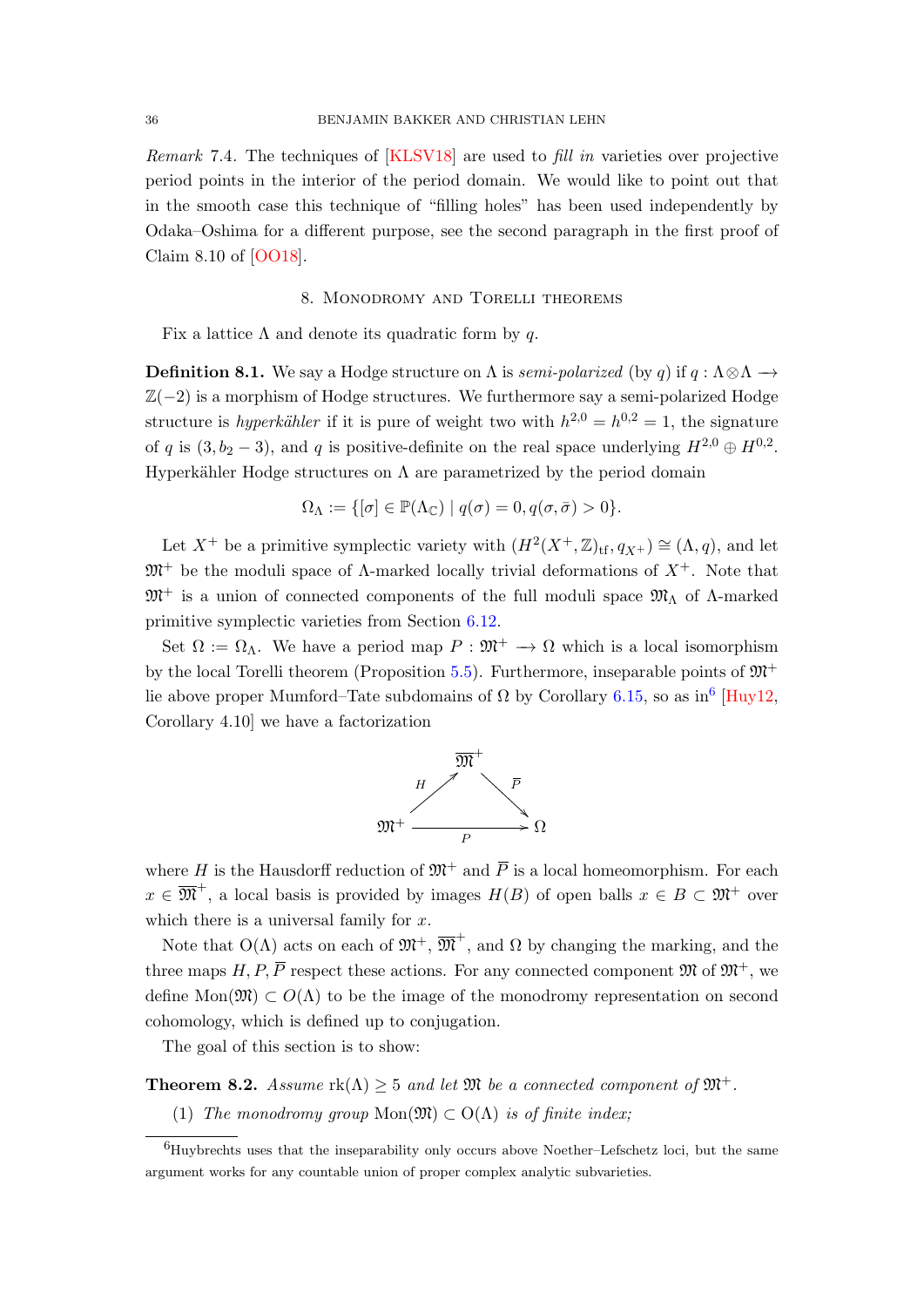- <span id="page-36-2"></span>(2)  $\bar{P}$  is an isomorphism of  $\bar{\mathfrak{M}}$  onto the complement in  $\Omega$  of countably many maximal Picard rank periods;
- (3) If  $X^+$  is  $\mathbb{Q}$ -factorial and terminal, then the same is true of every point  $(X,\mu) \in$  $\mathfrak{M}$  and  $\overline{P}$  is an isomorphism of  $\overline{\mathfrak{M}}$  onto  $\Omega$ .

Theorem [8.2](#page-35-1) immediately yields parts (1), (3), and (4) of Theorem [1.1.](#page-1-2) Before the proof, we briefly recall the classification of orbit closures in  $\Omega$  under an arithmetic lattice, which is crucial to the argument.

## <span id="page-36-0"></span>8.3. Reminder on orbit closures.

**Definition 8.4.** The *rational rank* of a hyperkähler period  $p \in \Omega$  is defined as

$$
\operatorname{rrk}(p) := \dim_{\mathbb{Q}} \left( \left( H^{2,0} \oplus H^{0,2} \right) \cap \Lambda_{\mathbb{Q}} \right) \in \{0,1,2\}.
$$

We define the rational rank of a primitive symplectic variety to be the rational rank of its Hodge structure on second cohomology.

Recall that the period domain  $\Omega$  can be thought of as the oriented positive Grassmannian Gr<sup>++</sup>(2,  $\Lambda_{\mathbb{R}}$ ). For a rational positive-definite sublattice  $\ell \subset \Lambda_{\mathbb{Q}}$  with  $rk(\ell) \leq 2$ , we define  $T_\ell$  to be the locus of periods for which  $\ell \subset (H^{2,0} \oplus H^{0,2})_{\mathbb{R}}$ . Obviously  $T_\ell \supset T_{\ell'}$ if  $\ell \subset \ell'$ . Note that if  $rk(\ell) = 2$ , then  $T_{\ell}$  is a pair of conjugate maximal Picard rank points (and all such pairs arise this way). For  $rk(\ell) = 1$ , the set  $T_{\ell}$  is isomorphic to the space  $S^+(\ell_{\mathbb{R}}^{\perp})$  positive unit-norm vectors in  $\ell_{\mathbb{R}}^{\perp}$ , which is a totally real submanifold of  $\Omega$  of real dimension rk( $\Lambda$ ) – 2.

The important point is that orbit closures for the action of a finite index subgroup  $\Gamma \subset O(\Lambda)$  on the period domain  $\Omega$  are classified according to rational rank.

<span id="page-36-1"></span>Proposition 8.5 (Theorem 4.8 of [\[Ver15\]](#page-46-1) and Theorem 2.5 of [\[Ver17\]](#page-46-2)). Assume  $rk(\Lambda) \geq 5$ . We have for  $p \in \Omega$ :

- (1) If  $\text{rrk}(p) = 0$ ,  $\overline{\Gamma \cdot p} = \Omega$ ;
- (2) If  $\text{rrk}(p) = 1$ ,  $\overline{\Gamma \cdot p}$  is a (countable) union of  $T_\ell$  with  $\text{rk}(\ell) = 1$ ;
- (3) If  $\text{rrk}(p) = 2$ ,  $\overline{\Gamma \cdot p}$  is a (countable) union of  $T_\ell$  with  $\text{rk}(\ell) = 2$ .

8.6. **Proof of Theorem [8.2.](#page-35-1)** We divide the proof into five steps. Parts  $(1)$ ,  $(2)$ , and  $(3)$  are proven in steps 4, 5(a), and 5(b), respectively.

Step 1. Let  $p \in \Omega$  be a very general period with Picard group generated by a positive vector. Then  $\bar{P}^{-1}(p)$  is finite.

*Proof.* In fact, its equivalent to show  $P^{-1}(p)$  is finite by the assumption on the Picard rank. For the following lemma, we say an ample line bundle  $L$  on a primitive symplectic variety X has BBF square d if  $q_X(c_1(L)) = d$ .

**Proposition 8.7.** Pairs  $(X, L)$  consisting of a primitive symplectic variety X of a fixed locally trivial deformation type and an ample line bundle L with fixed BBF square form a bounded family.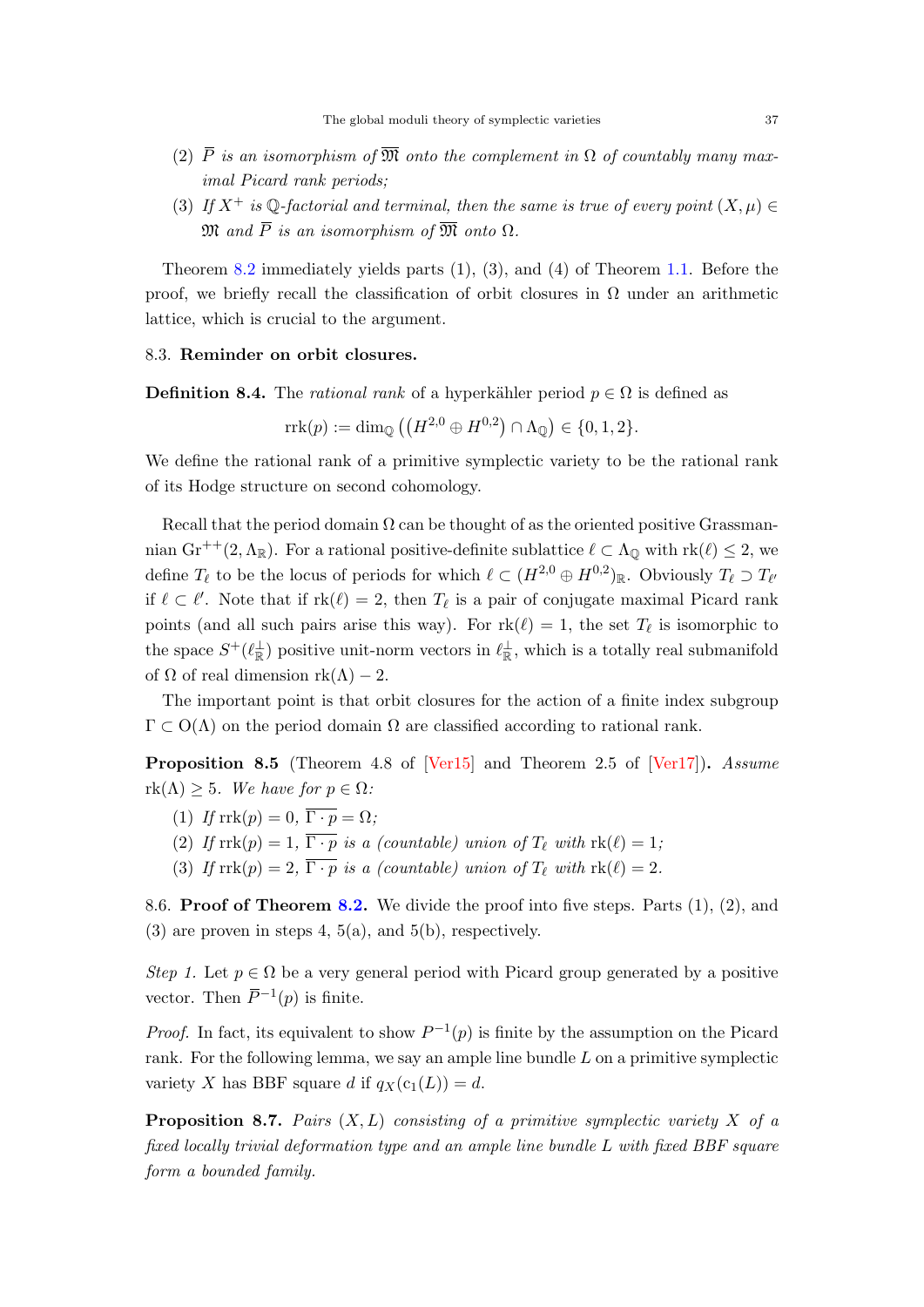<span id="page-37-0"></span>Proof. Using that the Fujiki constants are locally trivially deformation-invariant and [\[Mat86,](#page-45-21) Theorem 2.4], for any such pair  $(X, L)$ , the variety X can be embedded with bounded degree in  $\mathbb{P}^N$  for some fixed N via the sections of some fixed power  $L^k$ . Let H be the corresponding Hilbert scheme of subschemes of  $\mathbb{P}^N$  of bounded degree, and let  $f: \mathcal{X} \to H$  be the universal family. Let  $H' \subset H$  denote the subset over which the fibers of f are primitive symplectic. By semi-continuity and openness of symplecticity,  $H' \subset H$  is open.

**Lemma 8.8.** There is a stratification of  $H'$  by locally closed reduced subschemes over which  $\mathscr X$  is locally trivial.

*Proof.* There is a stratification  $H_i$  of  $H'$  by locally closed reduced subschemes along which the second Betti numbers  $(R^2f_*\mathbb{Q}_{\mathscr{X}})_t$  are constant, for instance by using étale cohomology. By Corollary [5.23,](#page-26-1)  $\mathscr X$  is locally trivial in an analytic neighborhood of every point t in each  $H_i$ , and so  $\mathscr X$  is locally trivial on each  $H_i$ .

It follows from the lemma that the set of pairs  $(X, L)$  as in the statement of the proposition together with a choice of an embedding into  $\mathbb{P}^N$  as above is a locally closed subscheme U of H. The C-points of the quotient stack  $[{\rm PGL}_{N+1}\setminus U]$  then parametrize isomorphism classes of the pairs  $(X, L)$ . The PGL<sub>N+1</sub> action has finite stabilizers on U by Lemma [4.6,](#page-15-2) so by general theory  $[{\rm PGL}_{N+1}\setminus U]$  is a Deligne–Mumford stack and there is a finite-type étale atlas  $S \to [PGL_{N+1}\backslash U].$ 

To summarize, there is (depending on the fixed locally trivial deformation type and the fixed BBF square) a finite-type scheme S and a locally trivial family  $\mathscr{X} \to S$  of primitive symplectic varieties and a relatively ample  $\mathscr L$  on  $\mathscr X$  which has the property that every  $(X, L)$  as in the statement of the lemma appears finitely many times (and at least once) as a fiber.

Each component  $S_0$  of the scheme S constructed in the proof of the lemma has a period map of the form  $P_v : S_0 \to O(v^{\perp}) \backslash \Omega_{v^{\perp}}$  for some  $v \in \Lambda$  with fixed square  $q(v) = d$ , where we think of  $\Omega_{v^{\perp}} = \mathbb{P}(v^{\perp}) \cap \Omega$ . Moreover,  $P_v$  is a local isomorphism and therefore quasifinite, as by e.g. [\[Bor72,](#page-42-15) Theorem 3.10] the fibers are algebraic.

Now, for  $p \in \Omega$  as in the original claim, suppose  $q(v) = d$  for a generator v of the Picard group. It follows that there are finitely many isomorphism classes of pairs  $(X, L)$  where X is a primitive symplectic variety that is locally trivially deformationequivalent to  $X^+$ , and L is an ample bundle of BBF square d, and the primitive parts of  $H^2(X,\mathbb{Z})_{\text{tf}}$  and p are abstractly isomorphic as polarized Hodge structures. By the assumption on the Picard rank, there are then finitely many isomorphism classes of projective X locally-trivially deformation equivalent to  $X^+$  and with  $H^2(X,\mathbb{Z})$ <sub>tf</sub> abstractly isomorphic to p as semi-polarized Hodge structures. Moreover,  $Aut(p)$  $\pm 1$ , so for each such X there are finitely many such isomorphisms.

To finish, by Theorem [6.9](#page-29-0) every point in  $P^{-1}(p)$  is projective and uniquely polarized by a class of BBF square d, and the claim follows.  $\square$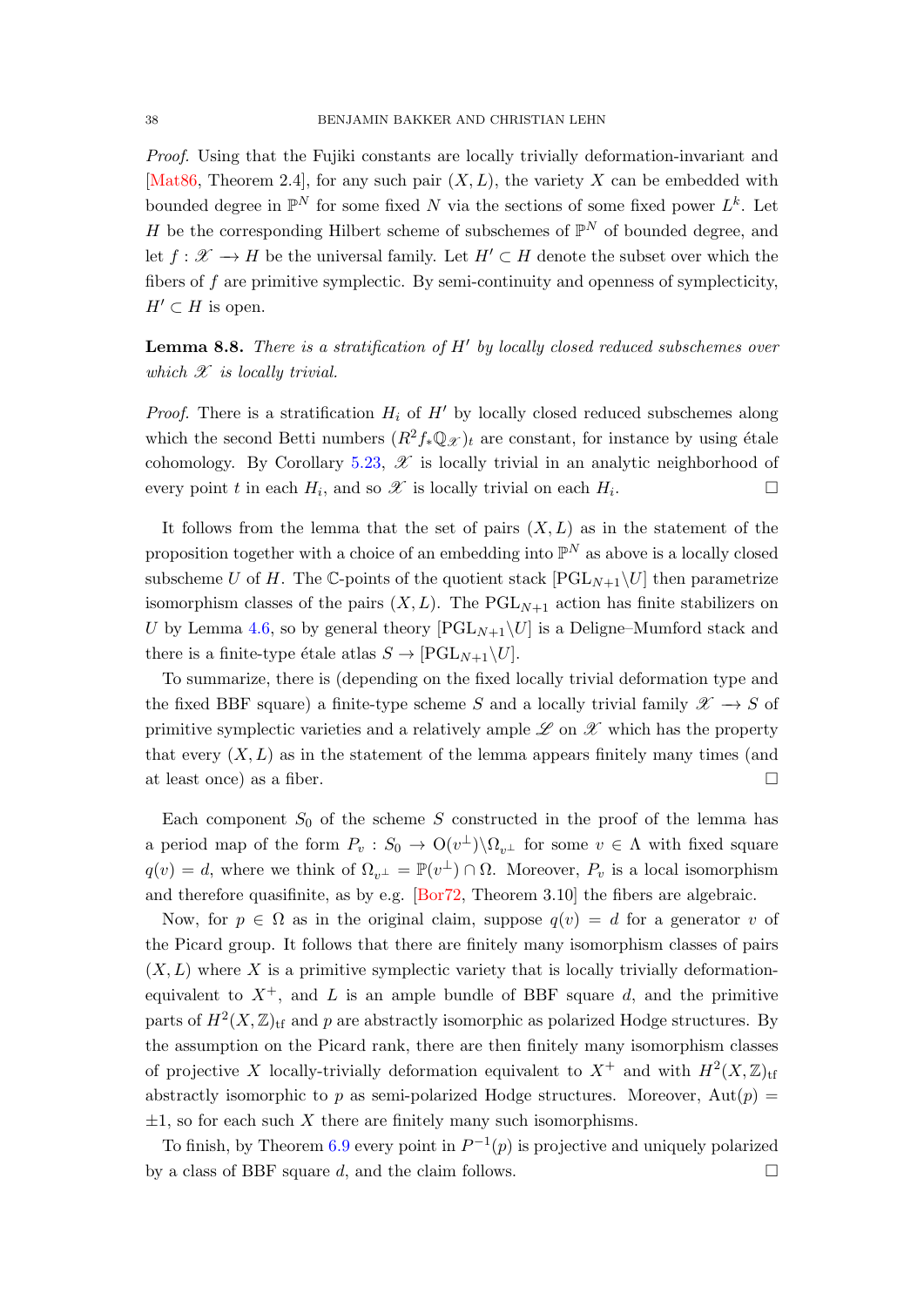<span id="page-38-1"></span>For the next step, let  $\Omega_{\rm{rrk=0}}\subset \Omega$  be the rational-rank-zero locus, let  $\overline{\mathfrak{M}}^+_{\rm{rrk=0}}\subset \overline{\mathfrak{M}}^+$ be the preimage of  $\Omega_{rrk=0}$  under  $\overline{P}$ , and let  $\overline{P}_{rrk=0}$  be the restriction of  $\overline{P}$  to  $\overline{\mathfrak{M}}_{rrk=0}^+$ . Note that since we are assuming  $rk(\Lambda) \geq 5$ , every  $p \in \Omega_{\text{rrk}=0}$  has dense  $O(\Lambda)$ -orbit, by Proposition [8.5.](#page-36-1)

Step 2.  $\overline{P}_{rrk=0}$  is a covering map onto  $\Omega_{rrk=0}$ .

Proof. The claim follows from the following two lemmas.

**Lemma 8.9.**  $\overline{P}_{rrk=0}$  has finite fibers of constant size. In particular, it is surjective onto  $\Omega_{\text{rrk}=0}$ .

*Proof.* By the previous step there is a point  $p_0 \in \Omega_{\text{rrk}=0}$  over which  $\overline{P}^{-1}(p_0)$  is finite of size N, and therefore  $\overline{P}^{-1}(p)$  is finite of size  $\leq N$  for every point  $p \in \Omega_{\text{rrk}=0}$ . Indeed, if some  $p \in \Omega_{\text{rrk}=0}$  had at least  $N+1$  preimages then by Hausdorffness we can find pairwise non-intersecting open neighborhoods around any  $N + 1$  points in the fiber  $\overline{P}^{-1}(p)$  that map isomorphically to the same open neighborhood V of p, but  $p_0$  has dense orbit. Interchanging  $p_0$  and p, we see that in fact the fibers are finite of constant size.

**Lemma 8.10.** Suppose  $f: X \to Y$  is a local homeomorphism between two Hausdorff<sup>[7](#page-38-0)</sup> topological spaces. If f has finite fibers of constant size, then it is a covering map onto its image.

*Proof.* For any  $y \in Y$ , because  $f^{-1}(y)$  is finite we may find nonintersecting open sets U<sub>x</sub> around each point  $x \in f^{-1}(y)$  on which f is a homeomorphism, and by shrinking we may further assume all the  $U_x$  have the same image U. It follows from the assumption on fiber size that  $f^{-1}(U) = \bigcup_{x \in f^{-1}(y)} U_x$ .

 $\Box$ 

Step 3.  $\overline{P}_{rrk=0}$  is an isomorphism of  $\overline{\mathfrak{M}}_{rrk=0}$  onto  $\Omega_{rrk=0}$ .

*Proof.* The rational-rank-zero locus is  $\Omega_{\text{rrk}=0} := \Omega \setminus \bigcup_{\ell \neq 0} T_{\ell}$  in the notation of Sec-tion [8.3,](#page-36-0) and each  $T_{\ell}$  is a closed submanifold of real codimension rk( $\Lambda$ ) − 2. Assuming  $rk(\Lambda) \geq 5$ , we have that  $\Omega_{rrk=0}$  is locally path-connected and path-connected by [\[Ver13,](#page-46-0) Lemma 4.10] and moreover locally simply connected and simply connected by the following lemma, as the same is true of  $\Omega$ .

**Lemma 8.11.** If M is a simply connected smooth manifold and S is a countable union of closed submanifolds of (real) codimension  $\geq$  3, then  $M \setminus S$  is simply connected.

Proof. This argument is taken from a MathOverflow answer of Martin M. W. [\[W.15\]](#page-46-14). The result is well-known when S is a single closed submanifold of codimension  $\geq 3$ . The space of nulhomotopies  $S^1 \times [0,1] \to M$  of a given path with the compact open

<span id="page-38-0"></span><sup>&</sup>lt;sup>7</sup>In fact, only Hausdorffness on the source is used.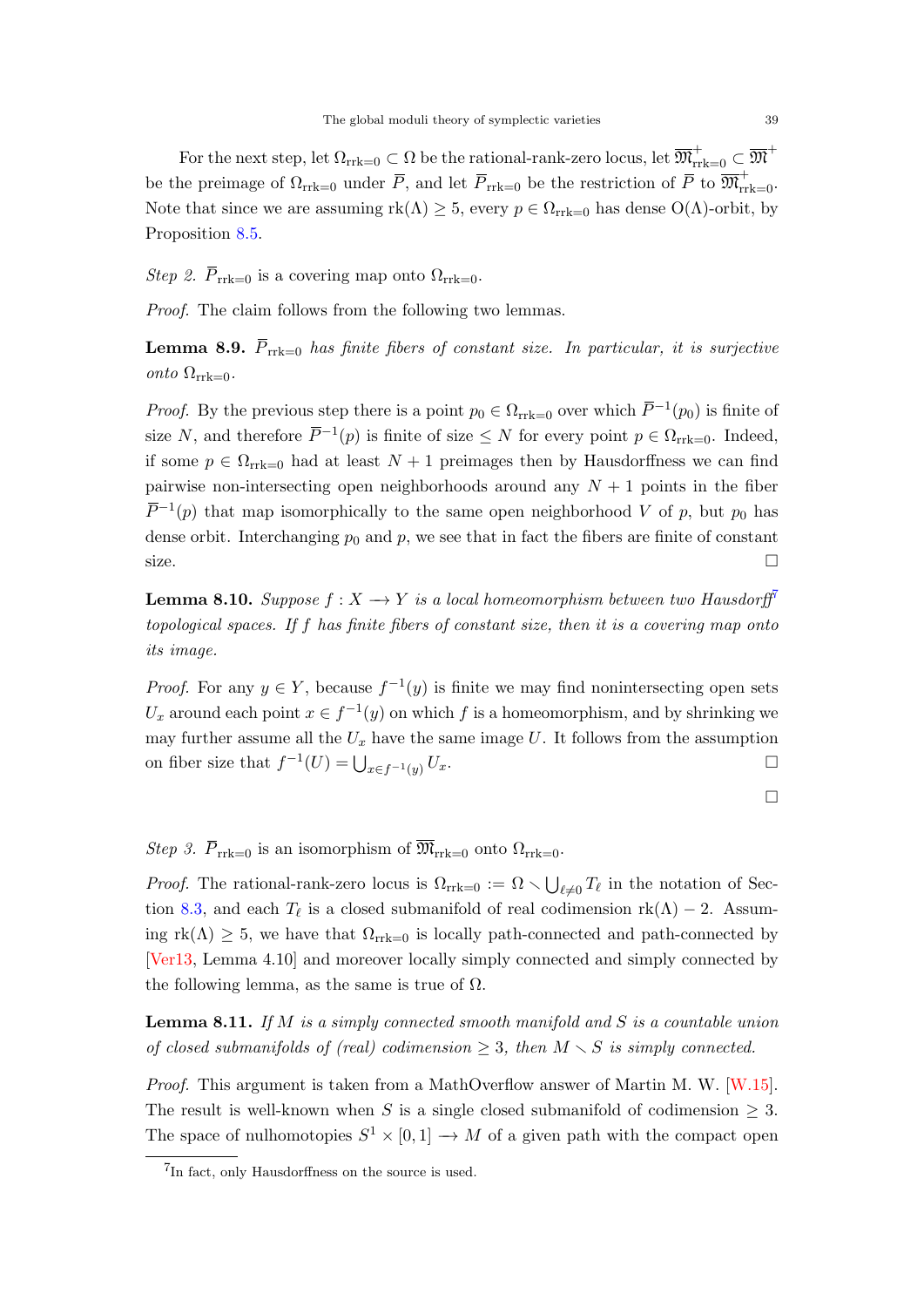topology is a Baire space and the set of homotopies avoiding a single closed submanifold of codimension  $\geq 3$  is a dense open subset. Therefore, the set of homotopies avoiding S is nonempty (and in fact dense) by definition of a Baire space.

Thus, the claim follows from the previous step.  $\Box$ 

*Step 4.* Mon $(\mathfrak{M})$  is finite index in  $O(\Lambda)$ .

*Proof.*  $\overline{P}: \overline{\mathfrak{M}}_{\mathrm{rrk}=0}^+ \to \Omega_{\mathrm{rrk}=0}$  has finite degree and  $\Omega_{\mathrm{rrk}=0}$  is path-connected. Therefore,  $\mathfrak{M}^+$  has finitely many connected components. The group  $Mon(\mathfrak{M})$  is the stabilizer of the component  $\mathfrak{M}$ , and is therefore finite index.

Step 5(a).  $\overline{P}$  is an isomorphism of  $\overline{\mathfrak{M}}$  onto the complement in  $\Omega$  of countably many maximal Picard rank periods.

*Proof.* By step 3, it is enough to show that the image of  $\mathfrak{M}$  under P contains the locus  $\Omega_{\text{rrk}\leq 1}$  of non-maximal Picard rank periods. The image is open and Mon $(\mathfrak{M})$ -invariant, whereas by Proposition [8.5](#page-36-1) and the previous step a Mon $(\mathfrak{M})$  orbit closure in  $\Omega$  must be a union of  $T_\ell$  or all of  $\Omega$ . It is therefore enough to show that for any rank one sublattice  $\ell \subset \Lambda$ , a very general point of  $T_{\ell}$  is contained in  $P(\mathfrak{M})$ .

Considering a projective  $(X, \mu) \in \mathfrak{M}$  with a polarization v that is orthogonal to  $\ell$ , we obtain a period map  $P_v : S_0 \to O(v^{\perp}) \backslash \Omega_{v^{\perp}}$  as in step 1 corresponding to a family of locally trivial deformations of X over  $S_0$ . The complement of  $P_v(S_0)$  is a locally closed subvariety of  $O(v^{\perp})\backslash\Omega_{v^{\perp}}$  and its preimage V in  $\Omega_{v^{\perp}}$  is therefore also a locally closed analytic subvariety.

It suffices to show that  $T_\ell \cap \Omega_{v^{\perp}}$  is not contained in V. But  $T_\ell$  is totally real and has half the (real) dimension of  $\Omega$ , so the tangent space to  $T_\ell \cap \Omega_{v^{\perp}}$  at a point p is not contained in any proper complex subspace of  $T_p\Omega_{v^{\perp}}$ . It follows that if  $T_{\ell}$  were contained in  $V$ , it must be contained in the singular locus of  $V$ , and so by induction we get a contradiction.

 $\Box$ 

Step 5(b). When  $X^+$  is  $\mathbb{Q}$ -factorial and terminal, then the same is true of every point  $(X, \mu) \in \mathfrak{M}$  and  $\overline{P}$  is an isomorphism of  $\overline{\mathfrak{M}}$  onto  $\Omega$ .

Proof. The first claim follows from Lemma [5.20.](#page-23-1) For the second claim, by the previous step, it remains to show  $P(\mathfrak{M})$  contains all maximal Picard rank points, which are in particular projective by Theorem [6.9.](#page-29-0)

Now for any maximal Picard rank period p, let  $v \in \Lambda$  be a positive vector which is Hodge with respect to p. A very general deformation of p for which  $v$  remains algebraic is in the image of P, and the period map  $P_v : S_0 \to O(v^{\perp}) \backslash \Omega_{v^{\perp}}$  from step 1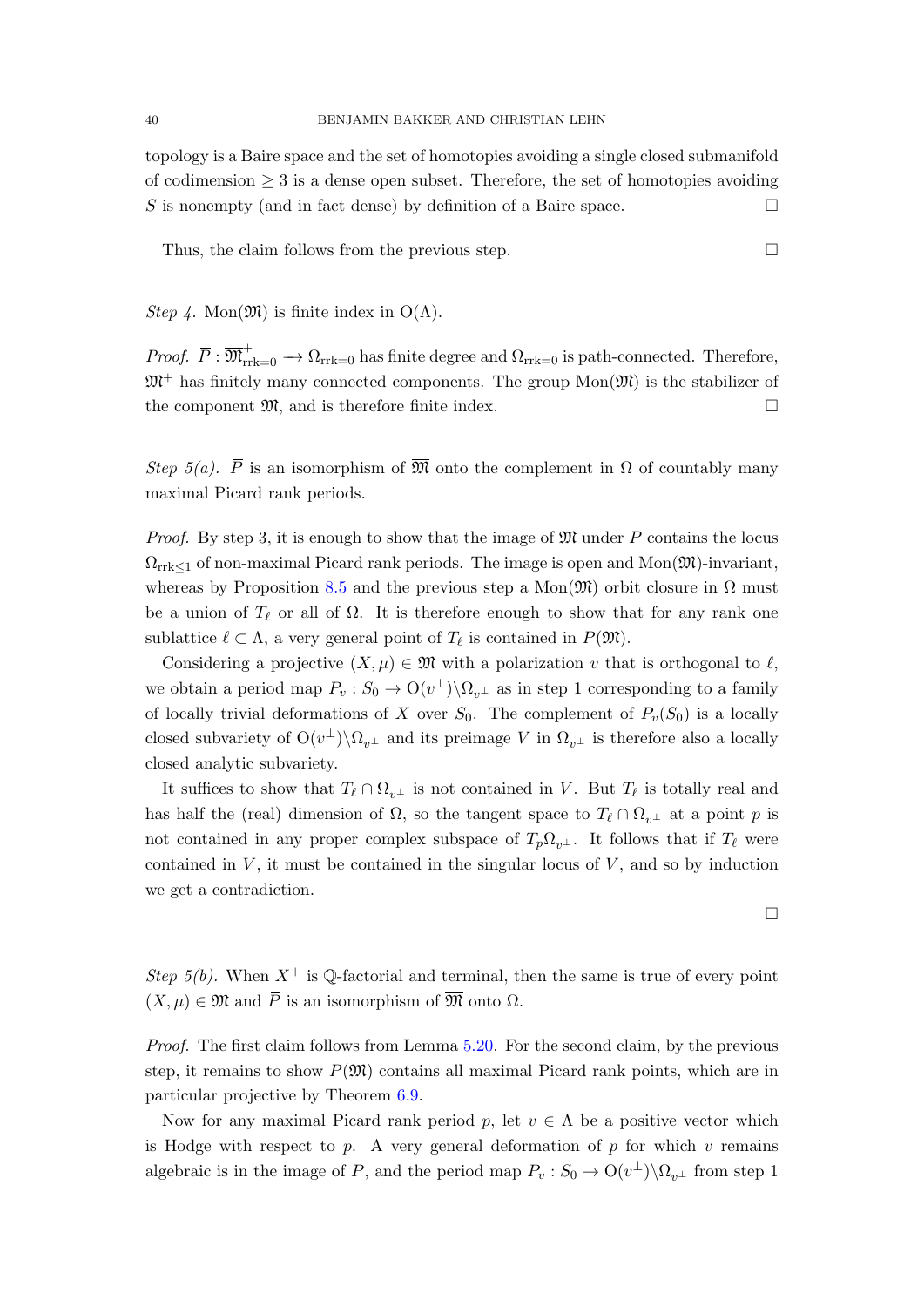<span id="page-40-3"></span>is dominant, so we can find a curve  $B \subset O(v^{\perp}) \backslash \Omega_{v^{\perp}}$  through p such that an open set  $U \subset B$  lifts to  $S_0$ , possibly after a base change. Now apply<sup>[8](#page-40-2)</sup> Proposition [7.1.](#page-32-2)

This concludes the proof.

Remark 8.12. The argument given in Step 1 of the proof of the theorem together with Huybrechts' surjectivity of the period map [\[Huy99,](#page-44-3) Theorem 8.1] implies that the monodromy group is of finite index for irreducible symplectic manifolds even when  $b_2 = 4$  (for  $b_2 = 3$  it is automatic). For an argument not using Huybrechts' theorem, see [\[Ver19,](#page-46-15) Theorem 2.6].

Remark 8.13. Some ideas similar to those appearing in the proof of Theorem [8.2](#page-35-1) have also been used recently by Huybrechts [\[Huy18\]](#page-44-18) to prove some finiteness results for hyperkähler manifolds, and these arguments can likely be adapted to the singular setting.

# 9. Q-factorial terminalizations

<span id="page-40-0"></span>If X is an algebraic variety, then by  $[{\rm BCHM10}, {\rm Corollary 1.4.3}]$  there exists  $\mathbb{Q}$ factorial terminalization  $\pi : Y \longrightarrow X$ . This is often crucial in the theory of singular symplectic varieties. On the other hand, even if you are mainly interested in projective symplectic varieties, it is often necessary to consider also compact Kähler varieties and certainly the methods of op. cit. are not yet established in the Kähler case. The main result of this section, Theorem [9.1,](#page-40-1) partially remedies this in the case of primitive symplectic varieties. If we start with a primitive symplectic variety with second Betti number  $\geq 5$ , it establishes the existence of Q-factorial terminalizations on a bimeromorphic model which is locally trivially deformation equivalent to the initial variety.

In fact, by Theorem [6.14](#page-31-1) the following is slightly stronger, though we expect it to be equivalent. For a normal variety X we denote by  $\omega_X$  the push forward of the canonical bundle along the inclusion of the regular locus.

<span id="page-40-1"></span>**Theorem 9.1.** Let X be a primitive symplectic variety satisfying  $b_2(X) \geq 5$ . Then there exists a primitive symplectic variety  $X'$  which is inseparable from X in (locally trivial) moduli and a  $\mathbb Q$ -factorial terminalization of  $X'$ , that is, a proper bimeromorphic morphism  $\pi : Y \longrightarrow X'$  such that Y has only Q-factorial terminal singularities and  $\pi^*\omega_{X'} = \omega_Y = \mathcal{O}_Y$ . In particular, Y is a primitive symplectic variety.

As a consequence of the fact that bimeromorphic varieties without compact curves are isomorphic, see e.g. the proof of Corollary [6.15,](#page-31-4) we obtain:

Corollary 9.2. Let X be as in Theorem [9.1,](#page-40-1) and additionally assume it has Picard rank zero. Then X has a  $\mathbb{Q}$ -factorial terminalization.

<span id="page-40-2"></span> ${}^{8}$ Or [\[KLSV18,](#page-45-0) Theorem 1.7] in the smooth case.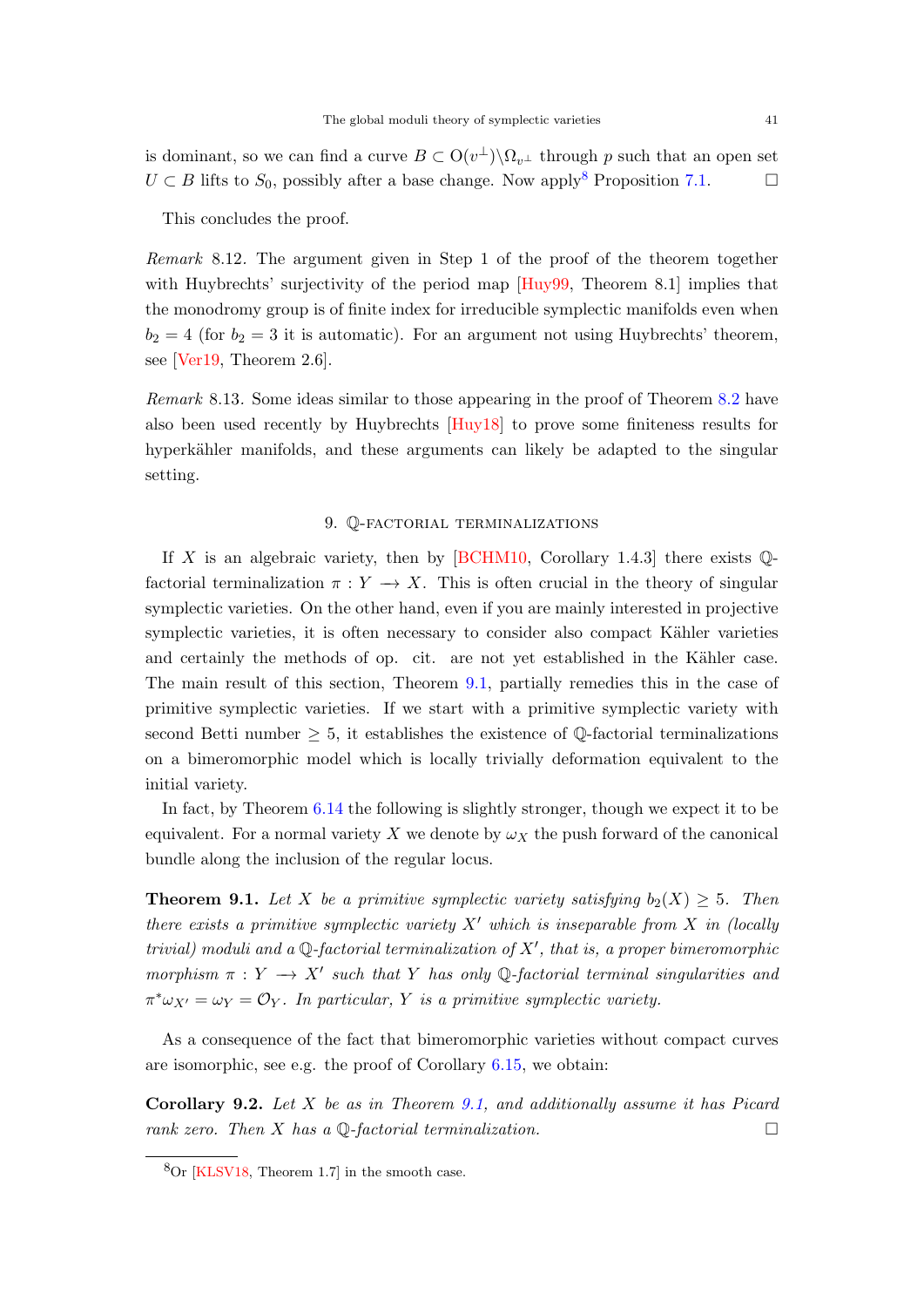<span id="page-41-1"></span>The proof of Theorem [9.1](#page-40-1) is obtained by combining Proposition [5.22](#page-25-0) with Corollary [6.11,](#page-30-0) Theorems [6.14](#page-31-1) and [8.2,](#page-35-1) and the existence of Q-factorial terminalizations of projective varieties.

Proof of Theorem [9.1.](#page-40-1) Let us consider the universal locally trivial deformation  $\mathscr{X} \rightarrow$  $Def<sup>lt</sup>(X)$  and choose  $t \in Def<sup>lt</sup>(X)$  nearby such that  $X_0 := \mathscr{X}_t$  is projective. Take a Q-factorial terminalization  $Y_0 \to X_0$ , denote N the  $q_{Y_0}$ -orthogonal complement of  $H^2(X_0, \mathbb{Q})$  in  $H^2(Y_0, \mathbb{Q})$ , and consider the universal deformation of the pair



given by Proposition [5.22.](#page-25-0) By Lemma [5.20,](#page-23-1) we may assume that every fiber of  $\mathcal{Y}_0 \rightarrow$  $Def(Y_0, N)$  is Q-factorial and by local triviality and Theorem [3.4,](#page-12-0) every fiber has terminal singularities. In other words, for all  $s \in \text{Def}(Y_0, N)$  the morphism  $(\mathscr{Y}_0)_s \to$  $(\mathscr{X}_0)_{p(s)}$  is a Q-factorial terminalization.

If  $rrk(X) = 0$ , then by Proposition [8.5](#page-36-1) and Theorem [8.2](#page-35-1) there is a point  $t' \in$  $\mathrm{Def}^{\mathrm{lt}}(X_0)$  such that the fiber  $X' := (\mathscr{X}_0)_{t'}$  and X are inseparable in moduli. By construction,  $X'$  has a Q-factorial terminalization, and by Theorem [6.14,](#page-31-1)  $X'$  is bimeromorphic to X. If  $\text{rrk}(X) = 1$ , projective periods are still dense in the orbit closure of the period of  $X$  by Theorem [6.9,](#page-29-0) so the same argument can be applied by choosing the period of  $X_0$  to be in the orbit closure of the period of X. Finally, varieties X with  $\text{rrk}(X) = 2$  are projective so there the result is known anyway by [\[BCHM10,](#page-42-4) Corollary 1.4.3.

As an application, we can give examples of divisorially Q-factorial but not Q-factorial varieties.

<span id="page-41-0"></span>Example 9.3. Consider a projective irreducible symplectic manifold Y of dimenison  $2n$ admitting a small contraction  $\pi: Y \to X$  where X is a projective primitive symplectic variety and the exceptional locus of  $\pi$  is isomorphic to  $\mathbb{P}^n$ . As  $\pi$  has connected fibers,  $\mathbb{P}^n$  must be contracted to a point and thus X has an isolated singularity. Such examples can be realized on the Hilbert scheme  $Y = S^{[n]}$  of n points on a K3 surface S containing a smooth rational curve. As the contraction is small, the variety  $X$  is not  $\mathbb Q$ -factorial. By [\[BL,](#page-42-3) Theorem 4.1, Proposition 4.5, and Proposition 5.7], this contraction deforms over a smooth hypersurface in  $Def(Y)$ .

We denote by  $\ell \subset \mathbb{P}^n \subset Y$  a line and by L the unique line bundle on Y with  $q_Y(c_1(L), \cdot) = (\ell, \cdot)$  where the right–hand side denotes the pairing  $N_1(Y)_{\mathbb{Q}} \otimes N^1(Y)_{\mathbb{Q}} \to$ Q. It follows that  $c_1(L)$  is q-orthogonal to the pull back of any ample divisor on X, hence  $q_Y(c_1(L)) = q_Y(\ell) < 0$ . Replacing X by a small locally trivial deformation, we may assume:

(1) The contraction  $\pi: Y \to X$  deforms and has  $\mathbb{P}^n$  as its exceptional set.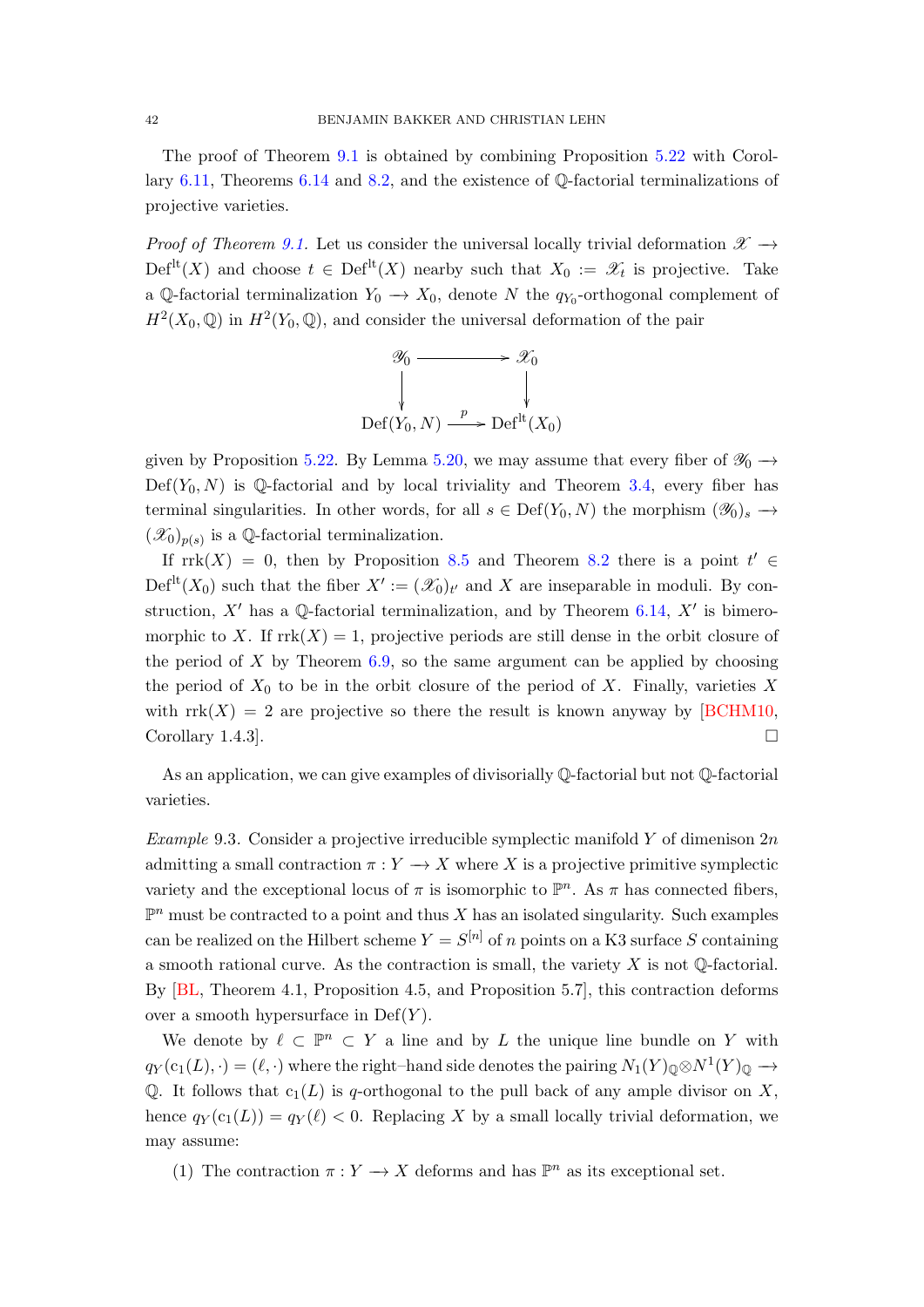- <span id="page-42-18"></span> $(2)$  The varieties X and Y are Kähler and non-algebraic such that the Picard group of X is trivial and  $Pic(Y)$  has rank one.
- <span id="page-42-16"></span>(3) There are no divisors on Y, in particular, X is not  $\mathbb Q$ -factorial but divisorially Q-factorial in the sense of Definition [2.14.](#page-8-4)

For [\(3\)](#page-42-16), if  $L^n$  were represented by an effective divisor D, then since  $q_X(D) < 0$  it is exceptional [\[Bou04,](#page-42-17) Theorem 4.5] and hence uniruled [\[Bou04,](#page-42-17) Proposition 4.7]. However, the only curves on Y are the ones contracted by  $\pi$ .

#### <span id="page-42-0"></span>**REFERENCES**

- <span id="page-42-12"></span>[ADH19] Fabrizio Anella, Simone Diverio, and Andreas Höring. Twisted cotangent bundles of hyperkähler manifolds,  $2019. -$  cited on p. [31](#page-30-1)
- <span id="page-42-5"></span>[AG06] Vincenzo Ancona and Bernard Gaveau. Differential forms on singular varieties, volume 273 of Pure and Applied Mathematics (Boca Raton). Chapman & Hall/CRC, Boca Raton, FL, 2006. De Rham and Hodge theory simplified. – cited on p. [8](#page-7-1)
- <span id="page-42-7"></span>[Art68] M. Artin. On the solutions of analytic equations. *Invent. Math.*, 5:277–291, 1968. – cited on p. [13](#page-12-2)
- <span id="page-42-14"></span>[AV19] Ekaterina Amerik and Misha Verbitsky. Contraction centers in families of hyperkahler manifolds.  $arXiv$  e-prints, page arXiv:1903.04884, March 2019. – cited on p. [34](#page-33-2)
- <span id="page-42-4"></span>[BCHM10] Caucher Birkar, Paolo Cascini, Christopher D. Hacon, and James McKernan. Existence of minimal models for varieties of log general type. J. Amer. Math. Soc., 23(2):405–468, 2010. – cited on p. [3,](#page-2-1) [41,](#page-40-3) [42](#page-41-1)
- <span id="page-42-2"></span>[Bea83] Arnaud Beauville. Variétés Kähleriennes dont la première classe de Chern est nulle. J. Differential Geom., 18(4):755–782 (1984), 1983. – cited on p. [1,](#page-0-1) [21,](#page-20-4) [22,](#page-21-2) [25](#page-24-4)
- <span id="page-42-1"></span>[Bea00] Arnaud Beauville. Symplectic singularities. Invent. Math., 139(3):541–549, 2000. – cited on p. [1,](#page-0-1) [10,](#page-9-7) [11,](#page-10-0) [13](#page-12-2)
- <span id="page-42-3"></span>[BL] Benjamin Bakker and Christian Lehn. A global Torelli theorem for singular symplectic varieties. To appear in J. Eur. Math. Soc. – cited on p. [3,](#page-2-1) [4,](#page-3-1) [5,](#page-4-2) [6,](#page-5-2) [16,](#page-15-3) [17,](#page-16-1) [18,](#page-17-1) [19,](#page-18-2) [21,](#page-20-4) [25,](#page-24-4) [26,](#page-25-2) [27,](#page-26-2) [42](#page-41-1)
- <span id="page-42-8"></span>[BM97] Edward Bierstone and Pierre D. Milman. Canonical desingularization in characteristic zero by blowing up the maximum strata of a local invariant. Invent. Math., 128(2):207–302, 1997. – cited on p. [17](#page-16-1)
- <span id="page-42-10"></span>[Bog96] F. A. Bogomolov. On the cohomology ring of a simple hyper-Kähler manifold (on the results of Verbitsky). Geom. Funct. Anal., 6(4):612–618, 1996. – cited on p. [22,](#page-21-2) [23](#page-22-3)
- <span id="page-42-15"></span>[Bor72] Armand Borel. Some metric properties of arithmetic quotients of symmetric spaces and an extension theorem. J. Differential Geometry, 6:543–560, 1972. Collection of articles dedicated to S. S. Chern and D. C. Spencer on their sixtieth birthdays. – cited on p. [38](#page-37-0)
- <span id="page-42-17"></span>[Bou04] Sébastien Boucksom. Divisorial Zariski decompositions on compact complex manifolds. Ann. Sci. École Norm. Sup.  $(4)$ , 37 $(1)$ :45–76, 2004. – cited on p. [43](#page-42-18)
- <span id="page-42-6"></span>[Cam12] Chiara Camere. Symplectic involutions of holomorphic symplectic four-folds. Bull. Lond. Math. Soc., 44(4):687–702, 2012. – cited on p. [11](#page-10-0)
- <span id="page-42-11"></span>[CT16] Tristan C. Collins and Valentino Tosatti. A singular Demailly-Păun theorem. C. R. Math. Acad. Sci. Paris, 354(1):91–95, 2016. – cited on p. [29](#page-28-1)
- <span id="page-42-13"></span>[Deb01] Olivier Debarre. Higher-dimensional algebraic geometry. Universitext. Springer-Verlag, New York, 2001. – cited on p. [32](#page-31-5)
- <span id="page-42-9"></span>[Del68] P. Deligne. Théorème de Lefschetz et critères de dégénérescence de suites spectrales. Inst. *Hautes Études Sci. Publ. Math.*,  $(35):259-278$ ,  $1968. -$  cited on p. [18](#page-17-1)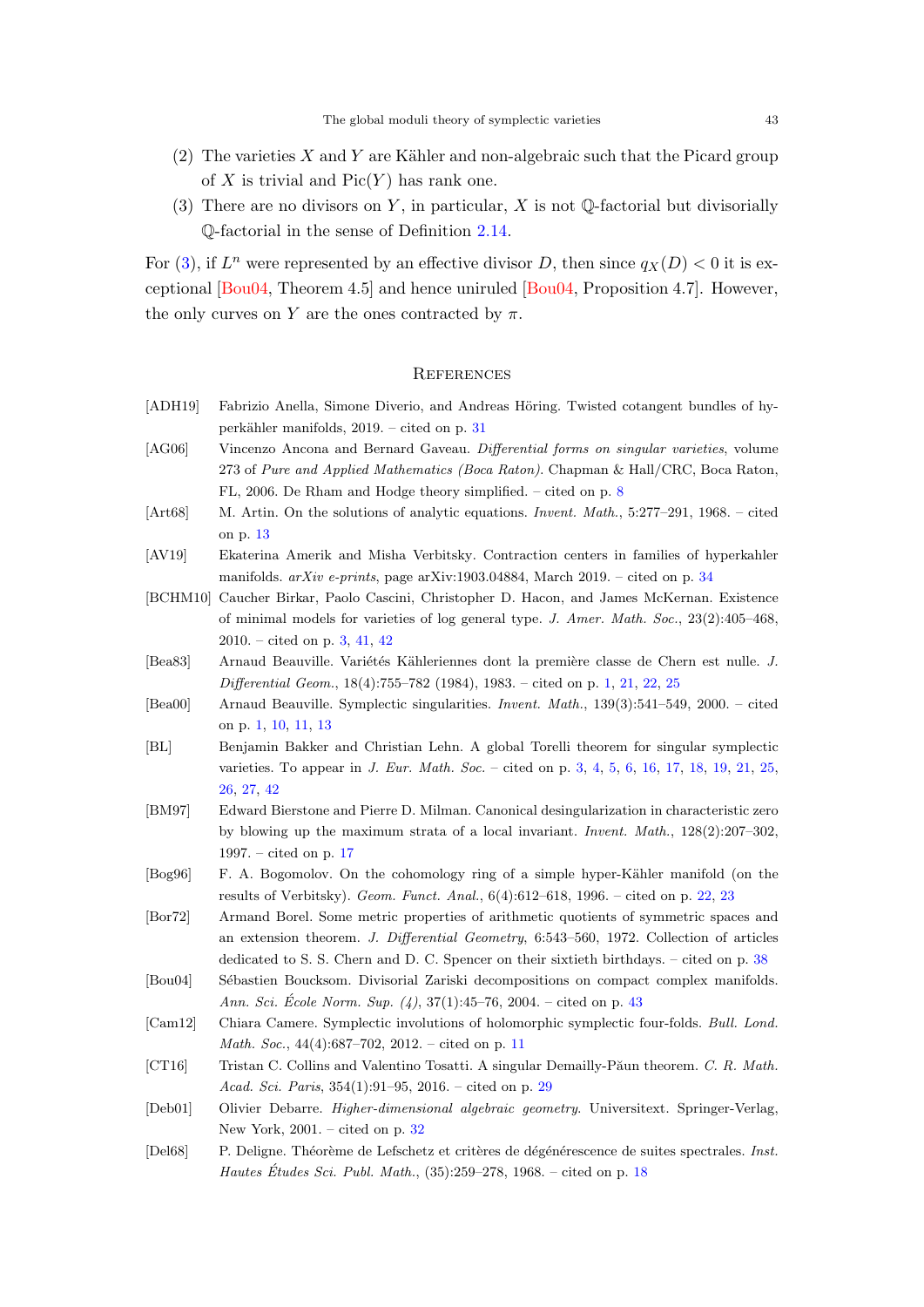- <span id="page-43-15"></span>[Dem92] Jean-Pierre Demailly. Regularization of closed positive currents and intersection theory. J. Algebraic Geom., 1(3):361–409, 1992. – cited on p. [31](#page-30-1)
- <span id="page-43-7"></span>[Dem12] Jean-Pierre Demailly. Analytic methods in algebraic geometry, volume 1 of Surveys of Modern Mathematics. International Press, Somerville, MA; Higher Education Press, Beijing, 2012. [https://www-fourier.ujf-grenoble.fr/~demailly/manuscripts/analmeth\\_](https://www-fourier.ujf-grenoble.fr/~demailly/manuscripts/analmeth_book.pdf) [book.pdf](https://www-fourier.ujf-grenoble.fr/~demailly/manuscripts/analmeth_book.pdf). – cited on p.  $8$
- <span id="page-43-1"></span>[DG18] Stéphane Druel and Henri Guenancia. A decomposition theorem for smoothable varieties with trivial canonical class. J. Éc. polytech. Math.,  $5:117-147$ , [2](#page-1-3)018. – cited on p. 2
- <span id="page-43-8"></span>[DGMS75] Pierre Deligne, Phillip Griffiths, John Morgan, and Dennis Sullivan. Real homotopy theory of Kähler manifolds. *Invent. Math.*,  $29(3):245-274$  $29(3):245-274$  $29(3):245-274$ ,  $1975.$  – cited on p. 9
- <span id="page-43-9"></span>[Dou74] A. Douady. Le problème des modules locaux pour les espaces C-analytiques compacts. Ann. Sci. École Norm. Sup.  $(4)$ , 7:569–602 (1975), 1974. – cited on p. [15](#page-14-2)
- <span id="page-43-14"></span>[DP04] Jean-Pierre Demailly and Mihai Paun. Numerical characterization of the Kähler cone of a compact Kähler manifold. Ann. of Math.  $(2)$ , 159 $(3)$ :1247-1274, 2004. – cited on p. [27,](#page-26-2) [28,](#page-27-1) [29](#page-28-1)
- <span id="page-43-4"></span>[Dru11] Stéphane Druel. Quelques remarques sur la décomposition de Zariski divisorielle sur les variétés dont la première classe de Chern est nulle. *Math. Z.*,  $267(1-2):413-423$ ,  $2011.$  – cited on p. [4](#page-3-1)
- <span id="page-43-2"></span>[Dru18] Stéphane Druel. A decomposition theorem for singular spaces with trivial canonical class of dimension at most five. *Invent. Math.*,  $211(1):245-296$  $211(1):245-296$ ,  $2018.$  – cited on p. 2
- <span id="page-43-10"></span>[FK87] Hubert Flenner and Siegmund Kosarew. On locally trivial deformations. Publ. Res. Inst. Math. Sci., 23(4):627–665, 1987. – cited on p. [15](#page-14-2)
- <span id="page-43-5"></span>[Fuj78] Akira Fujiki. On automorphism groups of compact Kähler manifolds. Invent. Math.,  $44(3):225-258$ , 1978. – cited on p. [6](#page-5-2)
- <span id="page-43-16"></span>[Fuj83] Akira Fujiki. On primitively symplectic compact K¨ahler V -manifolds of dimension four. In Classification of algebraic and analytic manifolds (Katata, 1982), volume 39 of Progr. Math., pages 71–250. Birkhäuser Boston, Boston, MA, 1983. – cited on p. [31](#page-30-1)
- <span id="page-43-12"></span>[Fuj87] Akira Fujiki. On the de Rham cohomology group of a compact K¨ahler symplectic manifold. In Algebraic geometry, Sendai, 1985, volume 10 of Adv. Stud. Pure Math., pages 105–165. North-Holland, Amsterdam, 1987. – cited on p. [23](#page-22-3)
- <span id="page-43-13"></span>[Ful98] William Fulton. Intersection theory, volume 2 of Ergebnisse der Mathematik und ihrer Grenzgebiete. 3. Folge. A Series of Modern Surveys in Mathematics [Results in Mathematics and Related Areas. 3rd Series. A Series of Modern Surveys in Mathematics]. Springer-Verlag, Berlin, second edition, 1998. – cited on p. [24](#page-23-2)
- <span id="page-43-3"></span>[GGK19] Daniel Greb, Henri Guenancia, and Stefan Kebekus. Klt varieties with trivial canonical class: holonomy, differential forms, and fundamental groups. Geom. Topol., 23(4):2051– 2124, 2019. – cited on p. [2](#page-1-3)
- <span id="page-43-6"></span>[GH94] Phillip Griffiths and Joseph Harris. Principles of algebraic geometry. Wiley Classics Library. John Wiley & Sons, Inc., New York, 1994. Reprint of the 1978 original. – cited on p. [8](#page-7-1)
- <span id="page-43-11"></span>[GHJ03] M. Gross, D. Huybrechts, and D. Joyce. *Calabi-Yau manifolds and related geometries*. Universitext. Springer-Verlag, Berlin, 2003. Lectures from the Summer School held in Nordfjordeid, June 2001. – cited on p. [16,](#page-15-3) [22,](#page-21-2) [30,](#page-29-2) [31](#page-30-1)
- <span id="page-43-0"></span>[GKKP11] Daniel Greb, Stefan Kebekus, Sándor J. Kovács, and Thomas Peternell. Differential forms on log canonical spaces. Publ. Math. Inst. Hautes Études Sci.,  $(114):87-169$ ,  $2011$ . – cited on p. [2](#page-1-3)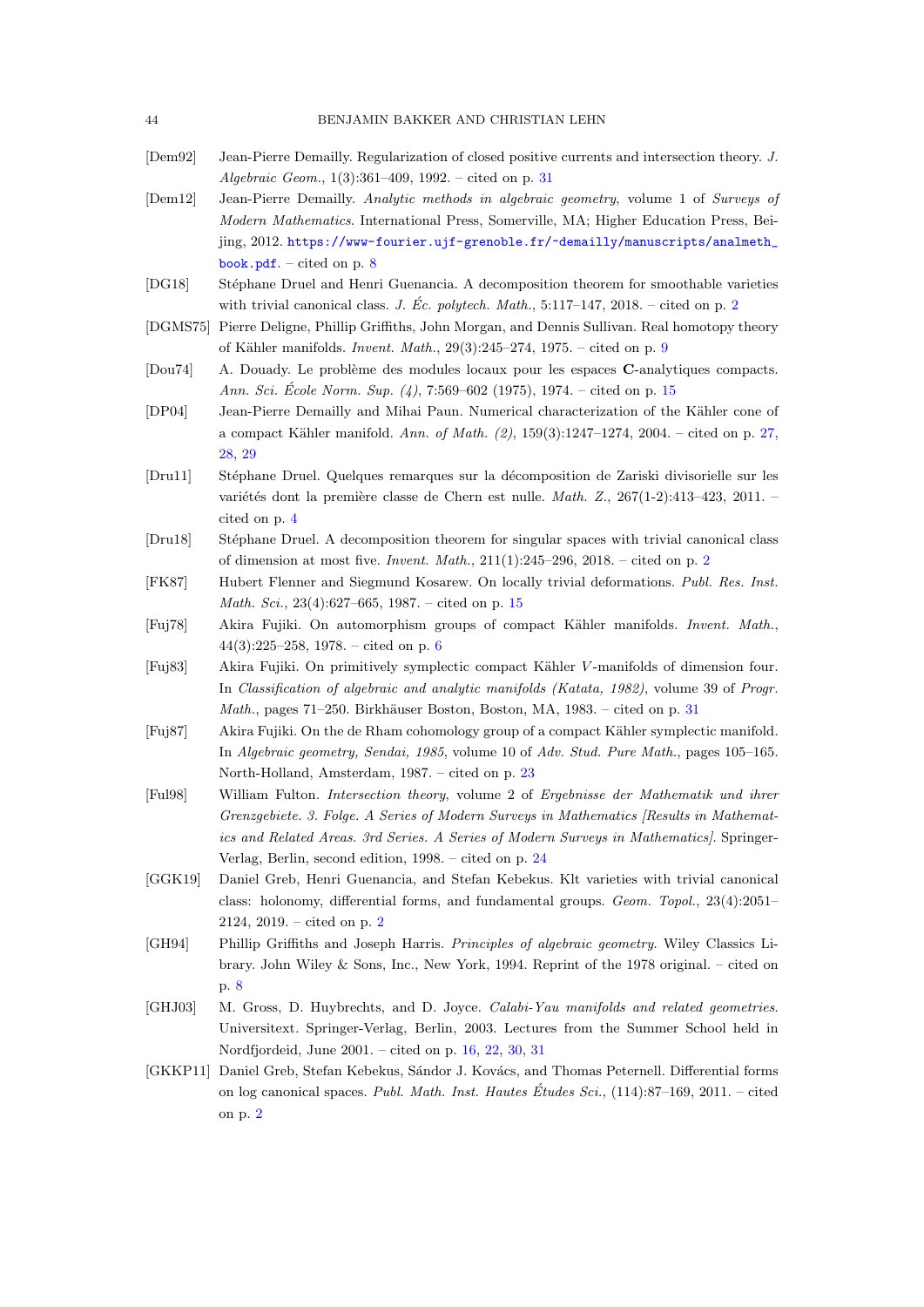- <span id="page-44-2"></span>[GKP16] Daniel Greb, Stefan Kebekus, and Thomas Peternell. Singular spaces with trivial canonical class. In Minimal models and extremal rays (Kyoto, 2011), volume 70 of Adv. Stud. Pure Math., pages 67–113. Math. Soc. Japan, [Tokyo], 2016. – cited on p. [2,](#page-1-3) [11](#page-10-0)
- <span id="page-44-5"></span>[Gra62] Hans Grauert. über Modifikationen und exzeptionelle analytische Mengen. Math. Ann., 146:331–368, 1962. – cited on p. [6](#page-5-2)
- <span id="page-44-9"></span>[Gra74] Hans Grauert. Der Satz von Kuranishi für kompakte komplexe Räume. Invent. Math., 25:107–142, 1974. – cited on p. [15,](#page-14-2) [19](#page-18-2)
- <span id="page-44-0"></span>[Gue16] Henri Guenancia. Semistability of the tangent sheaf of singular varieties. Algebr. Geom., 3(5):508–542, 2016. – cited on p. [2](#page-1-3)
- <span id="page-44-6"></span>[Har94] Robin Hartshorne. Generalized divisors on Gorenstein schemes. In Proceedings of Conference on Algebraic Geometry and Ring Theory in honor of Michael Artin, Part III (Antwerp, 1992), volume 8, pages 287–339, 1994. – cited on p. [9](#page-8-5)
- <span id="page-44-16"></span>[HM07] Christopher D. Hacon and James Mckernan. On Shokurov's rational connectedness conjecture. Duke Math. J., 138(1):119–136, 2007. – cited on p. [35](#page-34-0)
- <span id="page-44-1"></span>[HP19] Andreas Höring and Thomas Peternell. Algebraic integrability of foliations with numerically trivial canonical bundle. *Invent. Math.*,  $216(2):395-419$  $216(2):395-419$ ,  $2019$ . – cited on p. 2
- <span id="page-44-15"></span>[Huy97] Daniel Huybrechts. Birational symplectic manifolds and their deformations. J. Differential Geom.,  $45(3):488-513$ , 1997. – cited on p. [33](#page-32-3)
- <span id="page-44-3"></span>[Huy99] Daniel Huybrechts. Compact hyper-Kähler manifolds: basic results. Invent. Math., 135(1):63–113, 1999. – cited on p. [3,](#page-2-1) [5,](#page-4-2) [19,](#page-18-2) [27,](#page-26-2) [31,](#page-30-1) [32,](#page-31-5) [33,](#page-32-3) [41](#page-40-3)
- <span id="page-44-12"></span>[Huy03a] Daniel Huybrechts. Erratum: "Compact hyper-Kähler manifolds: basic results" [Invent. Math. 135 (1999), no. 1, 63–113; MR1664696 (2000a:32039)]. Invent. Math., 152(1):209– 212, 2003. – cited on p. [27](#page-26-2)
- <span id="page-44-13"></span>[Huy03b] Daniel Huybrechts. The Kähler cone of a compact hyperkähler manifold. Math. Ann., 326(3):499–513, 2003. – cited on p. [30](#page-29-2)
- <span id="page-44-17"></span>[Huy12] Daniel Huybrechts. A global Torelli theorem for hyperkähler manifolds [after M. Verbitsky]. Astérisque, (348):Exp. No. 1040, x, 375–403, 2012. Séminaire Bourbaki: Vol. 2010/2011. Exposés  $1027-1042$ . – cited on p. [36](#page-35-3)
- <span id="page-44-18"></span>[Huy18] Daniel Huybrechts. Finiteness of polarized K3 surfaces and hyperkähler manifolds. Ann. H. Lebesgue, 1:227–246, 2018. – cited on p. [41](#page-40-3)
- <span id="page-44-14"></span>[JS93] Shanyu Ji and Bernard Shiffman. Properties of compact complex manifolds carrying closed positive currents. J. Geom. Anal.,  $3(1):37-61$ , 1993. – cited on p.  $30$
- <span id="page-44-8"></span>[Kal06] D. Kaledin. Symplectic singularities from the Poisson point of view. J. Reine Angew. Math., 600:135–156, 2006. – cited on p. [13,](#page-12-2) [14](#page-13-2)
- <span id="page-44-10"></span>[Kaw92] Yujiro Kawamata. Unobstructed deformations. A remark on a paper of Z. Ran: "Deformations of manifolds with torsion or negative canonical bundle" [J. Algebraic Geom. 1 (1992), no. 2, 279–291; MR1144440 (93e:14015)]. J. Algebraic Geom., 1(2):183–190, 1992. – cited on p. [16](#page-15-3)
- <span id="page-44-11"></span>[Kaw97] Yujiro Kawamata. Erratum on: "Unobstructed deformations. A remark on a paper of Z. Ran: 'Deformations of manifolds with torsion or negative canonical bundle'" [J. Algebraic Geom. 1 (1992), no. 2, 183–190; MR1144434 (93e:14016)]. J. Algebraic Geom., 6(4):803– 804, 1997. – cited on p. [16](#page-15-3)
- <span id="page-44-4"></span>[Kir15] Tim Kirschner. Period mappings with applications to symplectic complex spaces, volume 2140 of Lecture Notes in Mathematics. Springer, Cham, 2015. – cited on p. [4,](#page-3-1) [20,](#page-19-4) [21](#page-20-4)
- <span id="page-44-7"></span>[KLS06] D. Kaledin, M. Lehn, and Ch. Sorger. Singular symplectic moduli spaces. Invent. Math.,  $164(3):591-614$ ,  $2006.$  – cited on p. [12](#page-11-1)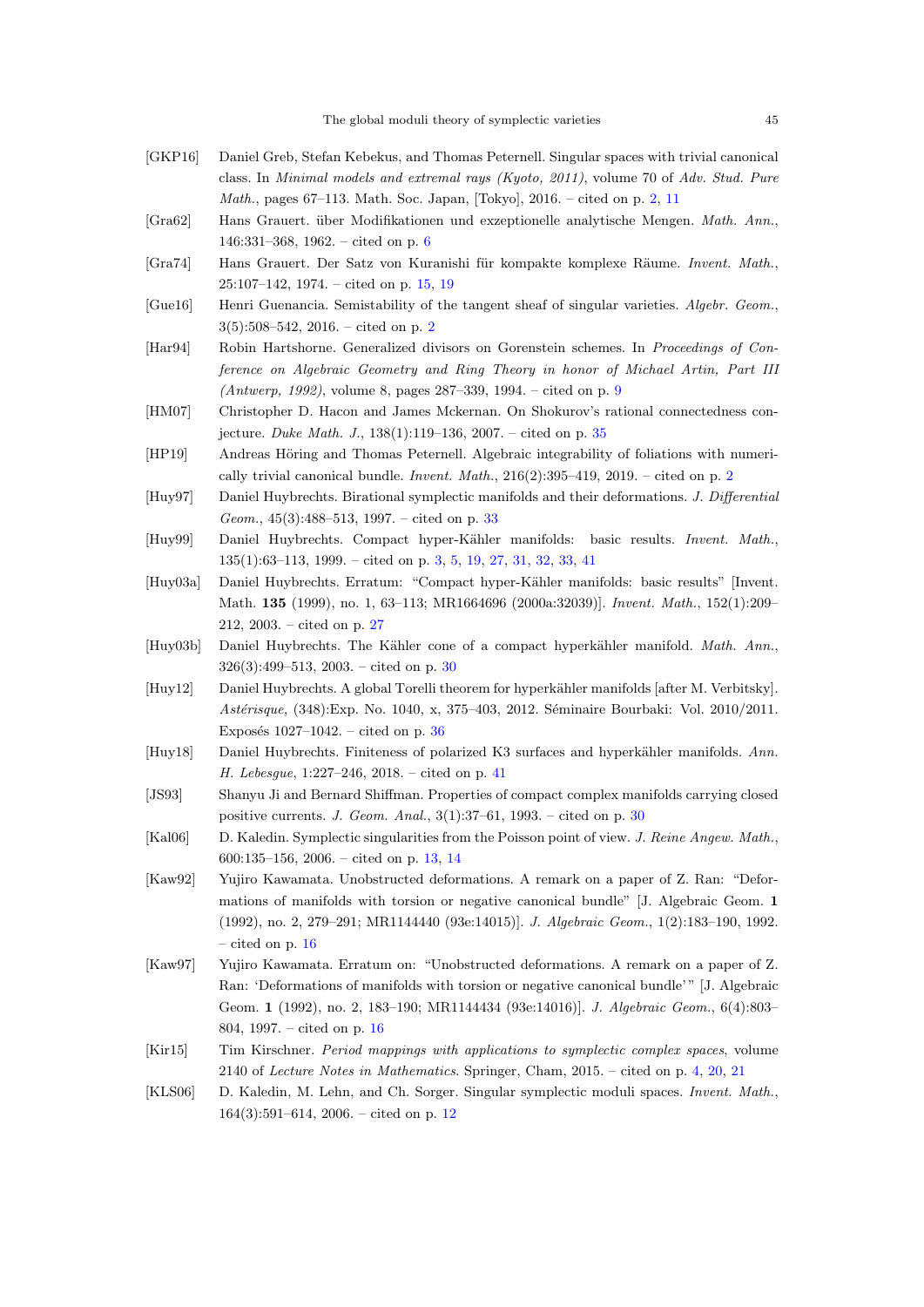- <span id="page-45-0"></span>[KLSV18] János Kollár, Radu Laza, Giulia Saccà, and Claire Voisin. Remarks on degenerations of hyper-Kähler manifolds. Ann. Inst. Fourier (Grenoble), 68(7):2837-2882, 2018. – cited on p. [3,](#page-2-1) [4,](#page-3-1) [5,](#page-4-2) [34,](#page-33-2) [35,](#page-34-0) [36,](#page-35-3) [41](#page-40-3)
- <span id="page-45-8"></span>[KM92] János Kollár and Shigefumi Mori. Classification of three-dimensional flips. J. Amer. Math. Soc., 5(3):533–703, 1992. – cited on p. [9,](#page-8-5) [10,](#page-9-7) [26](#page-25-2)
- <span id="page-45-11"></span>[KM98] János Kollár and Shigefumi Mori. Birational geomatry of algebraic varieties. Cambridge University Press, 1998. – cited on p. [11](#page-10-0)
- <span id="page-45-19"></span>[Kol90] János Kollár. Projectivity of complete moduli. J. Differential Geom., 32(1):235–268, 1990. – cited on p. [28](#page-27-1)
- <span id="page-45-3"></span>[KS18] Stefan Kebekus and Christian Schnell. Extending holomorphic forms from the regular locus of a complex space to a resolution of singularities.  $ArXiv$  e-prints, 2018. – cited on p. [4,](#page-3-1) [6,](#page-5-2) [13,](#page-12-2) [14,](#page-13-2) [16](#page-15-3)
- <span id="page-45-18"></span>[Leh11] Christian Lehn. Symplectic lagrangian fibrations. Dissertation, Johannes–Gutenberg– Universität Mainz, available at [https://publications.ub.uni-mainz.de/theses/](https://publications.ub.uni-mainz.de/theses/frontdoor.php?source_opus=2840) [frontdoor.php?source\\_opus=2840](https://publications.ub.uni-mainz.de/theses/frontdoor.php?source_opus=2840),  $2011. -$  cited on p. [16](#page-15-3)
- <span id="page-45-17"></span>[Leh16] Christian Lehn. Deformations of Lagrangian subvarieties of holomorphic symplectic manifolds. *Math. Res. Lett.*,  $23(2):473-497, 2016.$  $23(2):473-497, 2016.$  $23(2):473-497, 2016.$  – cited on p. 16
- <span id="page-45-14"></span>[Leh18] Christian Lehn. Twisted cubics on singular cubic fourfolds—on Starr's fibration. Math. Z., 290(1-2):379–388, 2018. – cited on p. [12](#page-11-1)
- <span id="page-45-2"></span>[LP16] Christian Lehn and Gianluca Pacienza. Deformations of singular symplectic varieties and termination of the log minimal model program. Algebr. Geom., 3(4):392–406, 2016. – cited on p. [4,](#page-3-1) [26](#page-25-2)
- <span id="page-45-21"></span>[Mat86] T. Matsusaka. On polarized normal varieties. I. Nagoya Math. J., 104:175–211, 1986. – cited on p. [38](#page-37-0)
- <span id="page-45-15"></span>[Mat01] D. Matsushita. Fujiki relation on symplectic varieties. ArXiv Mathematics e-prints, September 2001. – cited on p. [12,](#page-11-1) [20,](#page-19-4) [23](#page-22-3)
- <span id="page-45-9"></span>[Mat15] Daisuke Matsushita. On base manifolds of Lagrangian fibrations. Sci. China Math., 58(3):531–542, 2015. – cited on p. [11,](#page-10-0) [20,](#page-19-4) [21,](#page-20-4) [23](#page-22-3)
- <span id="page-45-4"></span>[Men20] Grégoire Menet. Global Torelli theorem for irreducible symplectic orbifolds. J. Math. Pures Appl. (9), 137:213–237, 2020. – cited on p. [4,](#page-3-1) [11,](#page-10-0) [27,](#page-26-2) [30](#page-29-2)
- <span id="page-45-12"></span>[Mon13] Giovanni Mongardi. On symplectic automorphisms of hyper-Kähler fourfolds of K $3^{[2]}$  type. Michigan Math. J., 62(3):537–550, 2013. – cited on p. [11](#page-10-0)
- <span id="page-45-5"></span>[Nam01a] Yoshinori Namikawa. Deformation theory of singular symplectic n-folds. Math. Ann., 319(3):597–623, 2001. – cited on p. [4,](#page-3-1) [21](#page-20-4)
- <span id="page-45-6"></span>[Nam01b] Yoshinori Namikawa. Extension of 2-forms and symplectic varieties. J. Reine Angew. Math., 539:123–147, 2001. – cited on p. [4,](#page-3-1) [18,](#page-17-1) [19,](#page-18-2) [20,](#page-19-4) [21](#page-20-4)
- <span id="page-45-16"></span><span id="page-45-1"></span>[Nam01c] Yoshinori Namikawa. A note on symplectic singularities, 2001. – cited on p. [13](#page-12-2)
- [Nam02] Yoshinori Namikawa. Projectivity criterion of Moishezon spaces and density of projective symplectic varieties. Internat. J. Math.,  $13(2):125-135$ ,  $2002.$  – cited on p. [3,](#page-2-1) [31](#page-30-1)
- <span id="page-45-7"></span>[Nam06] Yoshinori Namikawa. On deformations of Q-factorial symplectic varieties. J. Reine Angew. Math., 599:97–110, 2006. – cited on p. [4,](#page-3-1) [9,](#page-8-5) [26,](#page-25-2) [35](#page-34-0)
- <span id="page-45-10"></span>[Nik76] V. V. Nikulin. Finite groups of automorphisms of Kählerian surfaces of type K3. Uspehing Mat. Nauk, 31(2(188)):223–224, 1976. – cited on p. [11](#page-10-0)
- <span id="page-45-13"></span>[O'G99] Kieran G. O'Grady. Desingularized moduli spaces of sheaves on a K3. J. Reine Angew. Math., 512:49–117, 1999. – cited on p. [12](#page-11-1)
- <span id="page-45-20"></span>[OO18] Yuji Odaka and Yoshiki Oshima. Collapsing K3 surfaces, Tropical geometry and Moduli compactifications of Satake, Morgan-Shalen type.  $arXiv$  e-prints, page arXiv:1810.07685, Oct 2018. – cited on p. [36](#page-35-3)